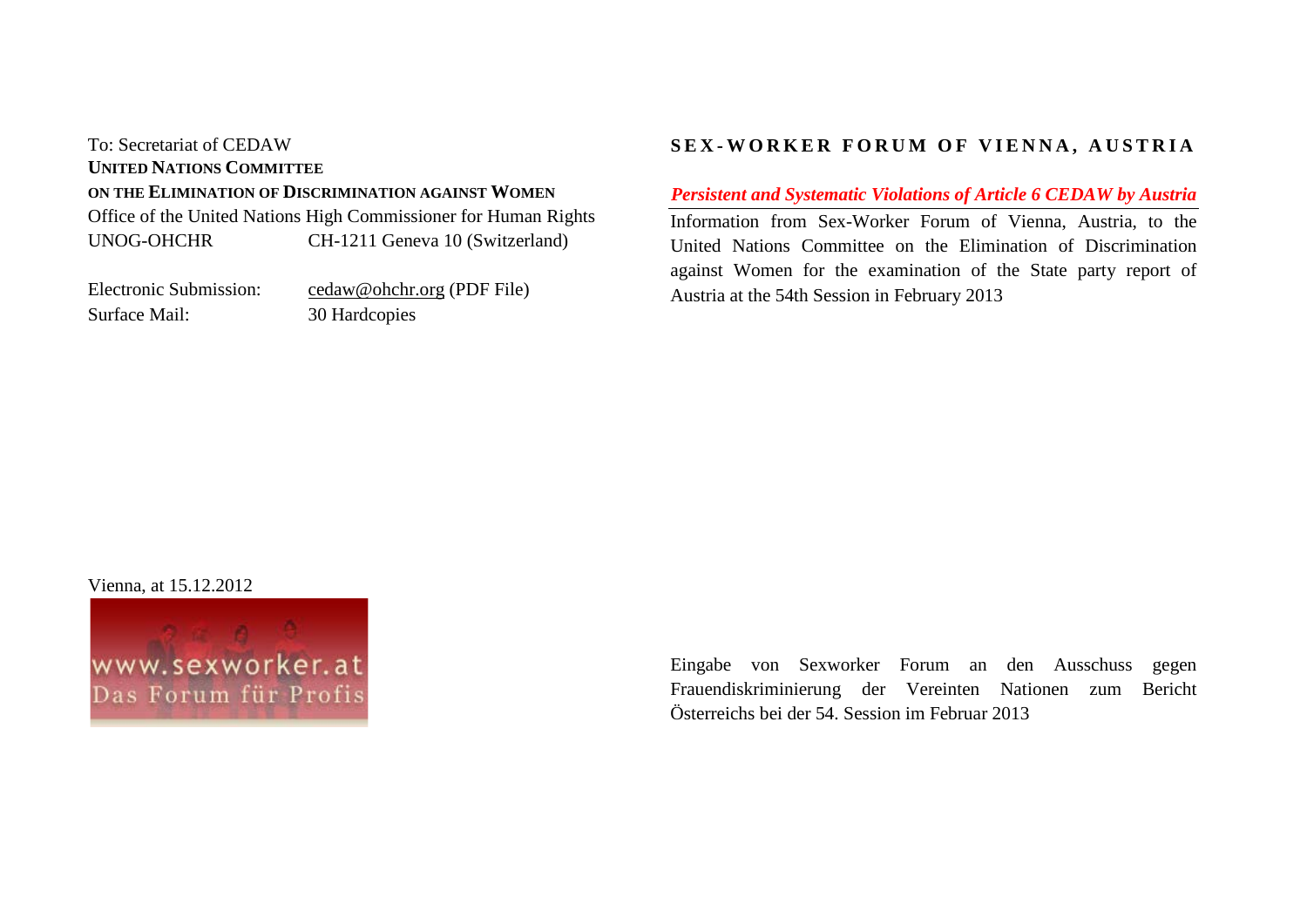### **GERMAN ABSTRACT**

# **BERICHT VON SEXWORKER-FORUM AN UN´CEDAW**

Der Fachausschuss gegen Frauendiskriminierung befasst sich mit der Situation in der Sexarbeit traditionell unter Artikel 6 der Konvention gegen Frauendiskriminierung (CEDAW). Dieser Schattenbericht kritisiert, dass Sexarbeiter im Berichtszeitraum 2004 bis 2012 durch faktische Kriminalisierung aufgrund der Pflicht zur Registrierung im Genuss fundamentaler Menschenrechte, dem Schutz des Lebens, dem Schutz vor Folter, und der Achtung des Privatlebens, benachteiligt wurden, und zwar sowohl durch institutionelle Strukturen, die zu demütigendem Zuständen bei der Registrierung und Pflichtuntersuchung geführt haben, als auch durch Behördenübergriffe, wo Sexarbeiter wie Kriminelle behandelt wurden und in hier dokumentierten Fällen psychischer und physischer sexueller Gewalt ausgesetzt waren.

Als weitere Folge führte diese Behandlung zu einer Diskriminierung bis ins Alltagsleben und Stigmatisierung in der Gesellschaft. Vermieter können Frauen bei Verdacht auf Sexarbeit die Wohnungen kündigen, was zu Obdachlosigkeit führt, Banken ihnen die Kontoführung verweigern, womit die Ausübung eines "zivilen Berufs" unmöglich wird, und Lebensgefährten können vom Arbeitgeber gezwungen werden, sich von den Frauen zu trennen. Frauen mit Migrationshintergrund können ausgewiesen werden. Frauen in der Sexarbeit werden auch nicht vor Gewalt geschützt. Dies hat negative Auswirkungen auf Frauen insgesamt: 99,2% der Vergewaltiger und 99,1% der Menschenhändler und Zuhälter bleiben straffrei. (Dies ergibt sich aus einer Analyse der offiziellen Statistiken.)

Diese Stigmatisierung nimmt den Betroffenen die Möglichkeit, ohne nachteilige Konsequenzen auf erlittenes Unrecht hinzuweisen. Der Autor, das Sexworker-Forum überwindet dieses Hindernis durch die Verwendung moderner Medien, um Sexarbeiter insbesondere über die Internet-Plattform www.sexworker.at zu vernetzen. Nach einer Verifizierung ihrer Real-Identität haben Sie in einem für die Öffentlichkeit unzugänglichen Bereich die Möglichkeit, authentische Informationen über ihre Lebenssituation ohne Sorge vor nachteiligen Konsequenzen preiszugeben. Der vorliegende Bericht an den Fachausschuss gegen Frauendiskriminierung basiert auf diesen Kenntnissen. Um die Identität der Auskunftspersonen zu schützen, beruft sich dieser Bericht jedoch nach Möglichkeit zu allen Vorkommnissen auf höchstgerichtliche Erkenntnisse und Medienberichte zu vergleichbaren Ereignissen.

Das *Sexworker-Forum*, ist ein internationaler Verein mit Sitz und Registrierung in Wien, der sich für die Achtung der Menschenrechte der erwachsenen Frauen, Männer und transsexuellen Personen im Umfeld der freiwilligen und selbstbestimmten Sexarbeit einsetzt.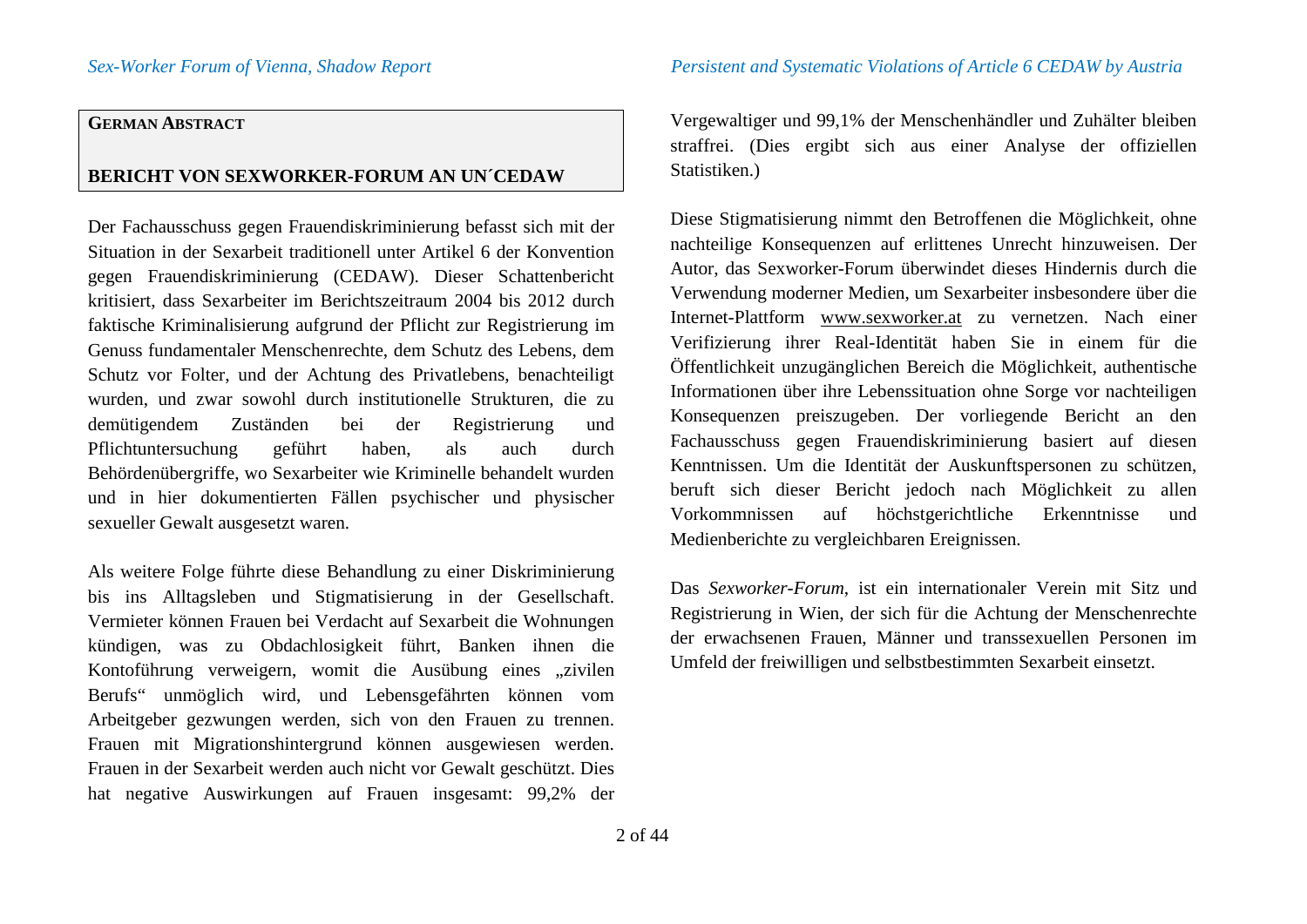$\mathbf{r}$ 

| Submission from                                                     |
|---------------------------------------------------------------------|
| <b>Sex-Worker Forum of Vienna</b>                                   |
| to the United Nations'                                              |
| <b>Committee on the Elimination of Discrimination against Women</b> |

pertaining to Austria's 7th and 8th periodic reports at the 54th session, 11th February to 1st March 2013



| <b>Table of Contents</b>                                  |                |
|-----------------------------------------------------------|----------------|
| <b>German Abstract</b>                                    | $\overline{2}$ |
| <b>Executive Abstract</b>                                 | $\overline{4}$ |
| <b>Part 1: Background Information</b>                     | 5              |
| 1.1. Author and Sources                                   | 5              |
| 1.2. Scope of the Report & Definition of Sex Work         | 6              |
| 1.3. Legal Regulations of Commercial Sex Work             | 8              |
| 1.4. Statistics                                           | 10             |
| Part 2: Analysis of Empirical Evidence (Case Studies)     | 13             |
| 2.1. Forced Health Checks Contravene the Dignity of Women | 13             |
| 2.2. Discrimination in the Right to Health                | 16             |
| 2.3. More Discriminations due to Prostitution Laws        | 17             |
| 2.4. Impunity for Violence against Women                  | 19             |
| 2.5. Sexual Harassment by Federal Police                  | 22             |
| 2.6. Lack of Remedies against Police Harassment           | 25             |
| 2.7. Denial of Economic and Social Rights                 | 26             |
| <b>Part 3: Conclusion and Recommendations</b>             | 29             |
| 3.1. Conclusion                                           | 29             |
| 3.2. Recommendations                                      | 30             |
| Part 4: Appendix (24 Case Studies)                        | 33             |
| 4.1. Registration and Mandatory Vaginal Inspections       | 33             |
| 4.2. Lacking Protection by the Law                        | 35             |
| 4.3. Police Harassment                                    | 38             |
| 4.4. Supplement: Legal Terms                              | 43             |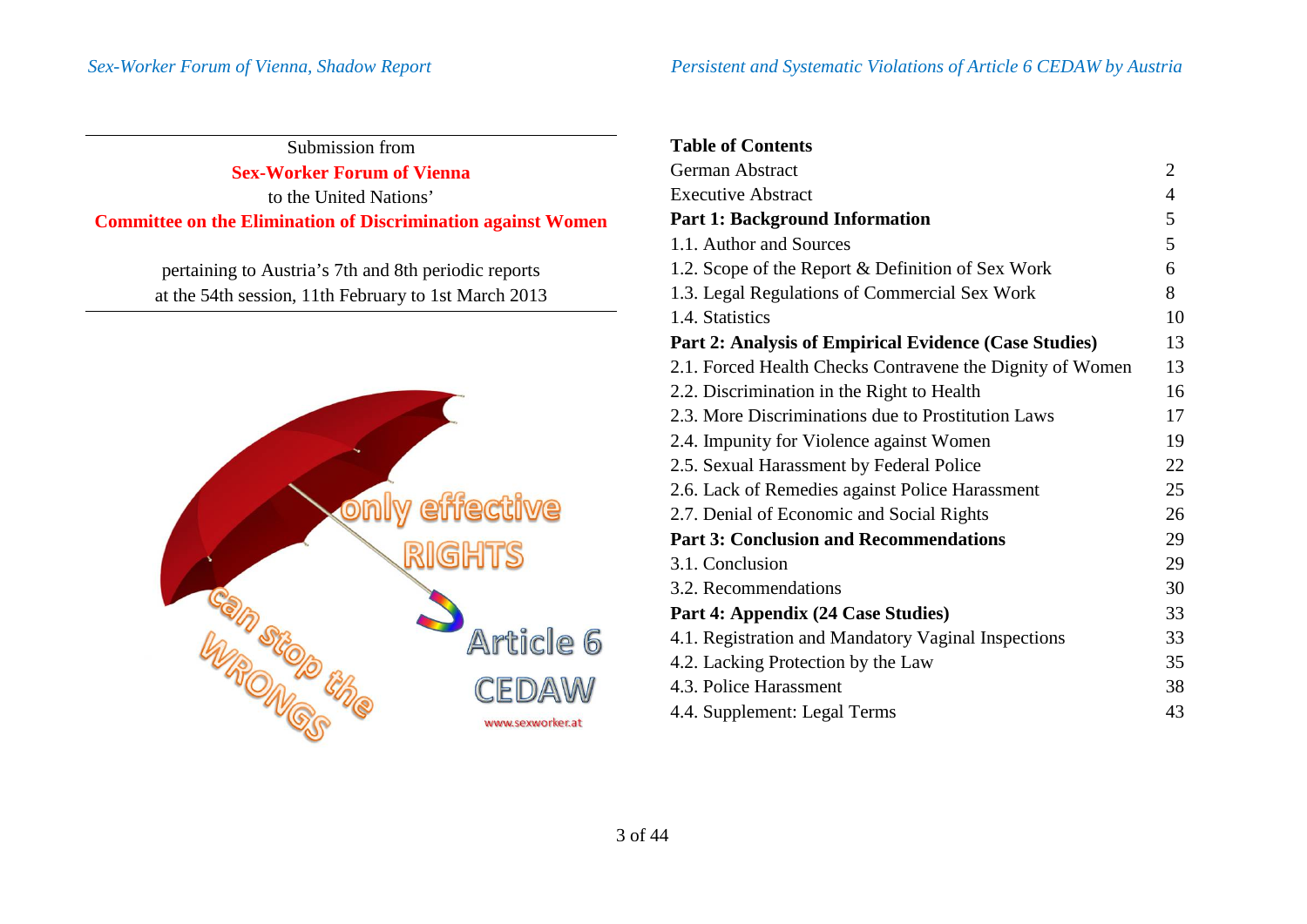# **EXECUTIVE ABSTRACT**

This report about Austria is submitted with respect to Article 6 of the Convention (CEDAW), which obliges states to "*take all appropriate measures, including legislation, to suppress all forms of traffic in women and exploitation of prostitution of women*". The report concerns the reference period 2004 to 2012 and informs about the human rights situation of women in voluntary sex work as well as about the situation of trafficked and sexually exploited women.

- Although sex work is legal in Austria and sex workers pay social security contributions and income taxes, *sex workers are treated like criminals*. A repressive system of regulations at three different administrative levels (national, provincial, communal) governs prostitution. These regulations perceive sex work exclusively through the perspectives of illegal immigration, morality, public order, trafficking, and "public health" (discussed along myths contrary to standards of World Health Organization, WHO), while they ignore issues of sex workers' human rights.
- This system of *obligatory registration and mandatory health controls is characterized by humiliating administrative practices and police harassment*. As a consequence, there are deficiencies in respecting, protecting and fulfilling the human rights obligations towards women in sex work: They do not enjoy human rights guarantees, such as protection of life against criminal attacks, protection against torture and sexual violence by federal police, or protection of private life and homes against arbitrary intrusions of authorities. Case studies confirm this.
- Such practices have a chilling effect on the sexual selfdetermination of women in general, as women with an unconventional sexual life (women suspected of adultery, women with multiple sexual partners) face the risk of becoming stigmatized as kind of prostitutes, leading to *discrimination in all aspects of daily life*, confirmed by case studies (eviction from their home, financial exclusion, loss of a "decent job", pressures on partners to file for divorce).
- Moreover, such *policies weaken the position of women, who are trafficked for sexual exploitation*. Corrupt police officers rape them and authorities ignore their victim status and fine them for administrative offenses related to prostitution or illegal migration. The "National Action Plan on Combating Human Trafficking 2009-2011" did not change this. Sex-worker organizations were largely ignored in drafting it.
- In certain aspects, such policies weakened the protection by the law for all women: *99.2% of rapists enjoy impunity and 99.1% of traffickers and pimps enjoy impunity*. As concerns these impunity rates, the report will explain them on the basis of official sources.

Women's rights are not protected through discrimination, stigmatization, and criminalization of women in voluntary sex work. Rather, this prepares the ground for unfair working conditions and exploitation. Only empowerment and full protection by the law for women in voluntary sex work can suppress exploitation and enhance self-determination of women.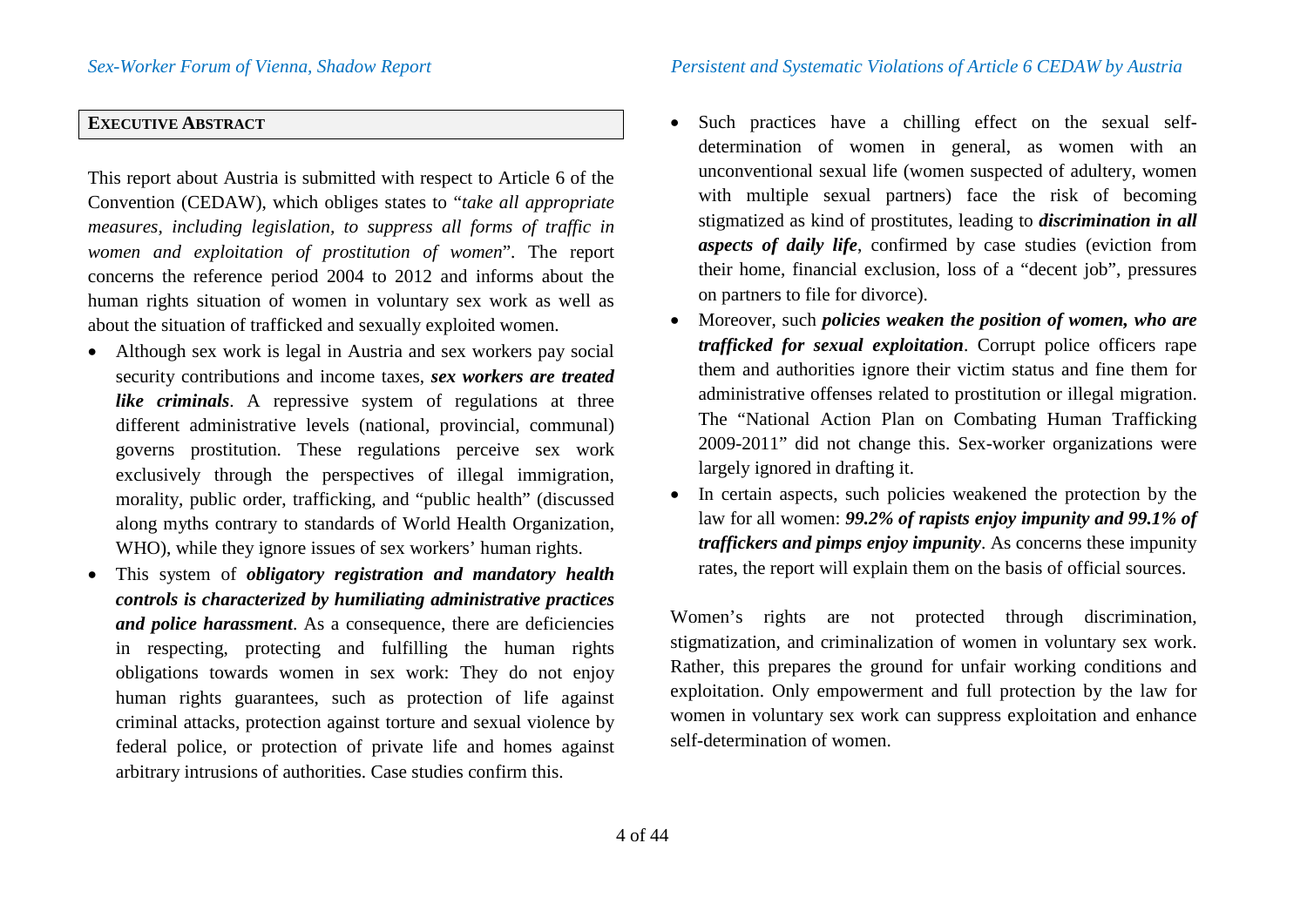## **PART 1: BACKGROUND INFORMATION**

### **1.1. Author and Sources**

Sex-Worker Forum is an international incorporated non-governmental not-for-profit organization, chartered at Vienna under registration number 699583522. The Forum works to protect and promote the

human rights of adult women, men and transgender persons in voluntary sex work.

Sex work is not in the focus of Austrian human rights institutions. Amongst the reasons is a perception that sex workers are not part of civil society. Authorities therefore do not listen to them (example: note [1](#page-4-0)). On the contrary, where sex workers try

to be heard, they face harassment and stigmatization. This muzzles sex workers and the resulting "culture of silence" (*Paulo Freire*) reinforces their social exclusion.

This situation is an obstacle in obtaining reliable information about the actual situation of women in sex work. Sex-Worker Forum

### *Sex-Worker Forum of Vienna, Shadow Report Persistent and Systematic Violations of Article 6 CEDAW by Austria*

<span id="page-4-2"></span><span id="page-4-1"></span><span id="page-4-0"></span>overcomes this hurdle by using modern media, connecting sex workers through a multi-lingual internet platform www.sexworker.at. There, in an area closed to the public, sex workers, whose real identity is verified but not disclosed, are offered a medium where they can provide authentic information, in particular about human rights violations affecting them.

> This submission is based on this knowledge and has been written and discussed in the internal area by the sex workers of the internet platform. The final form was then approved by the board of Sex-Worker Forum.

> However, to protect the identity of respondents and contributors, the report refers to material from the public domain. Empirical evidence

<span id="page-4-3"></span>comes from court documents (link: note [2](#page-4-1)), media reports (links: note [3\)](#page-4-2), scholarly research, and also from publications by the government, by NGOs with an interest in sex work, and by local

*"Basing one's judgment on respect for human dignity does not mean taking a moralistic approach, however. It means respecting people's decisions and choices as long as they harm no one else."*

> <span id="page-4-4"></span>*Parliamentary Assembly, Council of Europe "Prostitution, which Stance to Take", 2007*

<sup>&</sup>lt;sup>1</sup> In 2004 Foreign Ministry established a "Task Force Menschenhandel". In May 2007 it set up a "Working Group on Prostitution" on policies to improve the situation of sex workers. Participation of sex workers was not aimed at, rather social workers "informed about" sex workers.

<sup>&</sup>lt;sup>2</sup> Austrian legal information system (link: www.ris.bka.gv.at)<br><sup>3</sup> The main sources are the following periodicals. Their respective websites are: "Der Standard" at http://derstandard.at, "Die Presse" at www.diepresse.com, "Falter" at "Kleine Zeitung" at www.kleinezeitung.at, "Kurier" at http://kurier.at, "News" at www.news.at, "Österreich" at www.oe24.at, "Österreichischer Rundfunk" at http://orf.at, "TAZ" at www.taz.de; "Vienna Online" at www.vienna.at, "Wiener Zeitung" at www.wienerzeitung.at.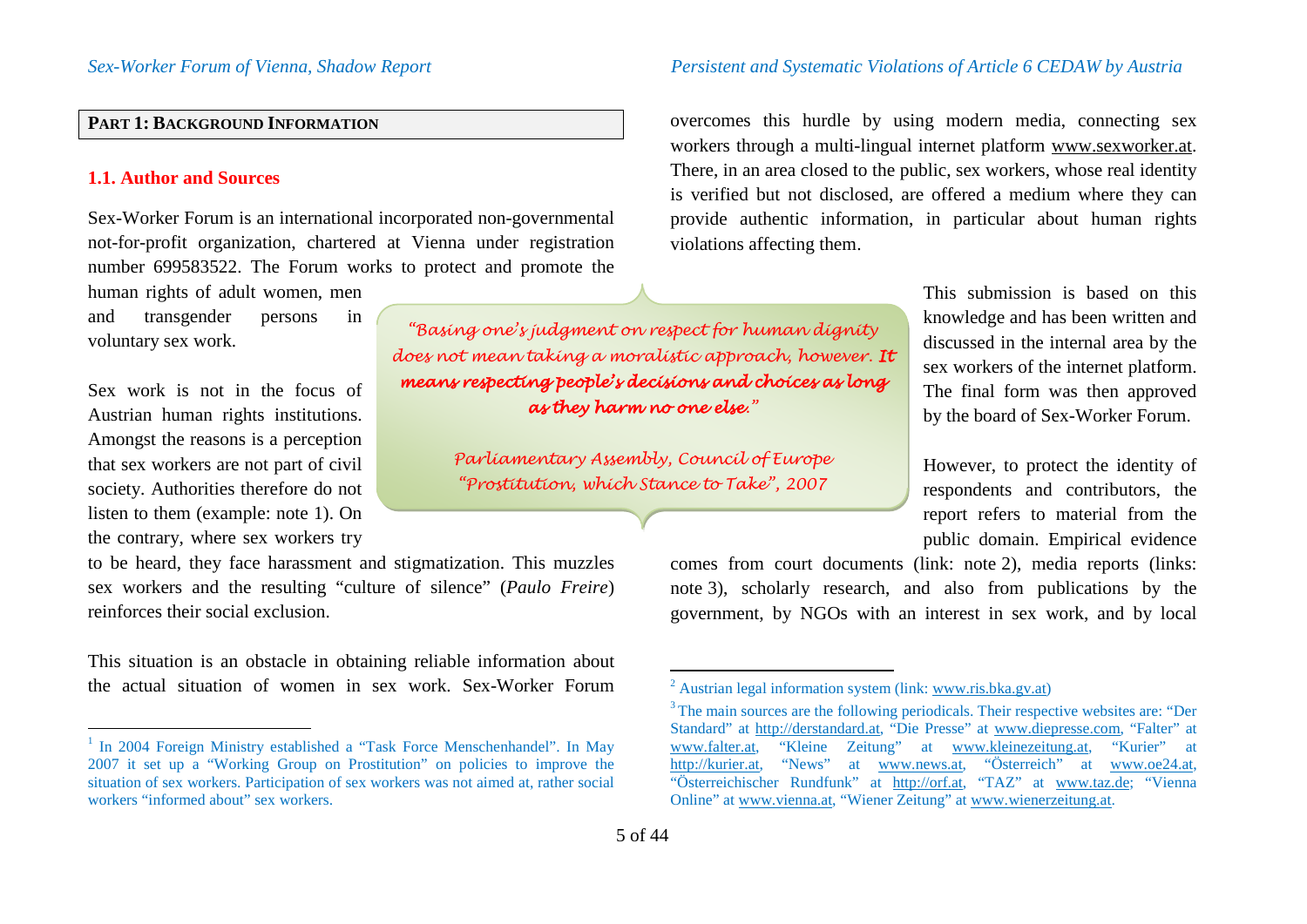<span id="page-5-8"></span>community social work organizations (links: note [4](#page-5-0)). Legal assessment is based on a Background Paper on Article 6 by this Committee (reference: note [5](#page-5-1)).

<span id="page-5-9"></span>The submission is supplemented by a survey of the situation in Europe by the author (comment: note [6\)](#page-5-2).

### **1.2. Scope of the Report & Definition of Sex Work**

This report is submitted with respect to Article 6 of this Convention.

- Its focus is on the legal, social and economic situation of adult women in voluntary sex work. It is outlined by means of statistics and case studies that point out deficiencies in the legal protection of women in sex work against violence by private or state actors.
- In addition, the situation of women, who are trafficked and sexually exploited, is considered (comment: note [7](#page-5-3)).

<span id="page-5-7"></span><span id="page-5-6"></span><span id="page-5-5"></span><span id="page-5-4"></span><span id="page-5-3"></span><span id="page-5-2"></span><span id="page-5-1"></span><span id="page-5-0"></span>• Moreover, this report discusses the precarious legal and social situation of trafficked women, who could escape sexual exploitation on their own, but depend on voluntary sex work to secure their livelihood.

The term *sex work* has a broad meaning. For this submission, it refers to sexual behavior of consenting adults, which involves physical contacts in exchange for monetary gains. Thereby, this term refers strictly to voluntary sex work, to distinguish it from the criminal exploitation of the prostitution of others. The national statistics office classifies voluntary sex work as "other occupations in the field of service provision to persons" (references: note [8](#page-5-4)). Service providers are termed sex workers.

To a large extent, supply of sex work is rooted in absence of economic alternatives. However, the well-being and health of women already in sex work is largely affected by government policies (reference: note [9\)](#page-5-5). This report therefore focuses on the effects of policies and legal regulations in Austria. There, commercial sex work is regulated by prostitution laws. This classifies sex work by the legal status into four groups (comment: note [10\)](#page-5-6):

 $\overline{a}$ 

 <sup>4</sup> The author's homepage links to: AIDSHILFE Vienna, LEFÖ Vienna, LENA Linz, SOPHIE Vienna, and SXA Graz. Jurisprudence is cited from the national legal information system (*supra note*) and population data are from Statistik Austria (www.statistik.at). For supplementary information about sexual exploitation of children, the author refers to ECPAT Austria (www.ecpat.at). In addition, the author refers to the European Community sponsored research TAMPEP (http://tampep.eu) and the Global Network of Sex Work Projects (www.nswp.org).

<sup>&</sup>lt;sup>5</sup> *CEDAW*, Background paper concerning article 6 of the Convention on the Elimination of All Forms of Discrimination against Women, document CEDAW/2003/II/WP.2 of 13.05.2003.

<sup>6</sup> "Human Rights of Sex Workers in Europe. A Survey and Critical Analysis". Unsatisfactory regulations of sex work were also a concern for Council of Europe (Parliamentary Assembly, document 11352 of 09.07.2007).

<sup>7</sup> This report does not consider the situation of trafficked women, who are exploited in other ways, as housemaids, in agriculture or in arranged marriages. Neither does

this report consider the situation of sexually abused children. All these cruelties need to be clearly distinguished from voluntary sex work, also in terminology.

<sup>&</sup>lt;sup>8</sup> The legal classification of sex work as labor is based on the judgment European Court of Justice, *Jany et al v Justitie*, C-268/99 of 20.11.2001. The classification of

<sup>&</sup>lt;sup>9</sup> Della Giusta/Di Tommaso/Stroem, J. Population Economics, 22/2009, pp 501 ff.

<sup>10</sup> Other classifications distinguish 45 forms of sex work: *Harcourt/Donovan*, Sexually Transmitted Infections, 81/2005, pp 201 ff.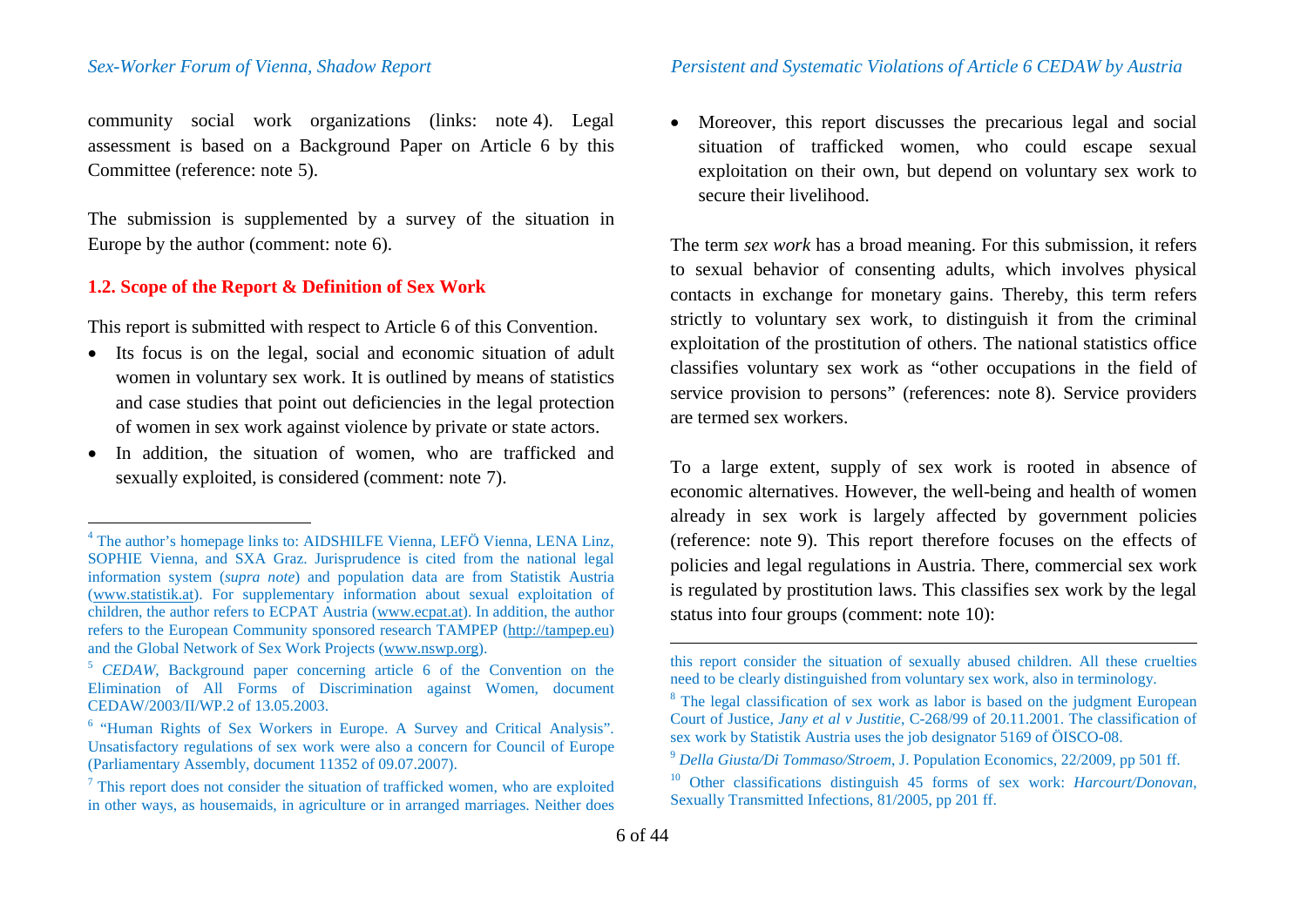- *Legal sex work* means commercial sex work of women, who registered as prostitutes and obey the regulations of prostitution. Examples are most women in street prostitution or in brothels.
- *Illegal prostitution* means voluntary commercial sex work of women earning their living by providing direct, formal and open sexual services to their clients, but who did not register as

prostitutes, or who registered, but violated other regulations (sex work not in tolerance zones of Eastern provinces, sex work not under the control of brothels in Western provinces).

• *Indirect sex work* refers to a grey area, where often women do not rely on sex work as primary source of income. Thus, women in massage parlors may offer

> sexual services in the clandestine. Escorts pretend that they offer social company, whereby sex may happen, as otherwise escort agencies would face criminal prosecution for procurement into prostitution. Women in BDSM or sexual assistants for the handicapped would not perceive their sexual services as prostitution, either. However, from one moment to the next, women in indirect sex work may end up in illegality, if authorities

<span id="page-6-1"></span><span id="page-6-0"></span>reject the legal fiction upon which these women based their activities.

• *Other (private) sex work* means certain forms of private sex life, which may have a commercial appearance, but no commercial substance. For a recent survey by United Nations Development Programme (UNDP), the legal status of private sex work was a

*"Prostitution, like marriage and family – which also control women's sexuality – is not a monolithic institution. The degree of autonomy possible, the extent of abuse and violence and the possibility of accessing rights vary widely according to the situation. Women experience the institution of prostitution in a complex way, negotiating spaces and struggling for survival."*

*Meena Saraswathi Seshu, The Violence of Stigmatization UNAIDS Issue Paper, 2003*

<span id="page-6-2"></span>key indicator in assessing the country situations (reference: note [11\)](#page-6-0). It includes women, who are supported by regular friends in exchange for sexual favors ("*femmes libre*"), women in the swingers' lifestyle, who occasionally accept money for their presence at parties (e.g. bridging a shortage of female guests at swingers' clubs), or women, who pose as and actually act like commercial

sex workers, but not in need of money (illustrative example: note [12](#page-6-1)). *De iure* sex life with merely occasional provision of sex

<sup>&</sup>lt;sup>11</sup> *UNDP*, Sex Work and the Law in Asia and the Pacific, New York, 2012. Joint publication with UNAIDS and UNFPA.

<sup>12</sup> The well-known case of late *Alexandra Sprüngli* illustrates such an instance of non-commercial sex work: After the death of her husband, from whom she inherited about 4 million Euro, she developed her sexual self in sex work, till she married a chocolate industrialist (sources: obituaries in "Bild" and "Spiegel online" of 06.07.2012, also *Lüchinger*: Kampf um Sprüngli, Zürich 1993).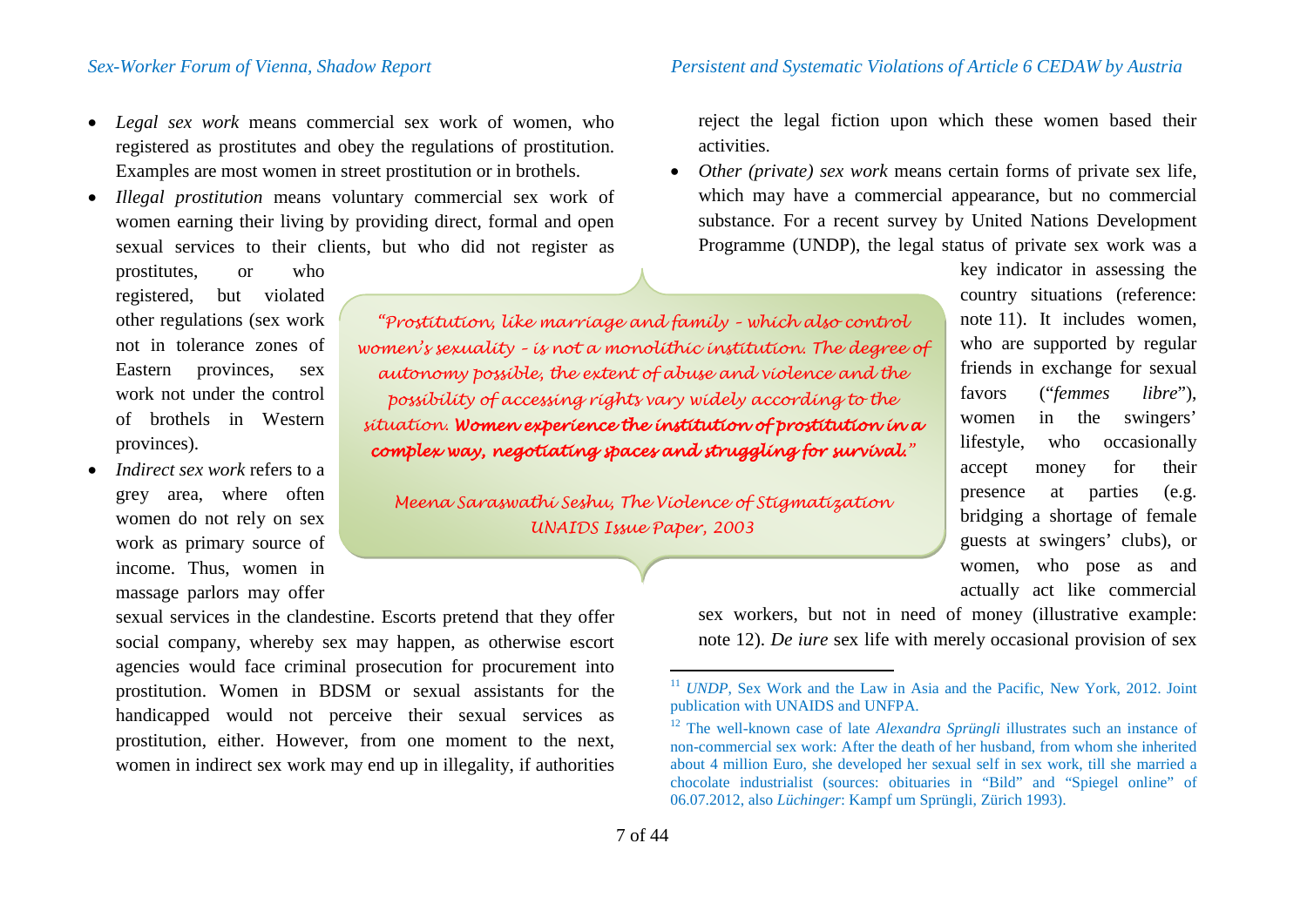for money qualifies as private life (case law: note [13\)](#page-7-0). However, *de facto* Austrian authorities treat women with unconventional private sex life as illegal prostitutes, whence their situation, too, is to be considered under the ambit of Article 6 of this Convention. For, in Austria women may be fined for illegal prostitution or related administrative offenses, if authorities are merely of the opinion that they are prostitutes; proofs are not needed (case law: note [14\)](#page-7-1).

# **1.3. Legal Regulations of Commercial Sex Work**

In Austria, voluntary commercial sex work is legal, but regulated at three administrative levels, national, provincial ("Länder"), and communal. As to the purpose of such special laws, Austria applies double moral standards: Sex industry as economic sector is accepted, but sex workers are not. Rather, they are perceived as potential

<span id="page-7-1"></span><span id="page-7-0"></span>criminals, put under strict police control. Relevant national regulations are e.g.: Administrative Penal Act, AIDS Law, Alien Police Law, Civil Code, Immigration Police Law, Income Tax Law, National Insurance Act, Penal Code, and Venereal Diseases Act.

- Commercial sex workers are required to be self-employed. They have to pay income tax and sales tax one year in advance. Due to lacking education and language skills, many women in sex work lose track of the necessary documentations and their income tax is prescribed on the basis of excessive *ex officio* tax assessments, while in view of their low income (statistics section) they would actually be entitled to a negative tax.
- Sex workers are required to pay social insurance, but they do not enjoy protection of labor law and only partially of social law.
- Sex workers are required to register as prostitutes with the local authorities (police department or municipal authority, depending on the province). Registration is based on the Health Checks Directive under the Venereal Diseases Act, together with provincial regulations.
- As part of the registration, sex workers are obliged to attended weekly mandatory vaginal inspections for STIs, quarterly mandatory tests for HIV, and to carry a special document (control card) with them that confirms these checks. Sex workers are required to always carry it and show it to police. In the case of an infection, authorities confiscate it until about three weeks after the completion of treatment.
- Failure to register, to attend the mandatory vaginal inspections and HIV tests, or to obey the additional provincial regulations, is a misdemeanor that is penalized under the Administrative Penal Act

 $13$  Where sexual behavior is not commercial, e.g. not visible in the public, it is private life. Austrian Constitutional Court confirmed this repeatedly since 1978 (VfSlg 15.632 of 14.10.1999, see also VfSlg 8.272 of 1978, 8.907, 10.363, 11.926). Administrative Court confirmed this, too (VwGH 2004/09/0219 of 20.11.2008, VwGH 2009/13/0011 of 25.01.2012; related: VwGH 2005/09/0181 of 22.11.2007). In Europe, this is also recognized since European Court of Human Rights, *Dudgeon v United Kingdom* of 22.10.1981 (c.f. *Wildhaber/Breitenmoser*, Internationaler Kommentar zur Europäischen Menschenrechtskonvention: Kommentierung des Artikels 8, Cologne 1992, margin no 114). In Common Law, too, the intrinsic private life character of sex work is accepted (*Chamallas*, Southern California Law Review, 61/1988, pp 777 ff).

<sup>&</sup>lt;sup>14</sup> In Tyrol women with swingers' lifestyle, who placed advertisements seeking fellow swingers, were fined for soliciting illegal prostitution and Administrative Court confirmed the fines, admitting that prostitution was not proven and ignoring free speech concerns (judgments VwGH 2011/01/0209 of 19.09.2012, 2010/01/0062 of 19.04.2012).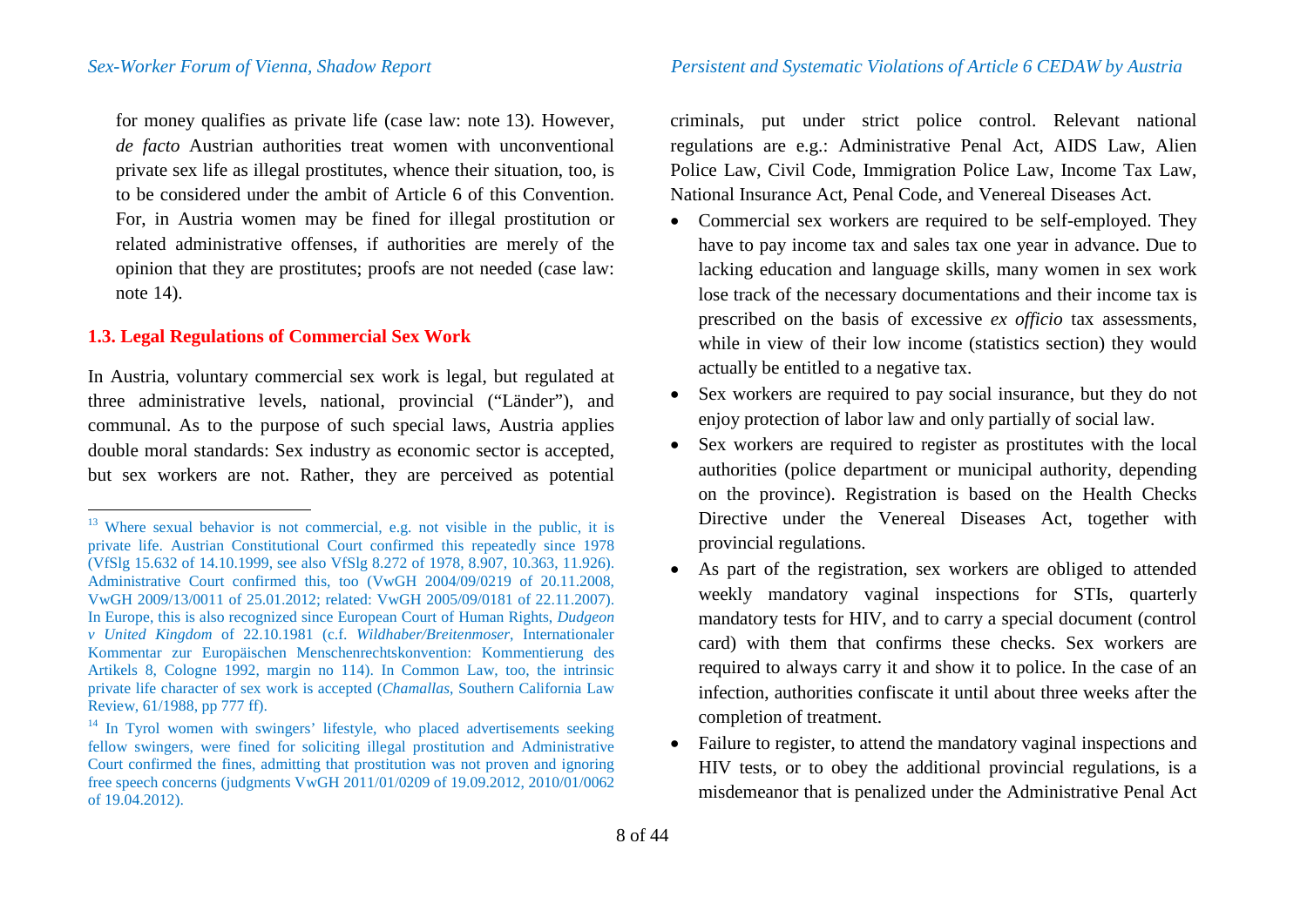with fines of 20,000 EUR, prison terms, and for migrant sex workers expulsion and deportation. Women may also be forced to attend these inspections against their will.

• Further, HIV positive persons are criminalized for consensual sex with informed partners. They face criminal sanctions under the Penal Code (three years prison term), even if they

themselves do not know their HIV status (source: note [15\)](#page-8-0).

Laws of the nine Austrian provinces address the provision of sexual services. The provinces of Carinthia, Lower Austria, Styria, Upper Austria (since 2010), and Vienna have

specific laws on sex work, in Burgenland, Upper Austria (prior to 2010), Salzburg and Tyrol sex work is addressed under the Provincial Administrative Penal Code, and in Vorarlberg the Provincial Police Law on Vices addresses sex work.

### *Sex-Worker Forum of Vienna, Shadow Report Persistent and Systematic Violations of Article 6 CEDAW by Austria*

- <span id="page-8-1"></span><span id="page-8-0"></span>• In Vorarlberg, sex work is *de facto* prohibited: The province restricted sex work to licensed brothels and municipalities prevented the issue of licenses. As all prostitution is illegal, it still exists, but is under the control of pimps.
- Five provinces confine sex work to licensed brothels only and

*"forced medical control of prostitutes, where such measures were not implemented with respect to clients, [was] discriminatory"*

*United Nations Committee on the Elimination of Discrimination against Women Background Paper Concerning Article 6 CEDAW, 2003*

issue licenses (Carinthia, Salzburg, Styria, Tyrol, and Upper Austria). Of these provinces, Tyrol restricts sex work most, pressuring sex workers into illegality and therefore into the hands of pimps (comment: note [16](#page-8-1)).

• Three provinces prohibit sex work outside of designated tolerance zones (Burgenland, Lower Austria, and Vienna).

• Further, nowhere in Austria may women offer sex work in their own premises (resulting in police intrusions into private homes of women suspected of sex work, see case studies).

<sup>&</sup>lt;sup>15</sup> By sections 178, 179 Penal Code, a person, who does not know about the own HIV infection, may nevertheless be penalized for negligence (*Mayerhofer*, StGB, Vienna 2000). Also, unsafe sex with the consent of the informed partner may be penalized. However, there is no prosecution of safer sex (Supreme Court of Justice, ruling 11Os171/97 of 25.11.1997). Moreover, Regional Criminal Court Vienna accepted, that a HIV positive women practicing unsafe sex had no criminal intent, as due to retroviral therapy the virus count was too low to cause infection risk (source: "Der Standard" of 01.06.2012).

<sup>&</sup>lt;sup>16</sup> The factual restriction of legal sex work in Tyrol is demonstrated by the following figures: In 2009, in Tyrol with a population of 0.7 Mio there were eight brothels and legal sex work was confined to these brothels, while in Salzburg with a smaller population of 0.5 Mio there were 37 brothels.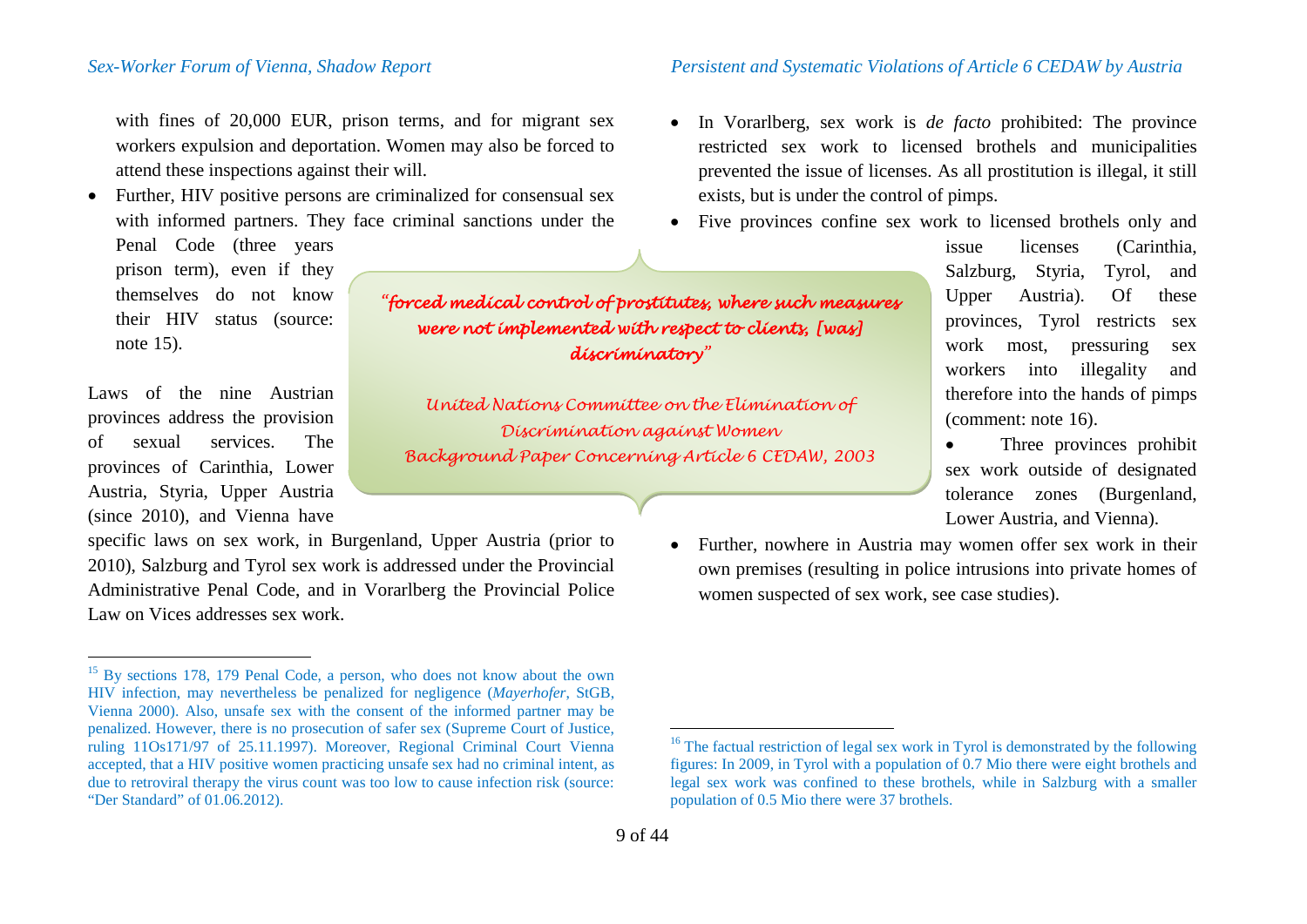Municipalities aim at barring sex work altogether (comment: note [17\)](#page-9-0). However, Constitutional Court repeatedly declared sweeping prohibitions as unconstitutional (case law: note [18](#page-9-1)). Therefore, municipalities and district authorities utilize the combined effect of the legal regulations at different levels to maximally restrict sex work.

### **1.4. Statistics**

The State Party report does not provide statistical information about the number of women in sex work, their socio-economic situation or the actual level of violence against sex workers or women in general.

Academic studies estimate that in Europe about 1.5 percent of the adult female population in the reproductive age is engaged in some form of voluntary sex work (reference: note [19](#page-9-2)); figures for sexual exploitation are considered below. For Austria with a population of 8.4 million in 2012 this would result in the estimate of about 35,000 women in sex work (1.5% of women 18 to 60, i.e. 50% of female population, who in turn is 50% of the population). As to the stratification by legal status, the following are common estimates:

- <span id="page-9-5"></span><span id="page-9-4"></span><span id="page-9-3"></span><span id="page-9-2"></span><span id="page-9-1"></span><span id="page-9-0"></span>• About 5,000 women in sex work are registered as prostitutes (source: note [20\)](#page-9-3).
- About 5,000 to 10,000 women in commercial sex work are not registered; this estimate includes illegal prostitutes and the grey area of indirect sex work under different legal fictions (source: note [21\)](#page-9-4).
- The remaining 20,000 women of the estimated 35,000 women, who offer sex for money, do this only occasionally. Their sexual lifestyle is private life, though unconventional, whence, in theory, they need not register (see above).

As to their social situation, most persons in sex work are women. About 80% of commercial sex workers are immigrants, and many live in poverty (source: note [22](#page-9-1)). Thereby, Austrian *subsistence level* is defined by the minimal monthly *per capita* social assistance benefits, in 2010 this was 744  $\epsilon$  (source: note [23\)](#page-9-5). According to the national statistics office, in 2010 *poverty* was defined by an income of less

 <sup>17</sup> The questionable character of such prostitution legislation is well known (*Packer*, The Limits of the Criminal Sanction, Stanford, 1968, pp 328 ff): "To put it crudely, but accurately, the law is perverted".<br><sup>18</sup> Constitutional Court, in judgment VfSlg 19.159 of 23.09.2010, declared the

provincial prohibition of advertisements for brothels in Tyrol as unconstitutional and in VfSlg 18.023 of 04.12.2006 declared the municipal prohibition of prostitution within the city boundaries of Oberwart, Burgenland, as unlawful.

<sup>19</sup> *Vandepitte et al*, Sexually Transmitted Infections, 82/2006, Suppl 3, pp 18 ff.

Source: Office of the Federal Chancellor, Task Force Menschenhandel, Prostitution in Österreich, Vienna, 2008.

<sup>21</sup> The above report (*loc cit*) estimates 3,000 illegal prostitutes for Vienna (other estimates: 6,000, compared to between 1,500 and 2,500 registered prostitutes, depending on the reference year), which extrapolates to 5,000 to 10,000 illegal prostitutes in Austria.

<sup>&</sup>lt;sup>22</sup> For more information about the social stratification see the resources of TAMPEP (link: *supra note* 4).

<sup>&</sup>lt;sup>23</sup> The information about social assistance is from the homepage of the Federal Ministry of Social Affairs for the year of 2010 (744  $\epsilon = 558 \epsilon$  social assistance + 186 € rental aid).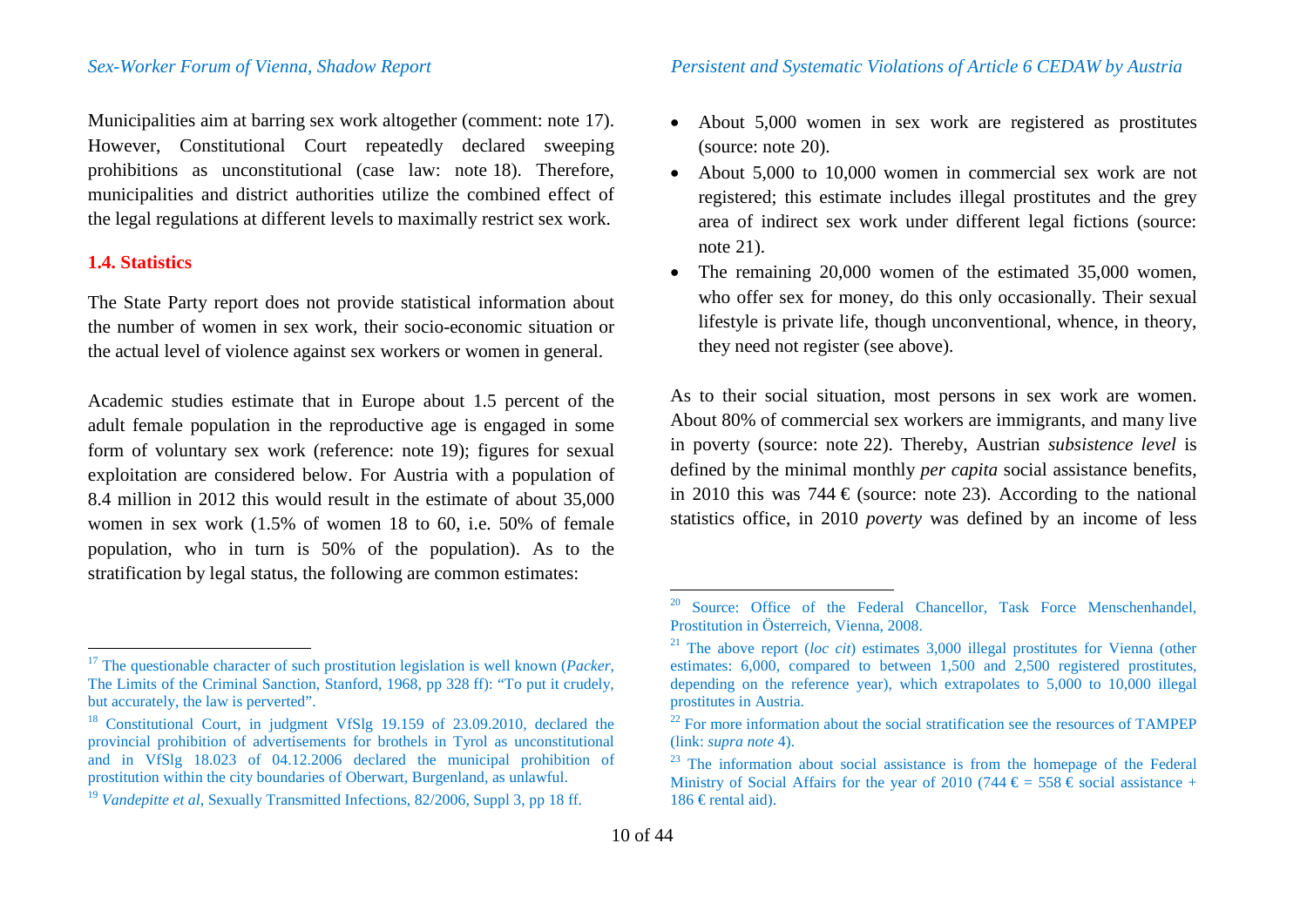than  $1,031 \in$  per month (sources: note [24\)](#page-10-0). Thereby, 13% of women had lower earning. In particular, migrant women and single mothers are high risk groups for poverty, which indicates a feminization of poverty.

The following estimate of incomes focuses on income that women in sex work generate for themselves and does not consider possible income generated for others (pimps, fines). Working fulltime (8 hours for five days per week), an average sex worker could expect in the long run not more than three clients per day (reference: note [25\)](#page-10-1). At current market prices in street prostitution  $(15 \in per$  job, source: note [26\)](#page-10-2) this corresponds to an average income of 900  $\in$  per month  $(15 \in \text{times} 3 \text{ clients times } 5 \text{ days times } 4 \text{ weeks}).$  Extrapolated to 35,000 women in sex work, this would result in annually 378 million Euros of sex worker incomes. The estimate is consistent with official data of annually 429 million Euros (monthly average  $1,021 \oplus \text{in}$ )

<span id="page-10-6"></span><span id="page-10-5"></span><span id="page-10-4"></span><span id="page-10-3"></span><span id="page-10-2"></span><span id="page-10-1"></span><span id="page-10-0"></span>prostitution incomes (source: note [27](#page-10-3)). For, other forms of sex work may generate more income, but at higher risks (comment: note [28\)](#page-10-4).

As concerns the evaluation of the actual level of violence against women, criminal statistics alone are insufficient.

- For instance, rape attrition is an international problem. In order to quantify this problem, surveys are needed.
- Further, criminal statistics do not inform about human rights violations that are not recognized as a crime. Thus, in view of a focus on illegal immigration, trafficking within the State Party territory is ignored by Austrian legal system, although this is a human rights violation (United Nations Human Rights Committee, General Comment 28 of 27.03.2000 at § 12).

By estimates for 2012 by International Labor Organization (ILO) in Austria there are about 2,200 sexually exploited and/or trafficked women (6% of all women in sex work), namely:

• ILO estimates 1.5 persons in forced labor per 1,000 inhabitants in the European Union (source: note [29\)](#page-10-5). For a population of 8.4 million this amounts to 12,600 persons. Further, 22% of forced

 $24$  For income data (definition of poverty) and single mothers: Statistik Austria (topic "Armutsgefährdung"); for migrant women: Upper Austria Chamber of Labor, Frauenmonitor, Linz 2011; for general information: *Gächter*, Handbuch Armut in

<sup>&</sup>lt;sup>25</sup> Estimate for the USA: *Brewer et al.*, Proceedings National Academy of Sciences USA, 97/2000, pp 12385 ff. Estimate for Germany: *Kleiber/Velten*, Prostitutionskunden: Eine Untersuchung über soziale und psychologische Charakteristika von Besuchern weiblicher Prostituierter in Zeiten von AIDS, German Federal Ministry for Health, 1994. Both sources support 3 clients per working day. For instance, *Brewer et al* estimate 694 clients per year for all types of heterosexual female sex workers in the USA, resulting in 2.9 clients per working day (240 working days = 5 days per week, 4 weeks per month, 12 month per year).

<sup>26</sup> According to Administrative Court, judgment VwGH 2011/01/0006 of 31.05.2012, the price of sexual intercourse is  $20 \text{ } \in \text{blow}$  jobs and masturbation cost significantly less, resulting in 15  $\epsilon$  average.

<sup>&</sup>lt;sup>27</sup> *Statistik Austria*, Volkswirtschaftliche Gesamtrechnungen, Revisionen 2008/2009, Wien 2009, p 15.

<sup>&</sup>lt;sup>28</sup> Working in brothels, women may earn 60 € per job, but they bear economic risk, as they need to pay the room rent in advance – about  $2.500 \text{ } \infty$  for one month (based on daily rent of 80  $\oplus$ . Thus, with 3 clients a day, their estimated income after deduction of the room rent would be 1,100  $\oplus$  month. (Statistik Austria counts the income of brothels under a different heading of "legal economy".)

<sup>&</sup>lt;sup>29</sup> ILO, Global Estimate of Forced Labor, SAP-FL, Geneva, 2012.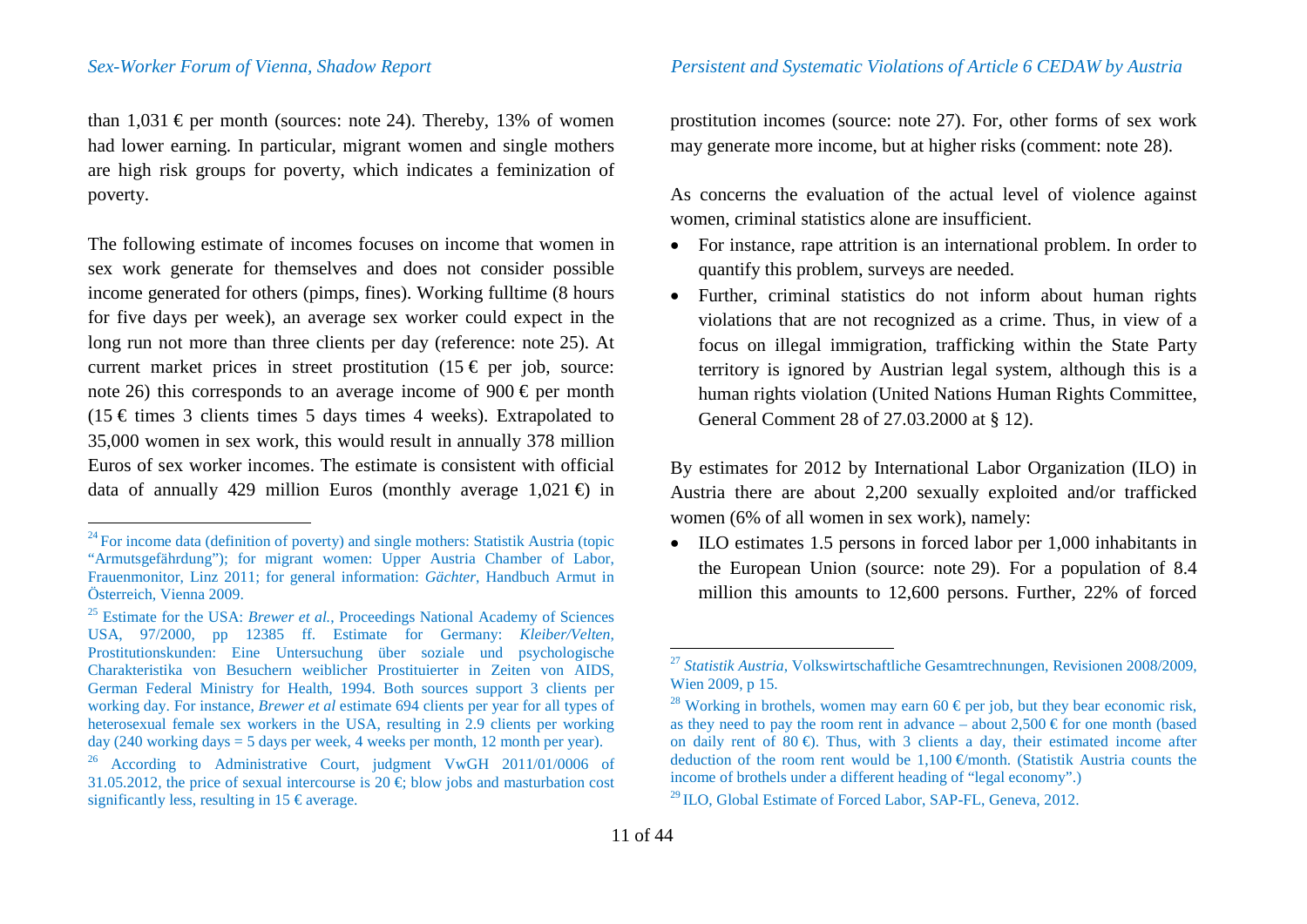*Sex-Worker Forum of Vienna, Shadow Report Persistent and Systematic Violations of Article 6 CEDAW by Austria*

laborers are sexually exploited, 79% of them adults, mostly women, which results in 2,200 sexually exploited adult women.

- As Austria is affected by human trafficking as both a transit and destination country due to its geographical location at the centre of Europe, the actual number of victims may be higher: In Vienna, up to 25% of registered prostitutes might be sexually exploited (explanation: note [30](#page-11-0)).
- However, there is a discrepancy to law enforcement data: In 2011 federal police suspected 123 crimes of sexual exploitation and/or trafficking (187 in 2007) and courts sentenced 20 perpetrators (sources and details: note [31\)](#page-11-1).
- An explanation for such discrepancies was given by United Nations Office on Drugs and Crime (UNODC): Worldwide, pimps socialize with corrupt police officers and offer them e.g. free sex

<span id="page-11-5"></span><span id="page-11-4"></span><span id="page-11-3"></span><span id="page-11-2"></span><span id="page-11-1"></span><span id="page-11-0"></span>with victims of exploitation (reference: note [32\)](#page-11-2). Thus, in Vienna, a leading police officer was publicly criticized for many years in media reports, until he finally was convicted and removed from office in 2011 (sources: note [33\)](#page-11-3). In Austria estimated 200 sexually exploited women have forced sex with police officers, as by data of the International Organization for Migration 8.9% of trafficked and sexually exploited women report police as clients (reference: note [34\)](#page-11-4). This hinders law enforcement against pimps.

There are no data about rape of sex workers. As a proxy, this report considers of rape of adult women.

• According to a government sponsored survey of 2011, in Austria 7% of adult women in the reproductive age suffered rape as adults (reference: note [35\)](#page-11-5). These are 147,000 women in Austria (7% of women 18 to 60, i.e. about 50% of the female population, who in turn is 50% of a population of 8.4 million). It follows that about 15,000 adult women are raped each year. (If adult-rape reports by survivors are weighed according to sexually active years as adults,

 $30$  ILO estimates that worldwide for each detected victim of forced labor 27 victims in similar situations go unnoticed (ILO, *loc cit*, p 39). If this ratio is applied to case 11, then 13 + 1 freed or escaped trafficked women in case 11, all of them registered as prostitutes, would translate into 392 sexually exploited women, registered as prostitutes in Vienna, which in turn would amount to between 16% and 25% of all 1,500 to 2,500 registered prostitutes in Vienna (depending on the reference year).

 $1,50$  The criminal statistics is from Federal Ministry of the Interior, Crime Report 2011 to the Parliament (homepage of Parliament) and from Statistik Austria (court cases).

<sup>•</sup> The 123 suspected perpetrators identified by police in 2011 were: 52 cases of trafficking for sexual exploitation under section 217 Penal Code, 20 cases of trafficking also for other purposes under section 104a Penal Code, and 51 cases of pimping under section 216 Penal Code; the number of victims (cases) was about the same as the number of identified perpetrators.

<sup>•</sup> The 20 criminal convictions were: 8 cases of trafficking for sexual exploitation under section 217 Penal Code, 1 case of trafficking also for other purposes under section 104a Penal Code, 2 cases of slavery under section 104 Penal Code, 9 cases of pimping under section 216 Penal Code.

<sup>&</sup>lt;sup>32</sup> *UNODC*, The Role of Corruption in Trafficking in Persons, Vienna, 2011.<br><sup>33</sup> "News" of 21.03.2007, "Österreich" of 19.03.2010, and "News" of 18.05.2011.<br>The officer is working now as debt collector for a loan shark.

<sup>&</sup>lt;sup>34</sup> Di Tommaso/Shima/Strom/Bettio, European J Political Economy, 25/2009, pp 143 ff

<sup>35</sup> *Austrian Institute of Family Research*, Österreichische Prävalenzstudie zur Gewalt an Frauen und Männern, Vienna 2011; study on behalf of Federal Ministry of Economy, Family and Youth Affairs.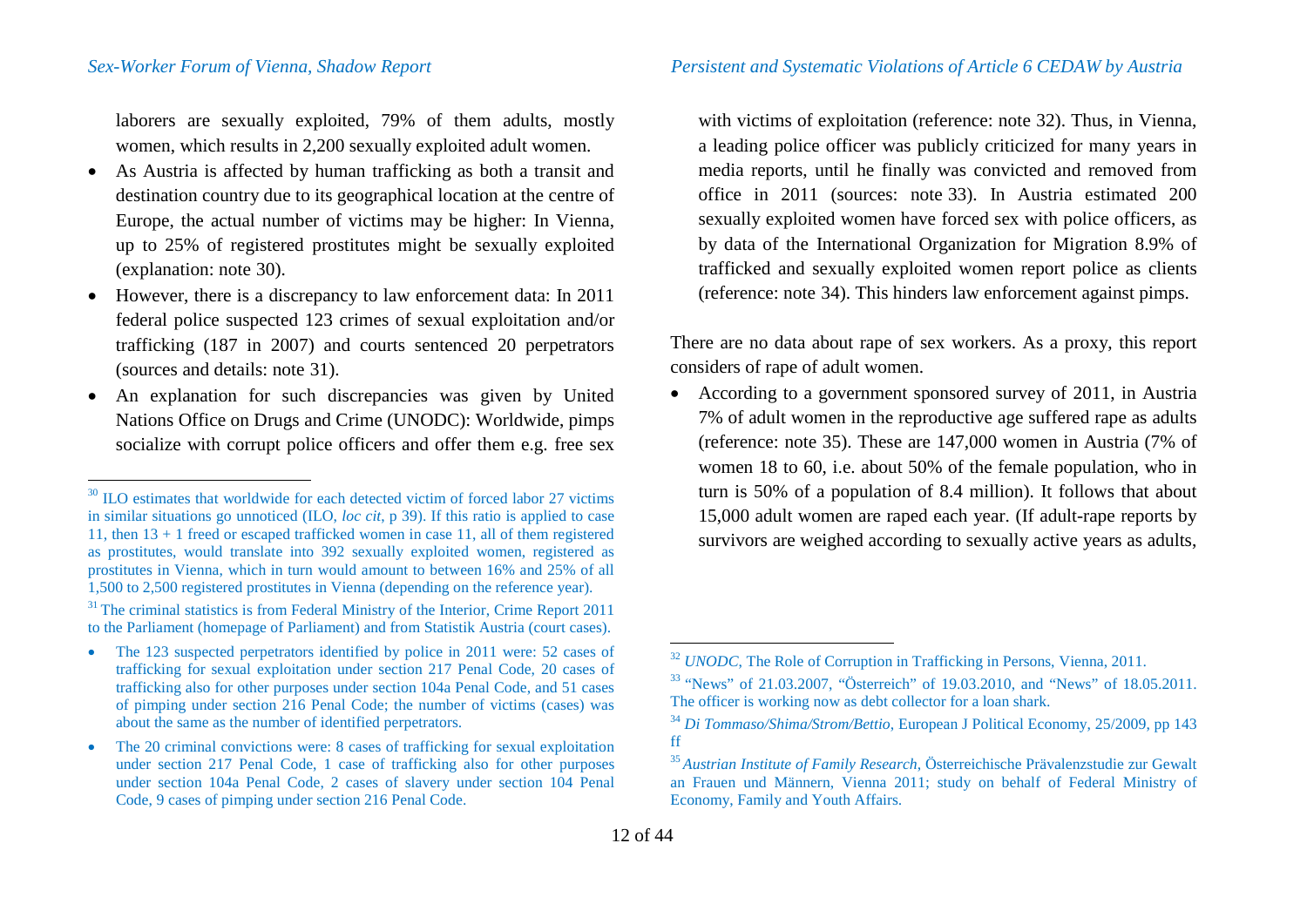then the number of 147,000 rape survivors is divided through the harmonic mean of their years as adults; explanation: note [36.](#page-12-0))

- However, there is a discrepancy to law enforcement data, according to which there are annually about 120 convictions under section 201 Penal Code for rape (source: note [37](#page-12-1)).
- This discrepancy may be explained as follows: Courts sentenced 17% of those rapists, whom victims reported to police (reference: note [38\)](#page-12-2). It follows that 95% of victims do not report to police (120 convictions under an attrition rate of 17% translate into 706

*"The proportion of cases designated false allegations [of rape] was only 4%, and it was not higher than 9% in any country participating in the study. This is strong evidence that the extent of false allegations is exaggerated by professionals, leading to a culture of skepticism."*

*Seith/Lovett/Kelly, Tracking attrition in reported rape cases in eleven countries, London 2009*

<span id="page-12-5"></span><span id="page-12-4"></span><span id="page-12-3"></span><span id="page-12-2"></span><span id="page-12-1"></span><span id="page-12-0"></span>reported cases, which is 5% of 15,000 cases). Low reporting of rape is an indicator for victims' fear of secondary victimization by authorities, who do not take them seriously.

# **PART 2: ANALYSIS OF EMPIRICAL EVIDENCE (CASE STUDIES)**

## **2.1. Forced Health Checks Contravene the Dignity of Women**

All cases in this report directly or indirectly are related to the legal obligations of sex workers to register as prostitutes and undergo compulsory health checks. In Austria, registration and forced health checks are not intended to be beneficial to women in sex work. Instead, as government admitted, the sole goal is to protect society against sex workers (source: note [39](#page-12-3)). Thereby, against better knowledge that sex workers are not responsible for STIs, Austria depersonalizes prostitutes as vectors of disease (reference: note [40\)](#page-12-4).

<span id="page-12-6"></span>• Under Article 6 of this Convention, this Committee has repeatedly voiced concerns about registration and mandatory (or even forced) vaginal inspections of women in sex work (reference: note [41\)](#page-12-5). In

<sup>&</sup>lt;sup>36</sup> Reports by women age 18 have weight  $= 1$  rape within a time span of 1 year, of women age 19 weight =  $0.5 = 1$  rape within a time span of 2 years, age 20 weight = 1/3, etc. till age 60 weight =  $1/43$ . The average weight is  $0.1$  = reciprocal of harmonic mean 9.89.

 $37$  Statistik Austria, Gerichtliche Kriminalstatistik (to be retrieved for each year).

<sup>38</sup> *Seith/Lovett/Kelley*, Different systems, similar outcomes. Tracking attrition in reported rape cases in eleven countries, London, 2009.

 $39$  That health check is an obligation that was introduced to protect society against sex workers, was confirmed by the Office of the Federal Chancellor (Legal Services, document IV-51.749/2-1/81 of 16.04.1981).<br><sup>40</sup> That sex workers are not vectors for infections was confirmed by empirical

studies in Spain and the United Kingdom (*Ward/Day/Weber*, Sexually Transmitted

<sup>&</sup>lt;sup>41</sup> See *CEDAW*, Background paper in *supra note* [5.](#page-5-8) It mentions concerns about the registration in Peru, about forced vaginal inspections in Azerbaijan and Indonesia, or mandatory health checks in India. Further, in § 22, General Comment 24 (reiterated in General Comment 26 of 05.12.2008 at § 17), this Committee recommends: "States parties should not permit forms of coercion, such as non-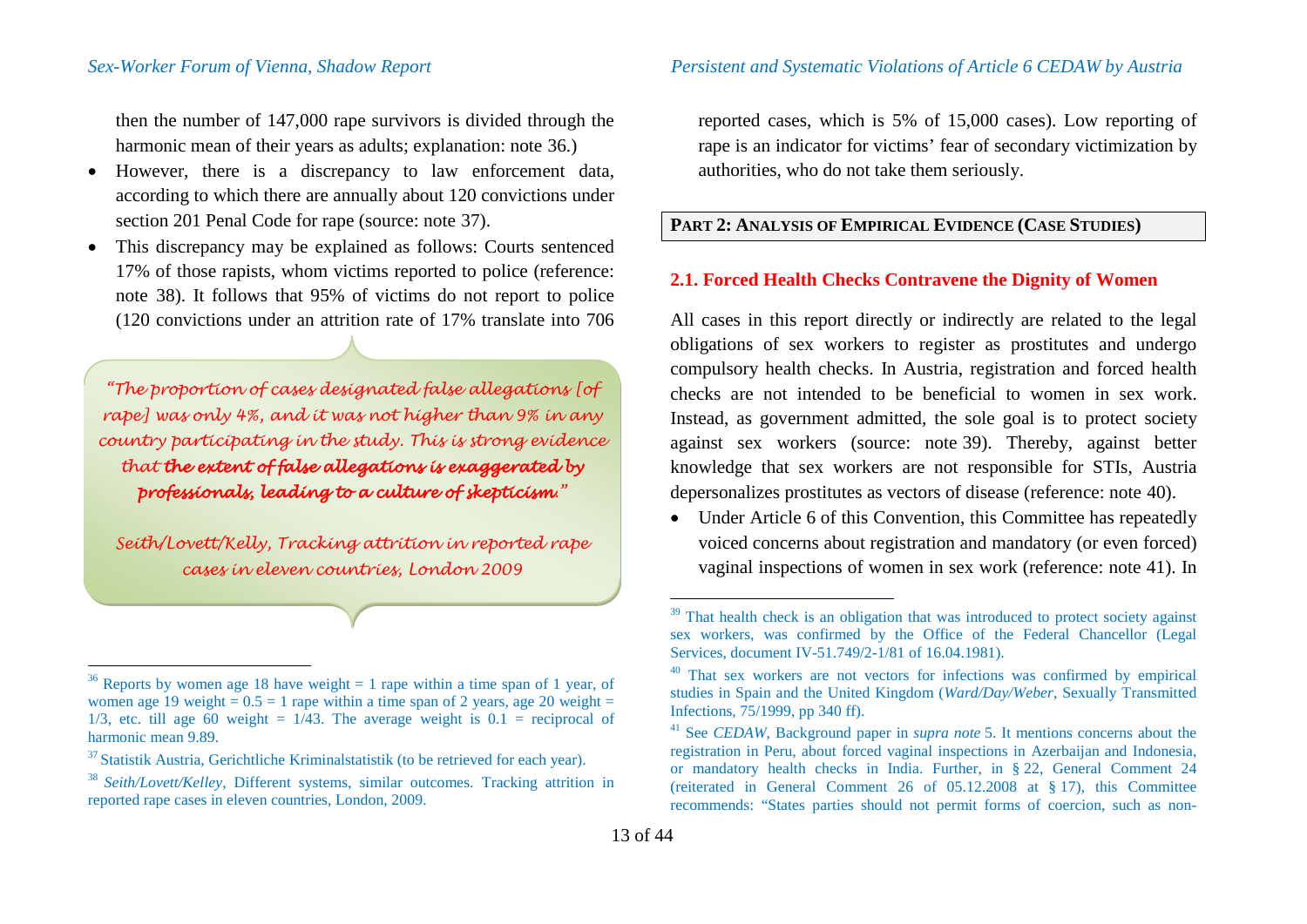particular, this Committee pointed out that "*forced medical control of prostitutes, where such measures were not implemented with respect to clients, [was] discriminatory* and might be counterproductive."

- The result of such laws is stigmatization (citation: note [42](#page-13-0)): "Indeed, because there are special laws, this seems to result in prostitutes being categorized as different from other women and men, less worthy of protection by the police, and a general attitude that they are second-class citizens."
- Amongst 47 member states of the European Council, there are few countries that oblige sex workers to register and undergo compulsory medical checks. Implementation experiences in these countries are negative, and e.g. in Hungary Constitutional Court declared that mandatory registrations of sex workers are incompatible with the dignity of the women (references: note [43](#page-13-1)).
- As follows from the statistics, in Austria there are 5,000 registered prostitutes, but 86% of 35,000 women in sex work operate outside the Austrian system of registration, amongst them 5,000 to 10,000 women in commercial sex work, and there is no registration of

<span id="page-13-1"></span><span id="page-13-0"></span>clients. Thus, despite excessive law enforcement efforts to force women into registration (case 22) the *Austrian system is obviously ineffective*. Women "vote with their feet" against this system.

Amongst the reasons for ineffectiveness are prostitution policies that ignore that there are good reasons for a woman not to register as a prostitute, even if this may force her into illegality. By ignoring these reasons; Austrian policies discriminate against women:

- Most important, why women do not register as prostitutes, is their wish to avoid degrading treatment. For, the implementation of mandatory vaginal inspections often is deliberately degrading against the concerned 5,000 women, who registered as prostitutes (cases 01 to 03). However, as the State Party report to this Committee shows, Austria does not take notice of this situation. Despite international criticism (case 01), Austria did not implement effective measures to end humiliating practices against women in sex work.
- Equally important is the wish to avoid stigmatization that is linked to registration. Women registered as prostitutes may face serious discriminations in everyday life (cases 06 to 08) and no effective protection against criminal attacks (cases 12 to 15).
- Moreover, through registration authorities obtain access to sensitive data, including on health, which they distribute and store *de facto* indefinitely, which may violate privacy protection. Data leakage (e.g. computer criminality or violation of data protection in cases 20 and 24) is a realistic risk and may cause stigmatization (see cases 06 to 08). This puts registered sex workers in a state of

consensual sterilization, mandatory testing for sexually transmitted diseases or mandatory pregnancy testing as a condition of employment that violate women's rights to informed consent and dignity." European Court of Human Rights, too, considered that regulations of prostitution may cause discrimination against women (*Zarb Adami v Malta* of 20.06.2006 at § 87).

<sup>42</sup> The citation is from the analysis of prostitution laws by the 1985 *Fraser Report* (Committee on Pornography and Prostitution. Pornography and prostitution in Canada, Communications and Public Affairs, Dept. of Justice Canada, 1985). This

<sup>&</sup>lt;sup>43</sup> See the report by this author, *supra note* [6.](#page-5-9) The cited authority is Hungarian Constitutional Court, judgment 28/C/2005 of 10.01.2011, AB-Bulletin 20/1.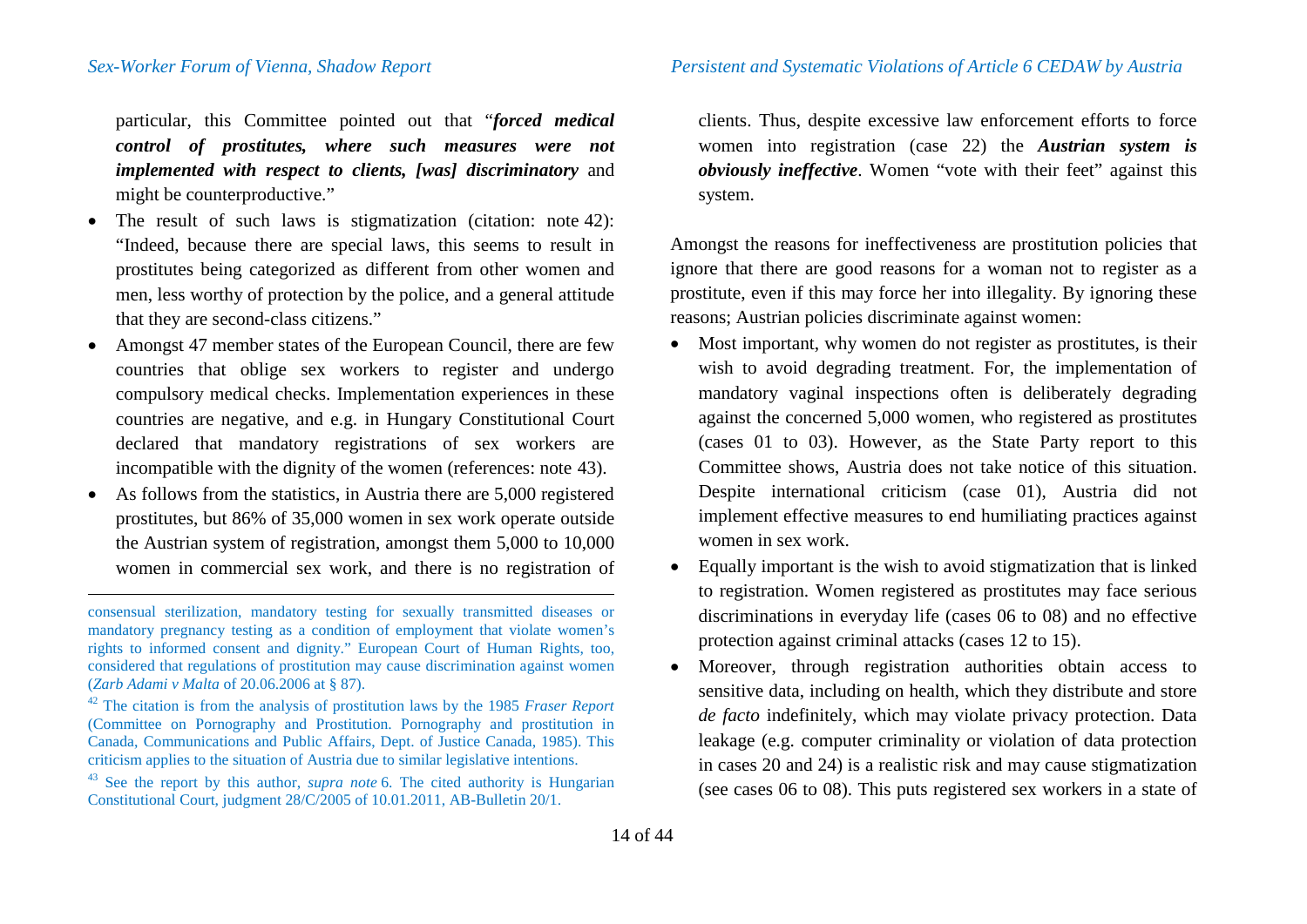continuous anxiety about possible blackmailing and has caused police harassment, as in case 23.

- Commercial sex workers may not register, as their business model charges for companionship with their clients, but does not explicitly promise sex. They are in a grey area, depending on how tolerant local authorities are.
- Other women do not register, as their sex life is not commercial. As noted above, there are 20,000 women in sex work, who need
	- not register, as their sex life qualifies as private life. Yet, authorities may perceive them as illegal prostitutes.
- Women may not register as the very system of registration is too complicated (see case 02).
- Sex workers cannot register in Vorarlberg, as sex work is factually prohibited; hence for them illegal prostitution is the only available option in sex work.
- Sex workers in other Western provinces (where legal sex work is confined to brothels) may not wish to register, as the owners of the brothels prescribe the conditions of sex work (what fees goes with what service, should alcohol be consumed, should sex without a condom be practiced). Pressure towards consumption of alcohol or unsafe practices may make a brothel a substantial health risk for sex workers.

<span id="page-14-0"></span>• Other sex workers in these provinces may not register, as they are concerned that pimps may exploit them. (Some brothel owners cooperate with pimps, who actually decide, who is admitted to work in the brothel.)

• Women, who managed to escape sexual exploitation, may not wish to register to avoid retribution by the pimps, for whom they quit working. (Pimps enjoy factual impunity and therefore police would be no help.)

> For women in poverty driven prostitution, poverty does not only affect the women themselves, but even more their children, who face social exclusion (source: note [44](#page-14-0)). They may not register, as they fear that once their poverty becomes known, their children are bullied, or authorities may take away their children.

For most women in poverty driven prostitution, sex work is a last

resort to balance their budgets. These women do not earn enough in sex work to become independent of social support, whence they may be driven to work illegally. For, otherwise they risk excessive taxation based on unrealistic assessments of their income by tax office, and this would result also in cuts in social benefits.

*"The State party [Austria] should ensure that these medical examinations are carried out in an environment where privacy is safeguarded and in taking the greatest care to preserve the dignity of women being examined."*

*United Nations Committee against Torture, 2010*

According to "Kirchenzeitung der Diözese Linz" of 04.11.2003, in Austria there are about 227,000 children in poverty, who need support by private charity.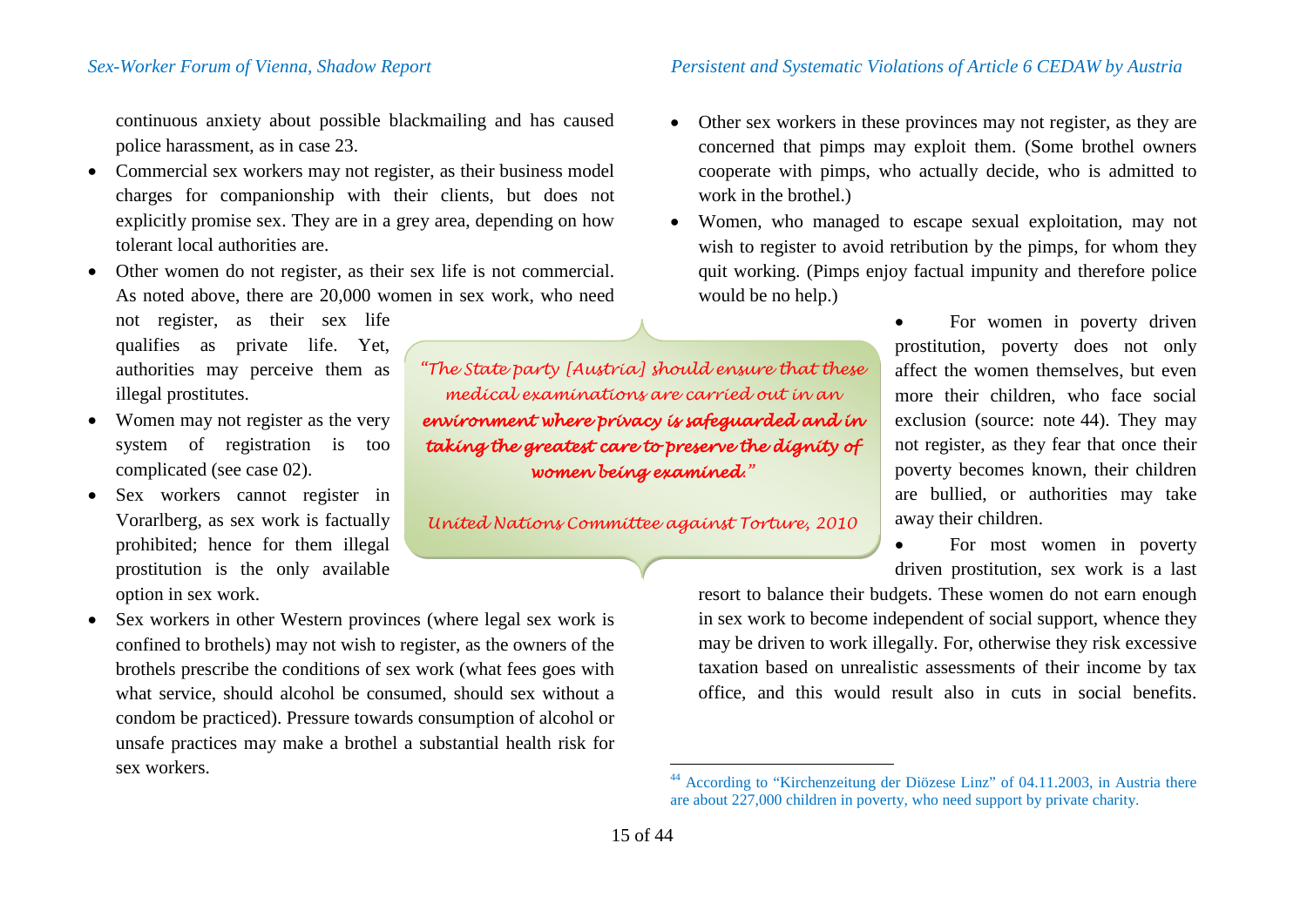However, thereby they risk high fines, which, in turn, may force them to prolong and intensify prostitution.

• If migrant women with illegal residency status are in sex work, they cannot register without disclosing their illegal status, resulting in deportation; this may happen even if they have never had a chance to legalize their status (cases 04 and 05). In this way, victims of trafficking, who could escape sexual slavery on their own, may be victimized again by authorities that treat them as illegal immigrants in illegal prostitution, rather than as victims.

### **2.2. Discrimination in the Right to Health**

Compulsory health checks implement an outdated concept imitating a strategy of disease control in veterinary medicine, where contaminated animals are slaughtered. However, in human medicine, this concept is doomed to fail for a simple reason: Even if all women, where a STI has been diagnosed, were instantly replaced by healthy ones, there remain the men, who need not undergo any health checks and who continue spreading STIs. Thus, although mandatory health checks for prostitutes seem to aim at the legitimate goal of the protection of public health, public health is not protected. Instead the health of sex workers is jeopardized, as clients are encouraged to irresponsible behavior. This is confirmed by empirical evidence:

• As government reports acknowledge, customers ask for sex without a condom, as they do not fear infections from sex workers with health checks, pimps and owners of brothels pressure women to obey, as they fear for their business, and the most vulnerable amongst the women (victims of trafficking, women in poverty

<span id="page-15-1"></span><span id="page-15-0"></span>driven prostitution) finally take the risk – some may become infected (source: note [45](#page-15-0)).

• As a consequence, in 2009 in Vienna the incidence of Syphilis became higher than in German cities, where there are no compulsory health checks. This experience contrasts with evidence from New Zealand and New South Wales (Australia), where sex work was decriminalized and defined as legitimate labor and where sex workers are empowered. According to UNDP, this "increases their access to HIV and sexual health services and is associated with very high condom use rates" (sources, comments and references: note [46](#page-15-1)).

- For sex workers, once they have bowed to pressures for unsafe sex, it is rational to offer unsafe practices at slightly higher prices to all clients, as the marginal risk of infection becomes smaller with each additional client (the maximal risk being bounded by 100%); this is an instance of the "rational fatality effect" (*Kaplan*, J AIDS, 3/1990, pp 55 ff).
- Actually, without such pressures due to State Party policies sex workers out of self-interest would educate their customers in safer sex practices (*Sanders*,

<sup>&</sup>lt;sup>45</sup> The information about pressure for unsafe practices is from Office of the Federal Chancellor, Task Force Menschenhandel, Prostitution in Österreich, Vienna 2008, p 35. This pressure was foreseeable:

<sup>•</sup> For clients it is rational to ask for unsafe practices: Clients conclude from the mandatory health checks of sex workers, that their own infection risk is negligible. Therefore, they ask for sex without condom to maximize their utility; this is an instance of the "Peltzman-effect" (*Peltzman*, J Political Economy, 83/1975, pp 677 ff).

<sup>&</sup>lt;sup>46</sup> Syphilis statistics are from Robert Koch Institut Berlin, Epidemiologisches Bulletin 49/2009. Information about New Zealand and Australia is from *UNDP*, *supra note* [11.](#page-6-2)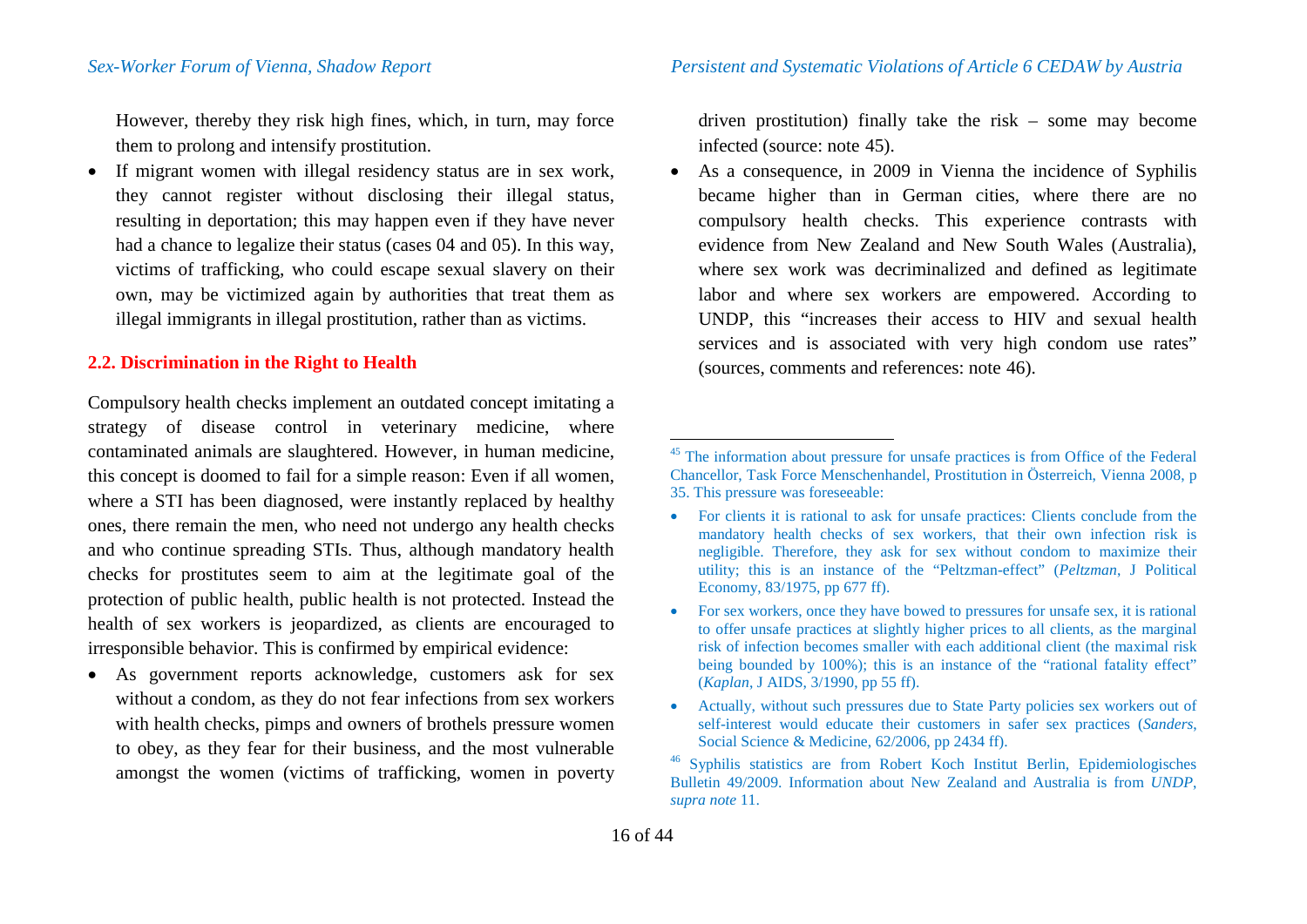Thus, the obligation to register as a prostitute and undergo regular health checks violates the dignity of all women by double moral standards: On the one hand the State Party tolerates irresponsible behavior of men and victimizes women (sex workers and other sexual partners of these men). On the other, women at large are made responsible for STIs and women in sex work are *de facto* criminalized and harassed by police. Thereby, the State Party does not perceive sex workers as service providers, but as commodity, where health is only of interest through the perspective of consumers. Of course, health of clients is a legitimate concern. However, forced testing and health inspections do not prevent HIV, as illustrated above.

*"a law [...] designed to combat venereal disease, required prostitutes to undergo mandatory medical examinations. This law legally stigmatized sex workers as being almost solely responsible for the spread of venereal disease, despite the absence of epidemiological studies to support this."*

*United Nations Special Rapporteur on the Right of Everyone to the Enjoyment of the Highest Attainable Standard of Physical and Mental Health, 2010*

<span id="page-16-2"></span><span id="page-16-1"></span><span id="page-16-0"></span>It follows that in terms of public health the Austrian system of prostitution control is counterproductive. Further, it deteriorates working conditions for sex workers (pressures for sex without a condom, degrading treatment at the health checks, stigmatization and fear of police harassment in the enforcement of this regulation) and this obviously has a negative impact on their health (references: note [47](#page-16-0)). Thus, *compulsory medical examinations and HIV tests for women in sex work are an inadequate concept that is incompatible with the dignity of women and their right to health*. As concerns compulsory HIV tests in particular, UNAIDS voiced serious concerns about human rights violations (references: note [48\)](#page-16-1).

# **2.3. More Discriminations due to Prostitution Laws**

Women in sex work have to obey prostitution laws that restrict their wanted sexuality and that are enforced (high fines, deportation of migrant women), while their male customers have no such restrictions or they are not enforced or the fines are not so high: This alone is a discrimination against women (case law: note [49](#page-16-2)). Further, law

 $47$  For negative effects of criminalization and stigmatization on mental health, see: *Rössler et al*, Acta Psychiatrica Scandinavica, 122/2010, pp 143 ff. The negative health implications of a factual criminalization of sex work is well-known in the international context (c.f. *Anand Grover*, Special Rapporteur on Health, United Nations document A/HRC/14/20 of 27.04.2010).

<sup>48</sup> Information about the state of the art of HIV policies: *UNDP*, *supra note* [11;](#page-6-2) *UNAIDS*, International Guidelines on HIV/AIDS and Human Rights, Joint United Nations Program on HIV/AIDS, Geneva, 2006; *ILO*, HIV & AIDS Recommendation R200 of 18.06.2010.

<sup>&</sup>lt;sup>49</sup> This Committee repeatedly noted that such a situation is discriminatory against women (*CEDAW*, Background paper in *supra note* [5\)](#page-5-8). In an interpretation of 06.11.2009 the Supreme Court of Taiwan confirmed that an observed different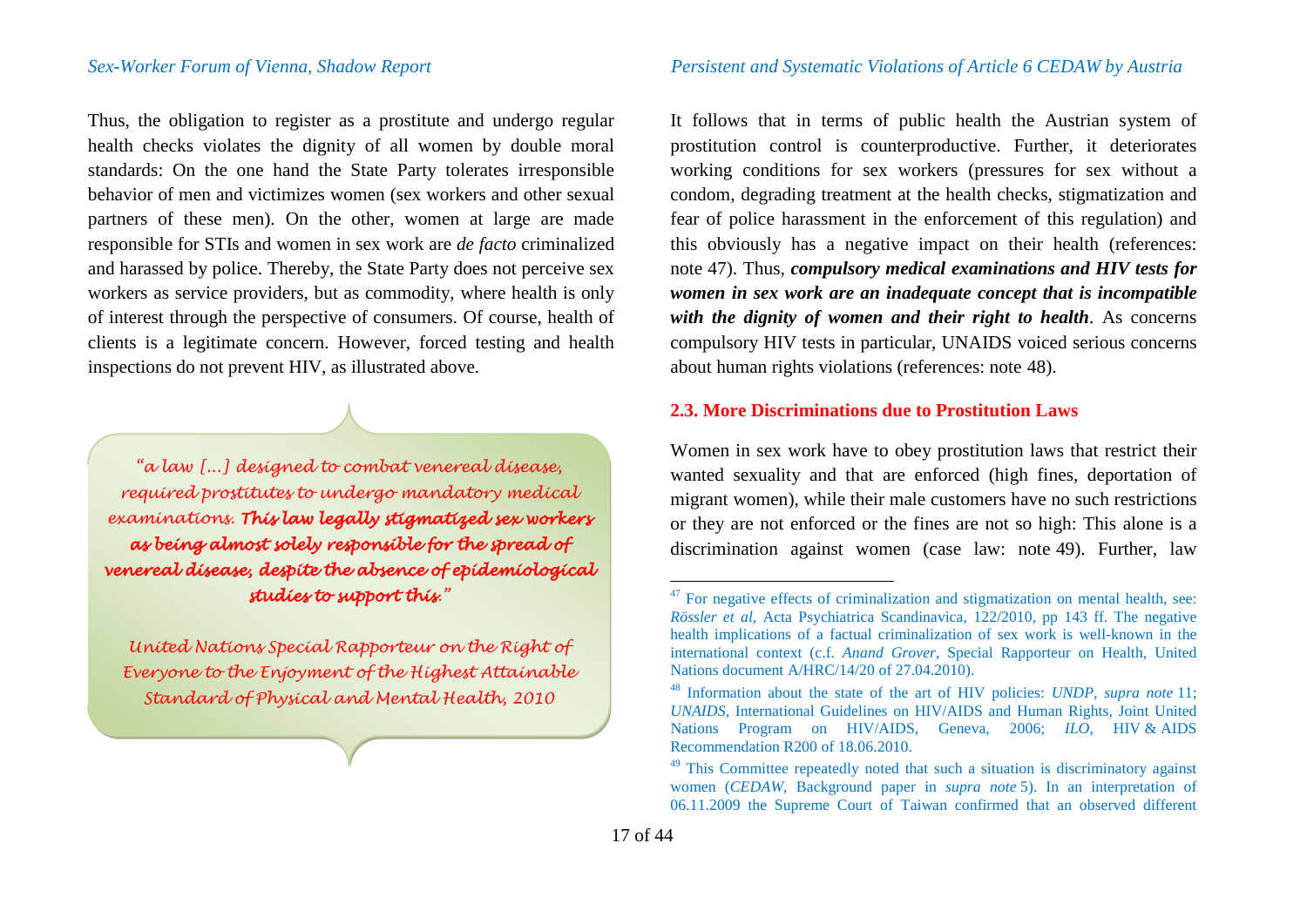enforcement weakens the protection of women in sex work against unwanted sexuality through police harassment that involves also sexual violence. Thus, the obligation to register as a prostitute neglects women's right to sexual self-determination (reference: note [50\)](#page-17-1). So, in effect, the obligation for women to register as prostitutes generated new risks for maltreatment without eliminating the known risks. Amongst the causes for additional risks are policies by municipalities to curb sex work by means of police harassment.

This is exemplified by the implementation (autumn of 2012) of the Vienna Prostitution Law. Administrative regulations, based e.g. on the building code, were used to shut down two third of about 450 small premises that hitherto offered safe working places to about 2,000 women, including room maids, waitresses and women in sex work. Policies prefer large brothels generating more tax revenues; the inevitable dangers of organized crime and trafficking are deliberately ignored (source: note [51\)](#page-17-2). Moreover, about 120 women in street prostitution are pushed to the outskirts in order to ensure decorum in

<span id="page-17-5"></span><span id="page-17-4"></span><span id="page-17-3"></span><span id="page-17-2"></span><span id="page-17-1"></span>urban life. The impact for the concerned women has not been considered in the formulation of these measures.

Ignorant of the reality of the lives of women in sex work, policymakers worsen their situation. In view of the generally weak financial and legal position of women in sex work, Austrian policies, which *prohibit sex work outside of brothels or pressure sex workers to work for brothels make them vulnerable to exploitation* (reference: note [52](#page-17-3)). For, in order to pay the room rent in the brothel, social security, taxes, and often the pimp, who actually controls the brothel, these women become easily trapped in escalating financial obligations leading to debt-servitude; their expenses are fixed, but their income is not. Sex work of a few women in their own premises would be a safe and crime-free form of pay sex with barely any nuisance, but it is prohibited (reference: note [53\)](#page-17-4). Further, *if sex work is restricted excessively, this increases the risk of harm to sex workers* (references: note [54\)](#page-17-5).

<span id="page-17-0"></span>treatment of female sex workers, who were criminalized, and their male clients, who were not, was indeed a discrimination against women. This argument is also developed by *Kantola/Squires*, European J Women's Studies, 11/2004, pp 77 ff.

<sup>&</sup>lt;sup>50</sup> This right enshrines both the right to engage in wanted sexuality and the right to be free and protected from unwanted sexuality; for a discussion see *Graupner /* 

<sup>&</sup>lt;sup>51</sup> For Vienna, police admitted that pimps have factual control over the largest brothels, but there would be no way to stop them (source: "Der Standard" of 31.10.2012). Literature confirms criticism of large brothels, as a concentration of capital in the hands of few translates into power, also vis-à-vis authorities; *Langley*, Encyclopedia of human rights issues since 1945, Greenwood Press, 1999, p 66.

<sup>&</sup>lt;sup>52</sup> *Langley*, *supra note* [51.](#page-17-0) <sup>53</sup> As expert testimonies confirmed, sex work is safer indoors, than outdoors (Superior Court of Ontario, *Bedford v Canada*, 2010 ONSC 4264 of 28.09.2010). Further, where sex work is not spatially concentrated, it is less controlled by pimps, as the ratio of income to efforts is unfavorable to them. Moreover, it causes fewer nuisances. Thus sex work of one or few women in their own premises would be socially optimal. This is recognized in New Zealand, where since 2003 small owneroperator brothels comprising four or fewer sex workers do not need a license (see *UNDP*, *supra note* 11).

<sup>&</sup>lt;sup>54</sup> Where street prostitution was restricted to unsafe places or completely prohibited (which restricts it to places, where police does not care for security), women became significantly more often victims of murder (*Bedford v Canada*, *supra note*, § 504).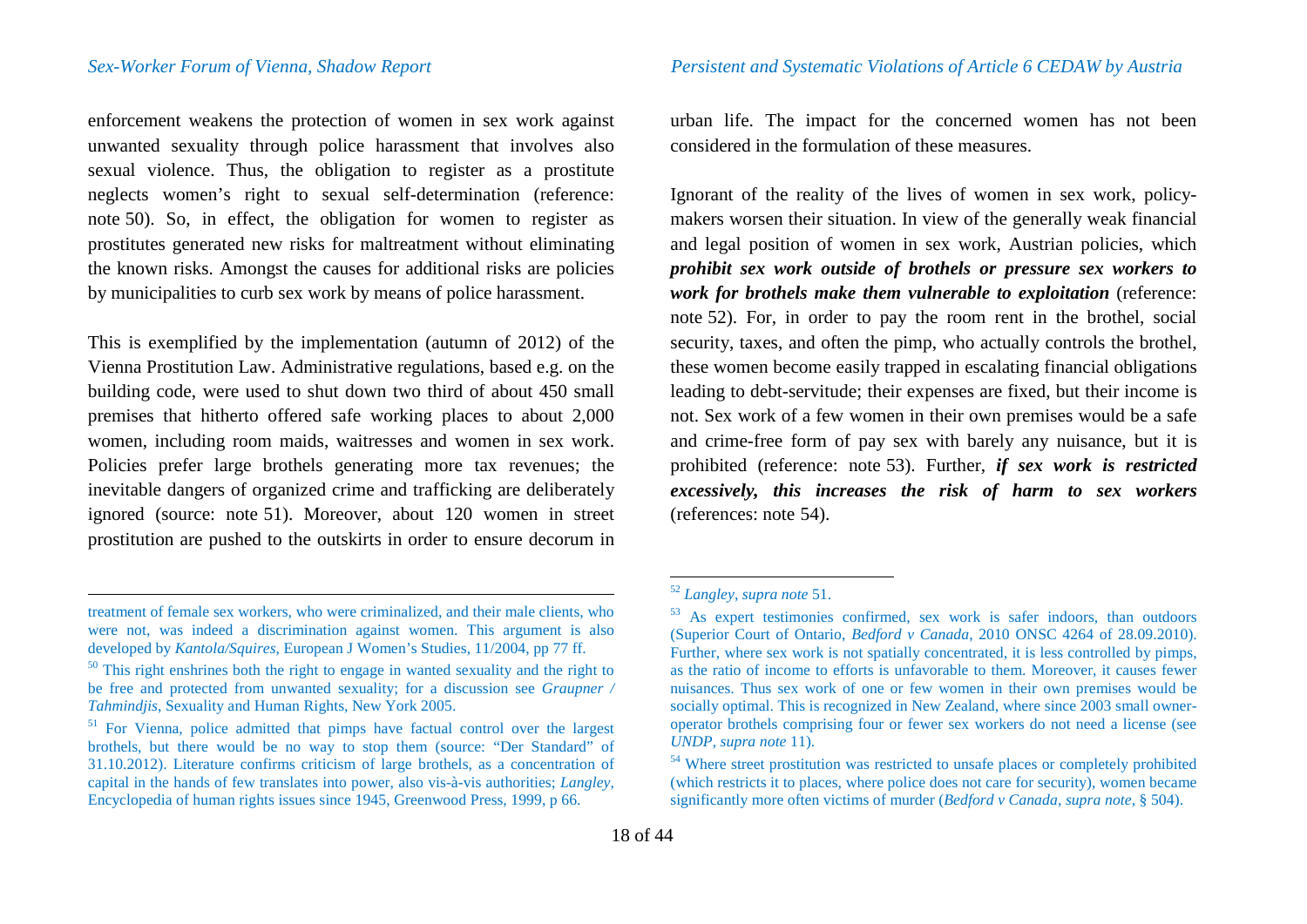Austrian prostitution laws have negative repercussions for other groups, too.

• An emerging issue concerns discrimination of disabled persons. On the one hand, certain provincial regulations prohibit them to practice sex work. On the other, factual prohibitions of sex work outside of brothels may deny them the opportunity to experience

their sexuality with the aid of sexual assistants. If they actively seek contacts to sex workers, authorities (police, special-care institutions) may treat them like instigators of crime, hindering them in the enjoyment of private life (reference: note [55\)](#page-18-0).

• Further, provincial laws discriminate against children. In order to prevent sexual

exploitation of girls, they set a minimum age for prostitution. However, in the case of violations they penalize the girls for illegal prostitution, but do not support child victims of sexual exploitation (source: note [56\)](#page-18-1).

### *Sex-Worker Forum of Vienna, Shadow Report Persistent and Systematic Violations of Article 6 CEDAW by Austria*

### <span id="page-18-1"></span><span id="page-18-0"></span>**2.4. Impunity for Violence against Women**

As follows from the statistical information, Austrian authorities lack vigilance in protecting women in sex work against violence:

- Amongst the key issues under Article 6 of this Convention is the protection of women against sexual exploitation; it is deficient.
- In view of §15 of General Comment 19 of this Committee,

*"Violence against women shall be understood to encompass, but not be limited to, the following: Physical, sexual and psychological violence perpetrated or condoned by the State, wherever it occurs."*

*United Nations Declaration on the Elimination of Violence against Women, 1993* lacking protection of women in sex work against rape is a concern under Article 6 of this Convention; this protection is non-existent and police officers are amongst the perpetrators.

• Further, in Austria the sexual lifestyle of a woman may put her under the risk of becoming a victim of a hate crime. Austria ignores this issue.

Police brutality against

women in sex work is an international problem, also in Austria; it is considered in the section below.

Thus, in Austria there are structural problem in law enforcement with respect to the protection of women against violence. In particular, women in sex work are not effectively protected. *Austria thereby factually tolerates rapists, pimps and traffickers* in violation of Article 6 of this Convention. Already in 1928, Austrian Parliament (reference: note [57\)](#page-18-1) took note of the discrepancy of severity against

<sup>&</sup>lt;sup>55</sup> The right of disabled persons to experience their sexuality was already guaranteed by Rule 9 of the United Nations' Standard Rules of 1993 on the Equalization of

<sup>&</sup>lt;sup>56</sup> Committee on the Right of the Child, CRC/C/AUT/CO/3-4 of 05.10.2012 at § 64, CRC/C/OPSC/AUT/CO/1 of 03.10.2008 at §§ 29 and 31.

 <sup>57</sup> *Adelheid Popp*, address to Austrian Parliament (cited from Parliamentary Correspondence 190 of 09.03.2009)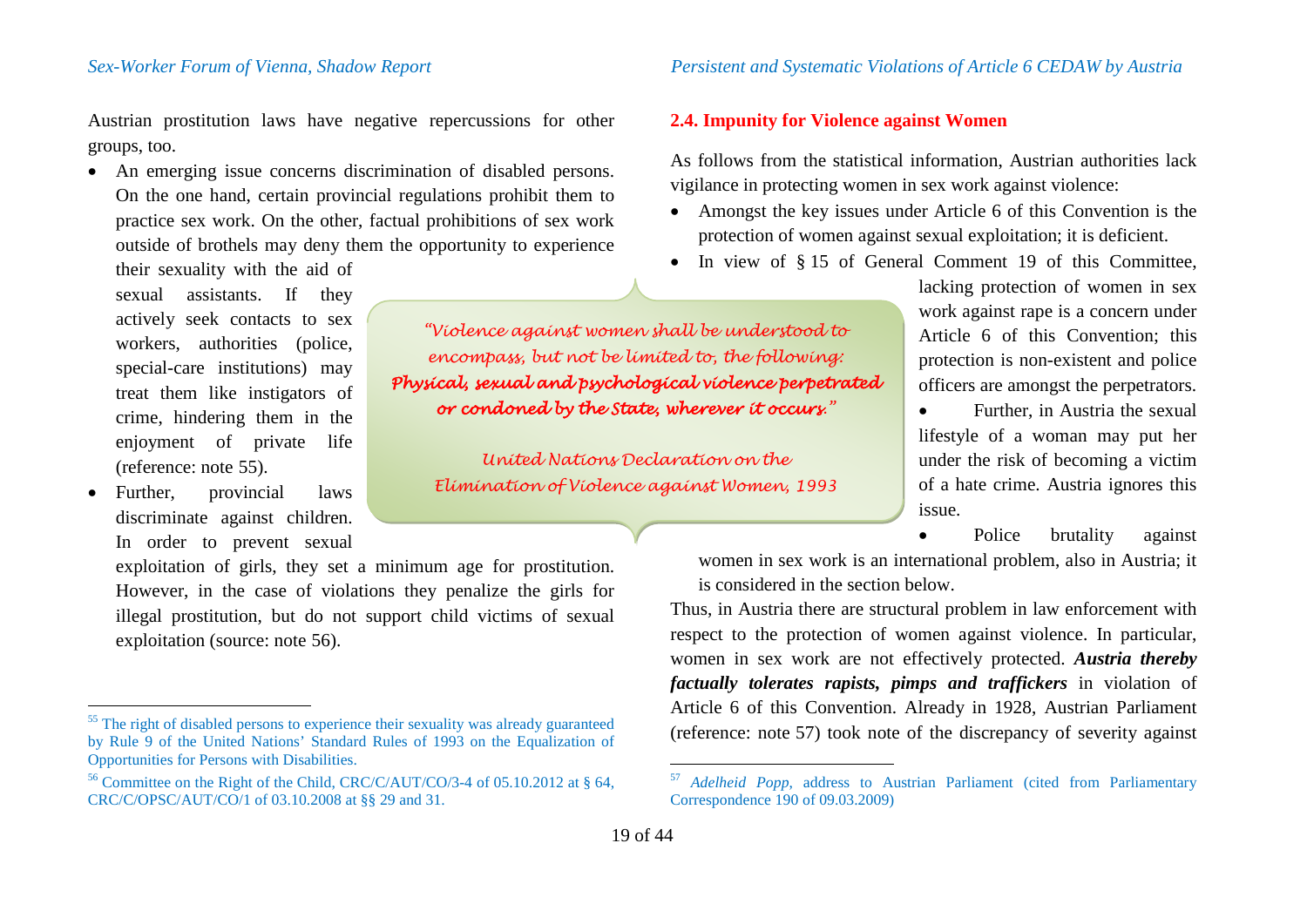prostitutes (e.g. case 22) and lenience toward pimps. Today, 85 years later, the discrepancy and resulting discrimination remains.

As concerns sexual exploitation: *In Austria 99.1% of pimps and traffickers enjoy factual impunity*: As explained in the statistics section, annually there are 2,200 cases of sexual exploitation and

trafficking, compared to 20 convictions (0.9%). This factual impunity does not mean that in Austria there would be insufficient legislation, as the sexual exploitation of women by pimps, traffickers, or procurers is prohibited by criminal law (sections 104, 104a, 214, 215, 215a, 216, 217 Penal Code). Rather, *criminal law regulations to protect women* 

*against sexual exploitation are flagrantly violated.* Amongst the causes are serious flaws in law enforcement.

- There is manifest inactivity in protecting women against exploitation. Authorities deny protection even to those women, whose whereabouts are known, as they registered as prostitutes and work in official brothels. This indifference, even where there are alarming signs of exploitation, is evident in cases 09 and 10, as well as in case 24.
- As case 11 illustrates, due to this indifference, victims do not trust Austrian authorities: If they manage to escape their criminal slave masters, they rather leave the country to seek help. Police conduct

20 of 44

### *Sex-Worker Forum of Vienna, Shadow Report Persistent and Systematic Violations of Article 6 CEDAW by Austria*

against sex workers (cases 17 to 24) and degrading health checks (cases 01 to 03) are factors that destroy trust, as does forced sex with police officers (statistics section). From case 09 (and many similar cases with less media coverage) victims learned the lesson that *Austrian authorities are not prepared to protect victims of sexual exploitation*.

> • This apparent disinterest in the prosecution of (in generally known) perpetrators is in stark contrast to the efforts of authorities to identify illegal prostitutes. These efforts were out of proportion, as case 22 illustrates. Moreover, these efforts did not aim at protecting women against exploitation, but law enforcement focused on the identification of illegal prostitutes

and illegal immigrants. Trafficked women were not perceived as victims, but as potential criminals, while pimps were not perceived as criminals, but as "auxiliary police" to better control prostitutes.

• These false priorities in law enforcement deter victims of trafficking or other sexual exploitation from contacting authorities, as in cases 11 and 24. If they do, they are penalized: If a trafficked woman with an illegal residency status reports to police that she has been exploited in illegal prostitution, she faces administrative fines for illegal prostitution (which she necessarily admitted) and she has to leave the country (she admitted illegal

*or prohibit illegal migration or migrant smuggling may cause or contribute to trafficking by lessening access to legal measures by trafficked parties."*

*United Nations Special Rapporteur on Violence against Women, its Causes and Consequences, 2000*

*"Laws and policies on immigration designed to combat*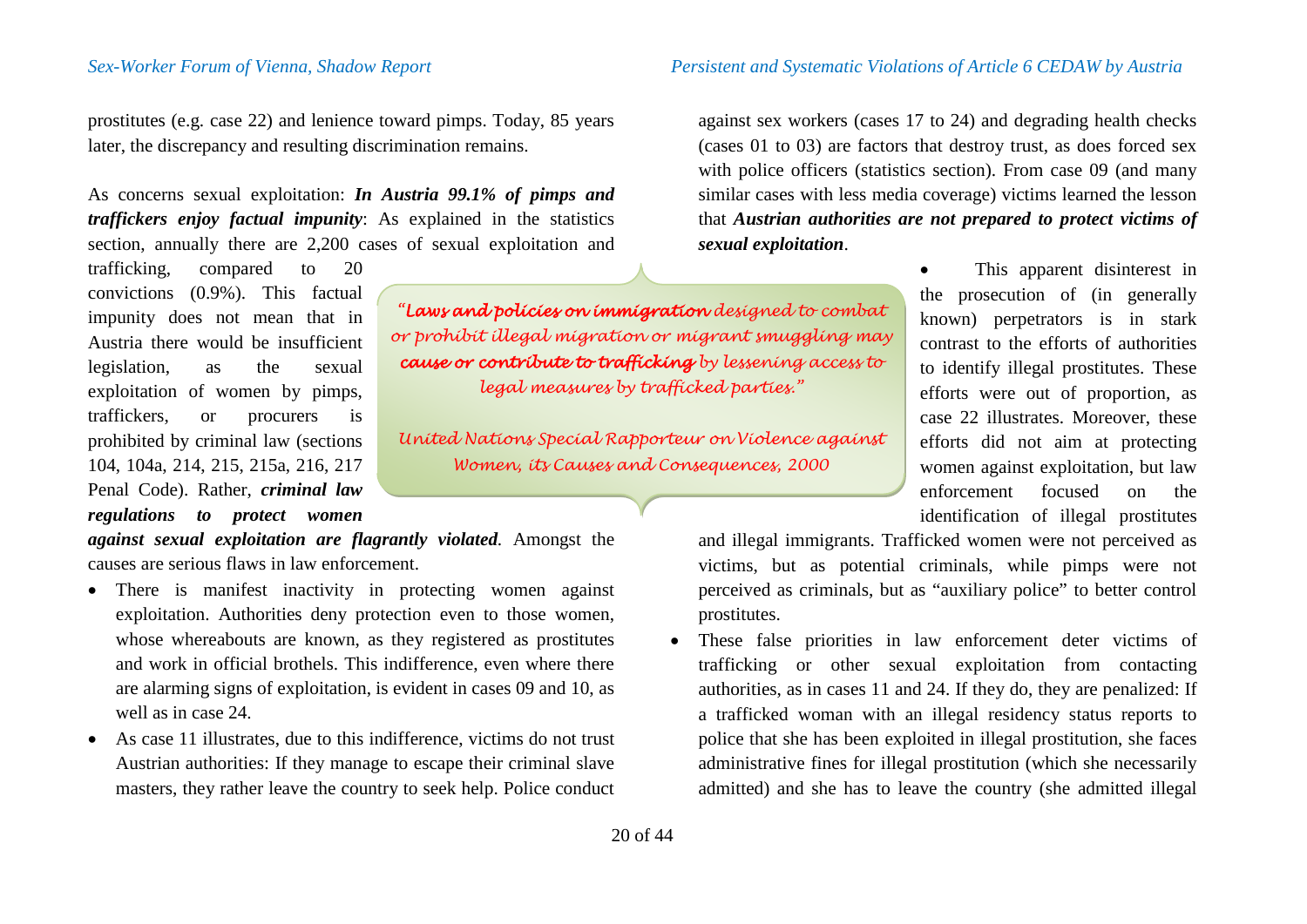immigration, too). However, as in case 09 there is barely any law enforcement action against the pimps and traffickers, as the testimony of a victim is not considered as sufficient proof.

• Further, in Austria the promise of compensation for victims of trafficking by the Victims of Crimes Act is just illusory: If a

woman is not recognized as a victim, because the trafficker is not prosecuted, she is not entitled to compensation. Even recognized victims may not receive a fair compensation, unless they are legal residents (reference: note [58\)](#page-20-0). Cross-border trafficked women can barely fulfill this condition.

## As concerns rape, *in Austria*

*99.2% of rapists enjoy impunity*. As explained in the statistics section, annually there are 15,000 cases of rape of adult women, compared to 100 to 120 convictions (0.8%).

• Thereby, cases 12 and 13 illustrate that there is virtually no protection of sex workers against rape. This has also negative repercussions for women in general: As it may be a successful defense for a rapist to allege that the victim was a prostitute, rape victims first need to prove that they are not prostitutes or likewise

### *Sex-Worker Forum of Vienna, Shadow Report Persistent and Systematic Violations of Article 6 CEDAW by Austria*

<span id="page-20-2"></span><span id="page-20-1"></span><span id="page-20-0"></span>"immoral". This discourages women from reporting rape cases (only 5% of rapes are reported to police).

• Moreover, as noted in the statistics section, estimated 200 of the 2,200 sexually exploited women provide forced sexual services to police officers. Each officer, who utilizes such services, in

> particular, if he is offered them for free by a pimp, is a rapist, as he should be aware of the sexual exploitation (case law: note [59\)](#page-20-1). However, in Austria such police conduct is tolerated and not considered a sexual crime.

• According to Supreme Court of Justice, it is acceptable for a client to rape a sex worker through deception, if "he just wanted save money" (citation and related case law: note [60\)](#page-20-2). Thus,

*"Rape and other sexual forms of abuse are intended to violate the dignity of the victim in a very specific manner. Beyond the actual physical pain, sexual violence results in severe psychological suffering and leaves most victims traumatized for very long periods of time."*

*United Nations Special Rapporteur on Torture & other Cruel, Inhuman or Degrading Treatment or Punishment, 2010*

> impunity for rapists of sex workers is in part a result of the stigmatization of sex workers, but in part it is also due to a

 <sup>58</sup> Source: *Planitzer/Probst/Steiner/Unterlerchner*, Entschädigung für Betroffene des Menschenhandels in Österreich, Vienna 2011.

 <sup>59</sup> ICTY Appeals Chamber, *Prosecutor v Kunarac, Kovač & Vuković*, IT-96-23 of

 $60$  Citation from Supreme Court of Justice,  $100s182/84$  of 07.11.1984: In Austria, rape (section 201 Penal Code) still depends on outdated conceptions that *de facto* require proof of physical force. For instance, in Austria it is neither considered to be rape nor damage to the health of the victim, if a perpetrator applies date-rape drugs (Supreme Court of Justice, 13Os102/05g of 14.12.2005). There are lesser sexual crimes (e.g. section 218 Penal Code), but jurisprudence interprets them restrictively, too. Sexual acts by deception are not penalized, either.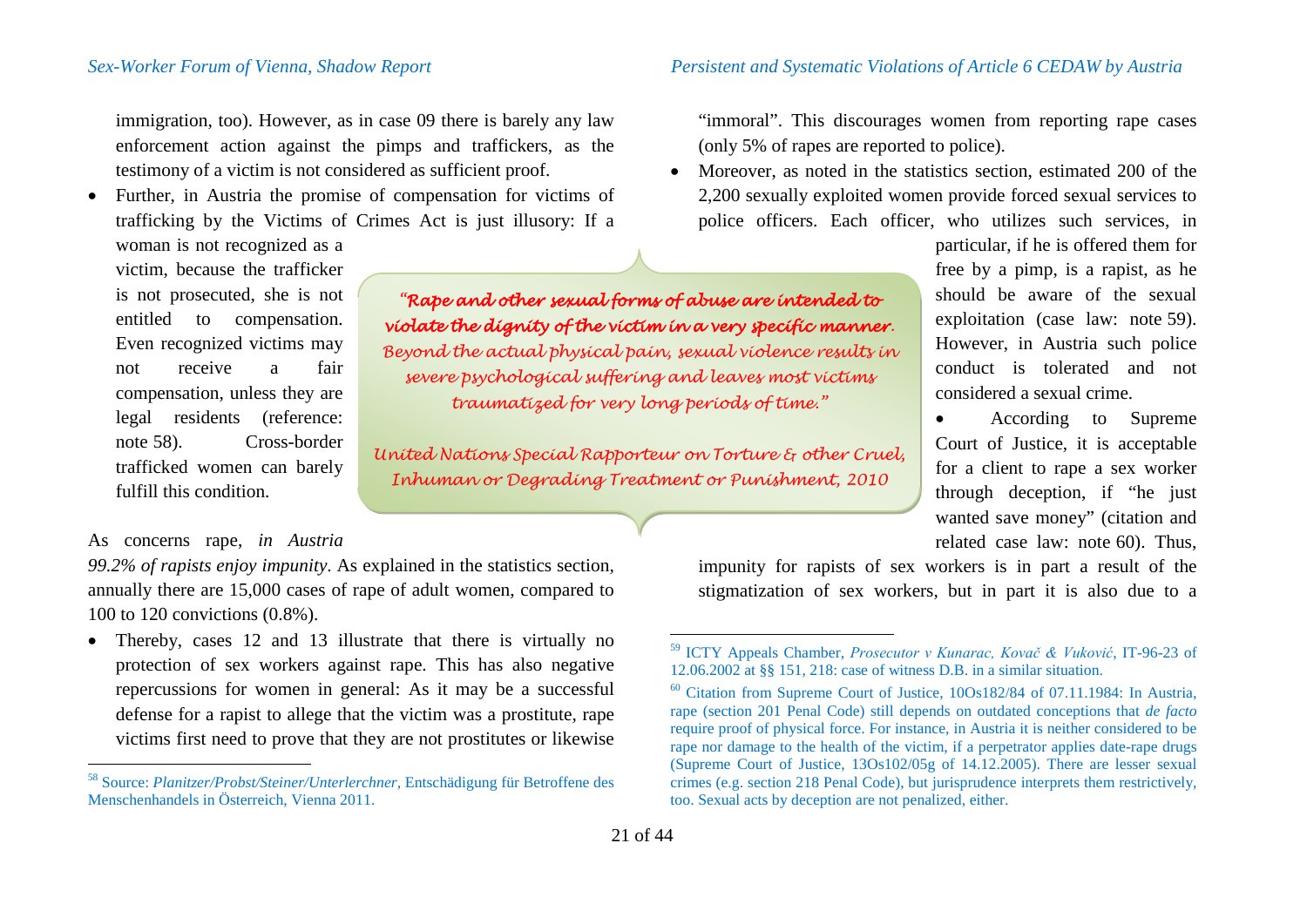misogynic judicial interpretation of section 201 Penal Code, which does not take into account the definition of rape in international law.

As cases 13 and 15 illustrate, women in sex work are particularly vulnerable to hate crimes. However, the State Party ignores this risk.

- For women with lesbian or bisexual orientation, and for transsexual persons, the European Community Agency for Fundamental Rights noted the inadequate State Party responses (reference: note [61\)](#page-21-0): Homophobic intent is not an aggravating factor in common crime.
- Immigrant women from

conservative cultures, who enter sex work or fail otherwise to live up to her male relatives' ideals of female chastity, are under this risk, too. In two cases of 2007 this Committee analyzed the (still ongoing) neglect and failures by Austrian judicial authorities to protect immigrant women; in 2011 the Inter-American Court of

<sup>61</sup> European Agency for Fundamental Rights: Homophobia and Discrimination on Grounds of Sexual Orientation and Gender Identity in the EU Member States, II. Brussels, 2009, pp 37 ff.

<span id="page-21-0"></span>Human Rights cited them as exemplary cases of serious institutional failure (sources: note [62](#page-21-0)).

# **2.5. Sexual Harassment by Federal Police**

*Austrian authorities routinely treat women in sex work like criminals*, whereby police uses instruments that are reserved for the

*"We also recommend that police raids on sex workers be stopped. SWAN's survey found a direct correlation between the absence or low frequency of police raids, violence and abuse […] and the willingness of sex workers to report crimes to the police and seek their protection."*

*Crago et al., HIV/AIDS Policy & Law Review 13/2008*

fight of the most atrocious crimes, such as terrorism. *As a consequence, a vulnerable group of women suffers from private life violations, sexual violence and other torturous acts by police*. However, women have no effective remedies. This Committee considers sexual harassment under Article 6 of this Convention (General Comment 19 of 1992).

Sexual harassment by police, in particular, has negative repercussions to women in general: For fear of police harassment, women are hindered in exploring their private sexual life.

In Austria, young women risk police harassment, if they wish to explore their sexuality and experiment with pay sex in a way, which is nowadays even recommended in guidebooks for better sex

 <sup>62</sup> This recalls views by this Committee: *Akbak v Austria* of 01.10.2007 and *Goekce v Austria* of 06.08.2007. The judgment by the Inter-American Court is *Jessica Lenahan v USA* of 21.07.2011 (IACHR report 80/11).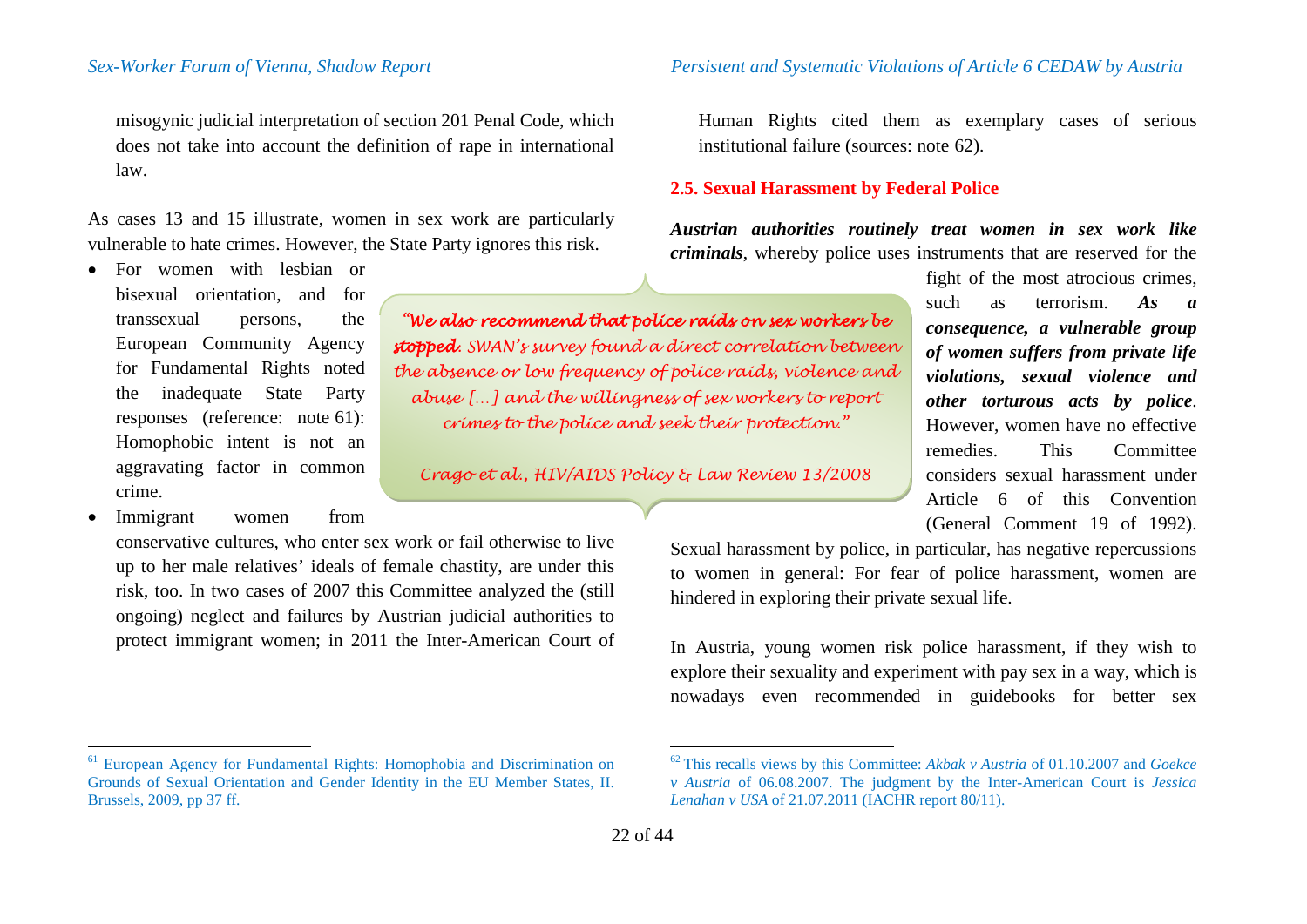(references: note [63](#page-22-0)). In particular, in addition to the rape of about 200 sexually exploited women by police officers, analyzed in the previous section, several hundred women experienced intolerable police conduct in the form of sexual violence by forced nudity (cases 16 to 22) and violations of private life, namely by intrusions of federal police into private homes, by spying out the sex life and ignoring sexual integrity, and by violations of data protection; further in cases 17, 20, 21 there are indications of torture by rape to obtain confessions about illegal prostitution (Articles 7 and 17 International Covenant on Civil and Political Rights).

- Typically, police harassment is a consequence of unlawful undercover investigations. Such sensitive police methods require certain procedural guarantees, such as independent supervision. Although national law foresees such safeguards, they were not applied in cases 16 to 22, targeting more than 730 women.
- Further, undercover methods are only justified to prevent or resolve serious crime, but not to identify unknown women suspected of a vice, as in cases 16 to 22. As the identity of these women was not known to police, when investigations started, *a priori* there was no reasonable suspicion at all concerning these women. The State Party acknowledged this explicitly in case 18: The Law on Security Police prohibited undercover methodology, as there was no reasonable suspicion of crime (comment: note [64](#page-22-1)).
- <span id="page-22-5"></span><span id="page-22-4"></span><span id="page-22-3"></span><span id="page-22-2"></span><span id="page-22-1"></span><span id="page-22-0"></span>• These investigations secretly spied out the sex lives of women and produced files, which were distributed and stored, ignoring data protection (case law: note [65](#page-22-2)). This was unreasonable, as police did not even consider, if less intrusive and humiliating methods of investigation could be used (comment: note [66](#page-22-3)). Further, in cases 16, 19, 21 the State Party finally confirmed the private character of the sex lives, which were subject to such intrusions. In addition, cases 20 and 24 document other violations of data protection (comment: note [67](#page-22-4)).
- Moreover, in all cases 16 to 22 the undercover investigations led to the intrusion of police into private homes and business premises under a false pretense (prohibited by section 131 Code of Criminal Procedures, introduced 2004); in several cases police entered by force, too. In none of these cases was the intrusion reasonable, as the identity of the women could have easily obtained by other means, such as asking their landlords (comment: note [68\)](#page-22-5). Nor was any intrusion justified by judicial authorization. In case 20 the

 <sup>63</sup> For example, *Easton*/*Liszt*, The Ethical Slut: A Guide to Infinite Sexual Possibilities, 1997; *LeMonchek*, Loose Women, Lecherous Men: A Feminist Philosophy of Sex, London, 1997; *Vance*, Pleasure and Danger. Exploring Female Sexuality, 1993; more references: *Tyler*, Women's Studies International Forum, 31/2008, pp 368 ff.

<sup>64</sup> Administrative Court, ruling VwGH 2005/06/0125 of 20.10.2008.

<sup>&</sup>lt;sup>65</sup> The storing of sensible data can violate privacy protection; in the context of sex work: European Court of Human Rights, *Khelili v Switzerland* of  $18.10.2011$ .

<sup>&</sup>lt;sup>66</sup> Police had an obligation (sections 28a and 29 Law on Security Police) to apply less intrusive methods first.

 $67$  Apparently police ignores private life protection of sex workers in a systematic way; this is highly problematic (c.f. *Fellmeth*, William & Mary Law Rev. 50/2008; Wintemute, Sexual Orientation and Human Rights, Oxford, 1995, p 100).

<sup>&</sup>lt;sup>68</sup> By United Nations Human Rights Committee, General Comment 16, privacy protection of homes includes business premises. Moreover, unlawful privacy interferences are prohibited, as well as lawful, but arbitrary interferences (which are unreasonable under the specific circumstances), because police should restrain their powers to obtain only "such information relating to an individual's private life, the knowledge of which is essential in the interests of society".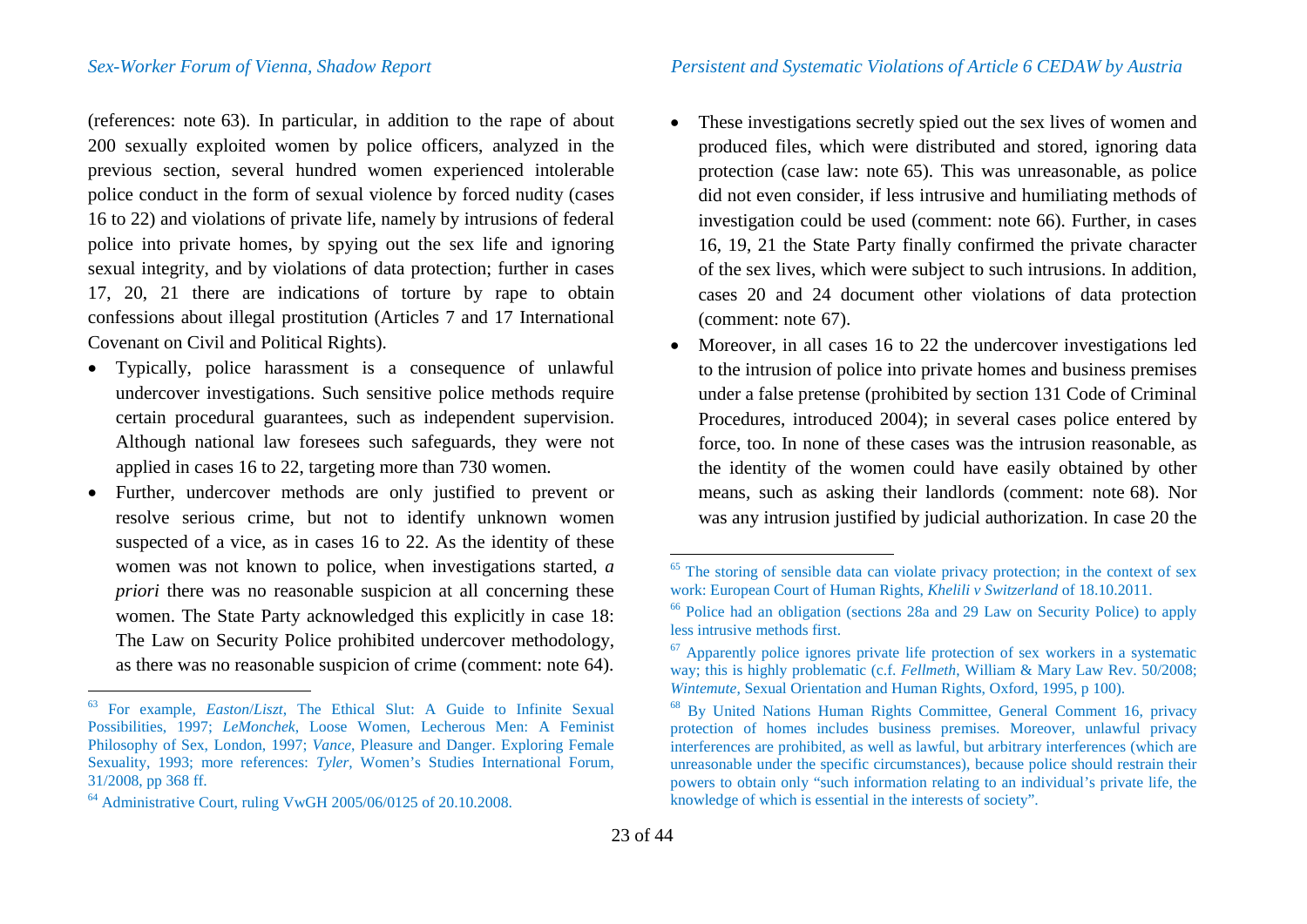State Party explicitly acknowledged the unlawful character of such intrusions. Case 23 documents another intrusion, where the State Party acknowledged, that intimidating nightly visits were unreasonable.

• Although intrusions of federal police into private homes of women carry a significant risk of sexual harassment, deliberate sexual humiliation and other maltreatment of the women (e.g. case 20), and although this risk is well-documented in literature, police did not take precautions to effectively protect the women (references: note [69\)](#page-23-0). In all cases 16 to 22 (evident in case 17) it is a concern that undercover officers deliberately duped women to be naked, as they wanted prove their illegal prostitution. In several cases women were forced to be naked in the presence of other police officers, too (case 19). This was degrading treatment by forced nudity (case law: note [70\)](#page-23-1). In cases 17, 20 and 21 there is the <span id="page-23-2"></span><span id="page-23-1"></span><span id="page-23-0"></span>additional concern that undercover agents practiced sex to prove prostitution, either by using a false pretense (cases 17, 21), or by force (case 20). Such police conduct is torture by means of rape (case law: note [71](#page-23-2)). Case 03 illustrates another degrading treatment by forced gynecological inspections, cases 01 and 02 illustrate systematic humiliations at the health checks (see criticism by United Nations Committee against Torture for case 01), and case 24 illustrates humiliating practices at police operations against street prostitution (see criticism by National Human Rights Advisory Board).

fear rape (e.g. the undercover officer bears a weapon), then by the case of *Miguel-Castro-Castro-Prison v Peru* of 25.11.2006 at the Inter-American Court of Human Rights forced nudity is inhuman treatment.

 $71$  The following is a sample of international cases:

- A case of Hong Kong undercover agents, who practiced sex to prove prostitution, was considered by the Committee against Torture, 41st session (c.f. *Young*, Univ. Hong Kong, LC Paper No. CB2-1678/0506 of 04.04.2006).
- In a similar case in the USA, the Pennsylvania Supreme Court (*Commonwealth v Sun Cha Chon* of 27.04.2010) confirmed lower courts that it was outrageous government conduct in violation of the due process of law that agents paid by police systematically engaged in sex with women to prove their prostitution.
- In Italy, the Corte Suprema di Cassazione confirmed (3rd Chamber, case 8286 of 17.12.2009, published at 03.03.2010) that the consumption of sexual services by a sex worker without paying her is a criminal act of sexual violence.
- Committee against Torture confirmed that rape and similar sexual violence is torture or cruel or inhuman treatment (*VL v Switzerland* of 22.01.2007, danger of rape by policemen in case of extradition). So did Inter-American Court of Human Rights *(Mejia v Peru* of 01.03.1996, rape by military police in her home), and European Court of Human Rights (*N v Sweden* of 20.07.2010, danger of rape by the husband in the case of extradition).

 $\overline{a}$ 

 $69$  The core of the problem is that officers operate in the privacy of the sex worker's premises but there is neither an independent surveillance of the officers, nor are there independent witnesses. Worldwide, there is an abundance of reports of sexual assaults by police officers in that situation (*Raymond*, Violence Against Women 10/2004, pp 1156 ff, *Watts/Zimmermann*, Lancet, 359/2002, pp 1232 ff). Moreover, literature warns about high rates of mental illness of undercover officers, who apply aggressive practices, and reports about the tolerance of superiors for such practices (*Carlsmith/Sood*, J. Experimental Social Psychology 45/2009, pp 191 ff; *MacLeod*, Internat. J. Law & Psychiatry, 18/1995, pp 239 ff). Specifically for Austria, brutality of undercover officers was observed by United Nations Committee against Torture (CAT/C/AUT/CO/4-5 of 14.05.2010 at § 20).

<sup>&</sup>lt;sup>70</sup> As to the jurisprudence of the European Court of Human Rights: *Iwanczuk v Poland* of 15.11.2001; *Valasinas v Lituvia* of 15.07.2002; *Lorse v The Netherlands* of 04.02.2003; *Salah v The Netherlands* of 06.07.2006; *Wieser v Austria* of 22.02.2007; *Frerot v France* of 12.07.2007; *Musayeva v Russia* of 03.07.2008; *Witorko v Poland* of 31.03.2009; *Yazgül Ilmaz v Turkey* of 01.02.2011; *Duval v France* of 26.05.2011; *Hellwig v Germany* of 07.07.2011. If victims have reasons to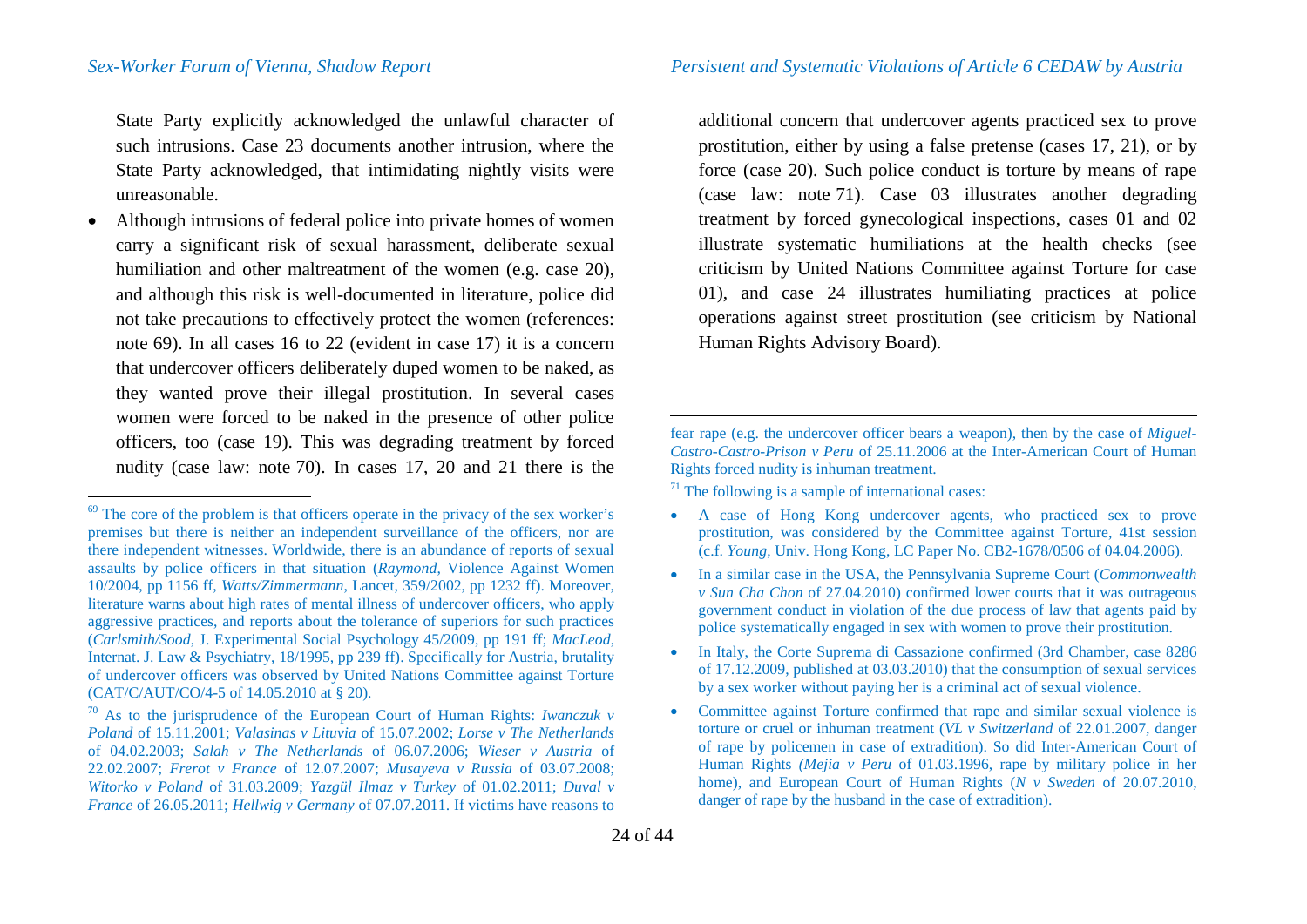• Further, in all cases 16 to 24, police used harassment as a weapon to obtain self-incriminating confessions by the concerned women about their alleged illegal prostitution. In cases 16 to 22, police used sex as a weapon, in case 23 police harassed the baby of an alleged prostitute, and in case 24 police applied a humiliating administrative procedure. In blatant violation of the due process of law such dubious confessions were used as proof in subsequent administrative proceedings against the women. This confirms the intentional character of the applied torturous practices.

## **2.6. Lack of Remedies against Police Harassment**

In none of the above cases of police misconduct was a police officer brought to criminal court.

• First, this situation is caused by the lacking surveillance of police, which makes abuse of police powers possible and which allows to cover it up. As the more than 730 documented incidents of cases 16 to 22 show, a key issue is misapplication of criminal law instruments for prostitution control and administration of immigration laws (explanation: note [72](#page-24-0)). Such abuse is only possible, as the legally prescribed safeguards are ineffective. (The State Party introduced these safeguards, as this police method is known to be highly sensitive from the viewpoint of human rights.) <span id="page-24-0"></span>Thereby, a single dishonest federal police officer gains almost unlimited potential for sexual harassment of any women, whom he alleges to be an illegal prostitute.

*"No national human rights institution in Austria meets the requirements of the Principles Relating to the Status of National Institutions (the Paris Principles)."*

> *United Nations Independent Expert in the Field of Cultural Rights, 2012*

- Second, there is a police culture of lacking respect for privacy. For instance, the very fact that police uses undercover methods to randomly spy out the sex life of women and thereby treats them like criminals is in stark contrast to the international consensus (United Nations Human Rights Committee, *Toonen v Australia* of 31.03.1994) that criminalization of sexual relations between consenting adults is a violation of their right to privacy. However, neither police officers (several are the same, who rape trafficked women) nor investigators of complaints about police misconduct are aware of that problem. Superiors of police officers hinder investigations of police misconduct, as they consider that they should protect officers.
- Third, there is a structural problem, as complaints about police misconduct are actually investigated by serving, seconded or retired police officers at Federal Ministry of the Interior. The public prosecutor is acting according to their recommendations.

 $72$  Article 18 Austrian Constitutional Law foresees a strict separation between administrative law and criminal law: Prostitution is regulated by administrative law under the responsibility of district authorities, whereas trafficking and sexual exploitation is prohibited by criminal law under the responsibility of courts. There are institutional safeguards for the application for criminal law instruments for criminal law purposes, but not for their misapplication for administrative purposes.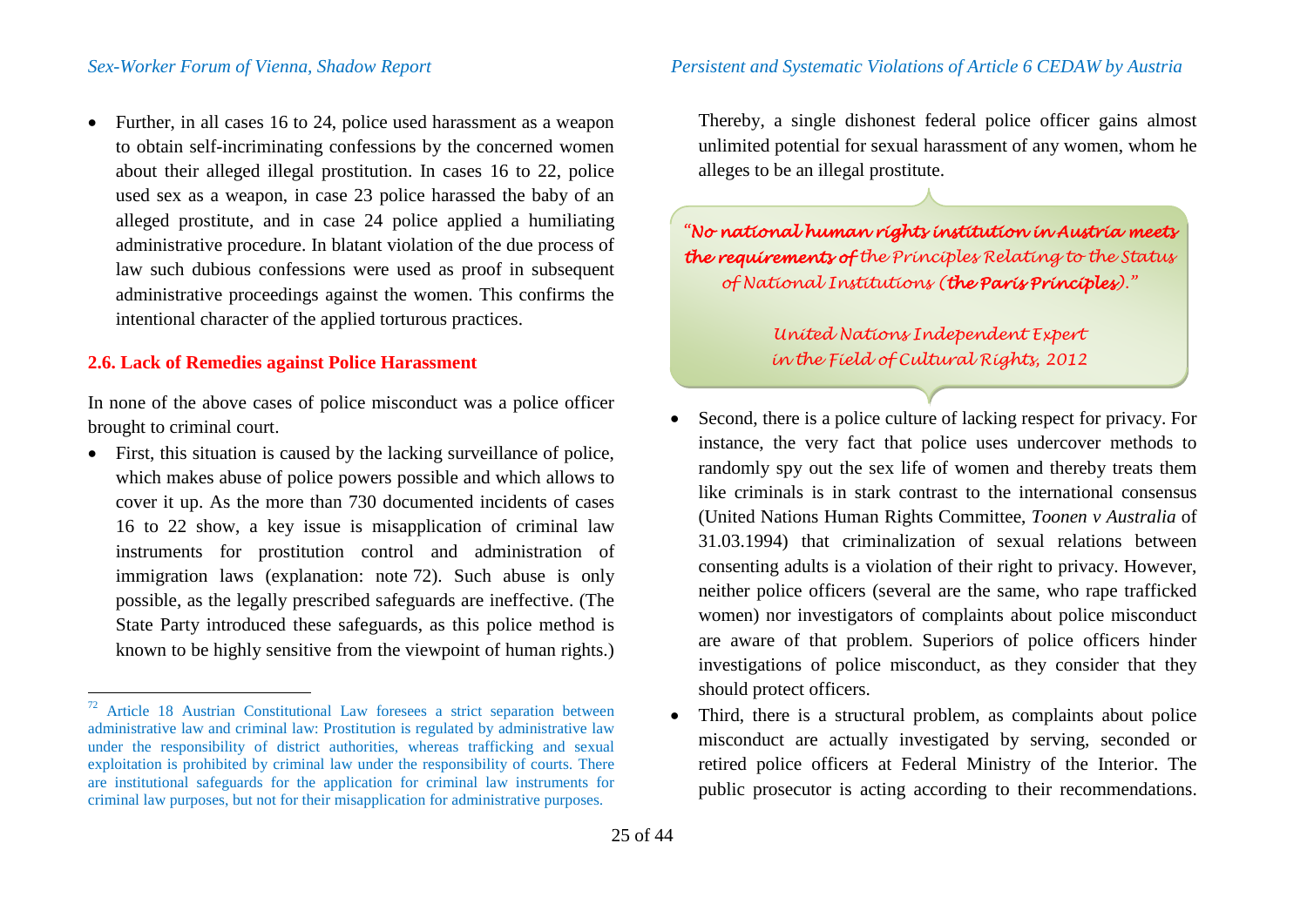Thus, evidence is collected and screened by colleagues of the perpetrators, who are only formally and often only temporally assigned to a different body. There are obvious concerns about the lacking effectiveness of such a complaints mechanism, as the European Commissioner for Human Rights observed (explanation and references: note [73\)](#page-25-0).

- Fourth, as concerns administrative complaints mechanisms about police misconduct or discrimination (Independent Administrative Panel of each province, national Data Protection Commission, Equal Treatment Commission, national Ombudsman Board), these institutions are ineffective in human rights protection (source: note [74\)](#page-25-1).
- Therefore fifth, if there are complaints, to whatever mechanism, as a rule the investigations are based on the premise that authorities acted correctly. Investigations rather focus on victims and witnesses, who per default are suspected of defamation. For one conviction of a police officer for maltreatment there are five convictions of alleged victims for defamation (source: note [75\)](#page-25-2).

<span id="page-25-4"></span><span id="page-25-3"></span><span id="page-25-2"></span><span id="page-25-1"></span><span id="page-25-0"></span>Consequently, *misconduct of police officers is rarely brought to court in Austria*, nor does it have other notable consequences for the officer. This was pointed out by United Nations Committee against Torture in 2010 and the Committee on the Elimination of Racial Discrimination in 2012 (references: note [76\)](#page-25-3).

### **2.7. Denial of Economic and Social Rights**

Under Article 6 of this Convention, this Committee consistently requested governments to implement measures aimed at improving the economic situation of women so as to eliminate their vulnerability to sexual exploitation (reference: note [77](#page-25-4)). In the considered period since 2004, *Austrian policies, laws and regulations with respect to prostitution contributed to stigmatization and ignored or even denied economic, social and cultural rights to women in sex work.*

Stigmatization is a consequence of the "immorality status" of sex work, referring to a judicial interpretation of section 879 Civil Code.

 $\overline{a}$ 

 <sup>73</sup> Although prosecutors are *pro forma* in charge to investigate complaints about abuse of office (section 302 Penal Code), they merely issue general directives to the actual investigators at the Federal Bureau of Anti-Corruption (BAK, formerly BIA) at the Federal Ministry of the Interior. Its investigators are recruited from police. This did raise concerns about lacking impartiality of investigations (*Smith*, Internat. J Law, Crime & Justice, 38/2010, pp 59 ff). For Austria, such concerns were voiced also in the Report by the European Commissioner for Human Rights, *Thomas* 

*Hammarberg*, on his visit to Austria (21 to 25 May 2007).<br><sup>74</sup> *Farida Shaheed*, Independent Expert in the field of cultural rights, Report on the mission to Austria (document A/HRC/20/26/Add.1 of 10.04.2012 at 8.41).

 $<sup>75</sup>$  The statistics about defamation charges is from Federal Ministry of the Interior,</sup> security police report to the Parliament of 02.03.2009, p 479. This statistics is

corroborated by information of Amnesty International (AI, Austria: Victim or suspect, a question of color, London, 2009).

<sup>76</sup> Committee against Torture, CAT/C/AUT/CO/4-5 of 20.05.2010 at § 20; Committee on the Elimination of Racial Discrimination, CERD/C/AUT/CO/18-20 of 31.08.2012 at § 13.<br><sup>77</sup> For instance, recommendations concerning Bolivia: CEDAW/C/BOL/CO/4 of

<sup>01.02.2008</sup> at § 27.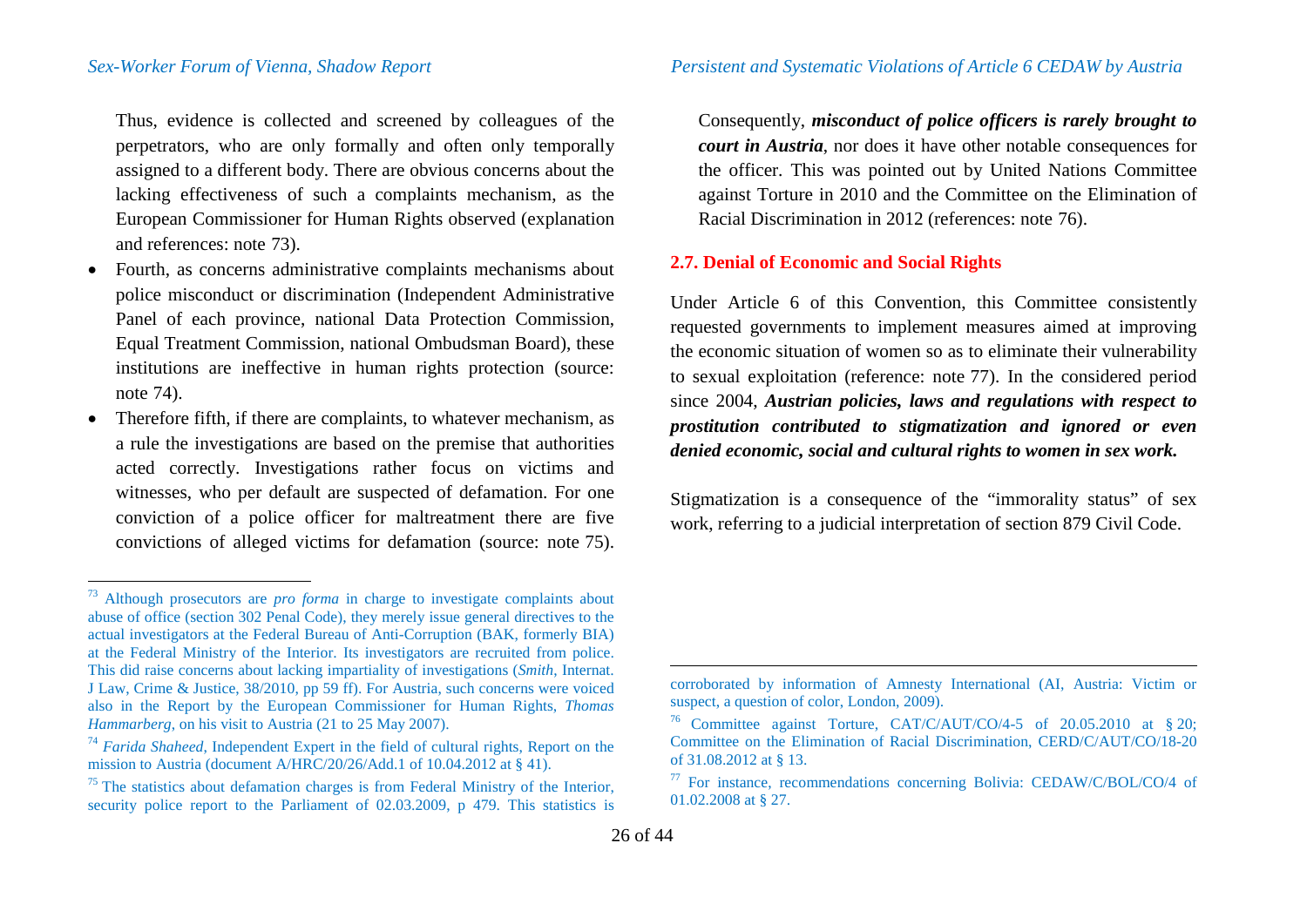• According to a key ruling by the Austrian Supreme Court of Justice of 1989, the contract to exchange sex for money between a sex worker and her client was contrary to public moral (cited case law of this paragraph: note [78\)](#page-26-0): If a customer did not pay, the sex worker could not initiate a civil action. In another ruling the court took criminal responsibility away from such customers (whose behavior under international case law would qualify as rape). Moreover, the court denied sex workers protection against exploitation by pimps (the owner of a brothel may determine the

conditions of sex work). Moreover, the court assessed sex work as anti-social behavior and a "degradation of the performer's intimate sphere". The court also developed similar perceptions about women in general: A woman lacks "sexual honor", if

she had three or more sexual partners in her life. Sexually active women are thereby perceived as kind of prostitutes and they are not entitled under section 1328 Civil Code to receive compensation, if a perpetrator deceived them to have sex (which under international case law would be rape).

*"Countries must reform their approach towards sex work. Rather than punishing consenting adults involved in sex work, countries must ensure safe working conditions"*

*Global Commission on HIV and the Law, UNDP, 2012*

<span id="page-26-0"></span>• As a consequence, there was no legal option to negotiate contracts based on sex work, sex work was not recognized as a trade, a profession, or another gainful occupation and sex workers did not have any legal remedy, if clients denied them the payment of their services. Moreover, the "immorality status" of sex work was a legal reason to exclude sex workers from their legal rights to inheritance (section 768 Civil Code), it was a legal reason for divorce, friends of sex workers lost their jobs in civil service, and authorities could remove the children from a sex worker and place

them under foster care.

• Such regulation influenced also the perception of sex workers in society at large. Women in sex work became outcasts and cases 06 to 08 demonstrate this: Friends may be forced to leave them (either by law or by social pressure);

landlords may not tolerate them; business may reject them as customers. This stigmatization puts sex workers under the risk to become jobless, homeless and socially isolated. As these cases illustrate, this risk extends even to women not in sex work, if their sexual life appears suspicious.

• As a consequence, women wishing to leave sex work face discrimination in the labor market due to the stigma attached to prostitution. And some lack skills for qualified jobs, but the State Party did not offer them vocational training. (Some charities offer training, but as women in sex work are not entitled to paid vacations, many cannot afford to take part.) In such a situation

<sup>&</sup>lt;sup>78</sup> This paragraph refers to the following rulings by the Austrian Supreme Court of Justice: 3Ob516/89 of 28.06.1989 about immorality of prostitution, 10Os182/84 of 07.11.1984 about the right to rape sex workers, 4Ob78/93 of 29.09.1993 about the right to pimp sex workers, 1Ob728/85 of 15.01.1986 about the anti-social character of sex work, 2Ob23/03a of 12.06.2003 about the degradation of the intimate sphere, 5Ob385/60 of 03.11.1960 about the lacking honor of sexually active women in general.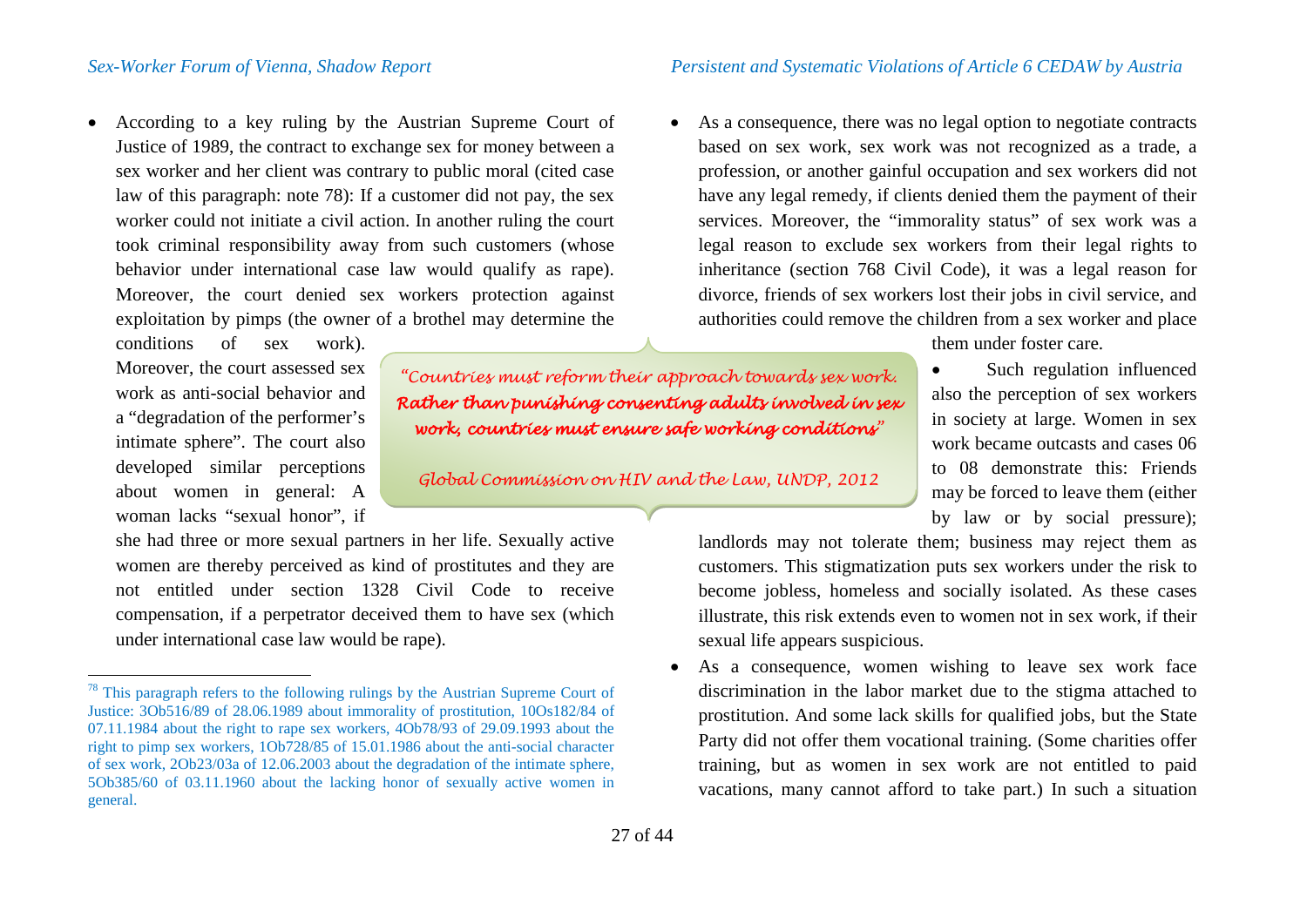there remain only low-paying, low-prestige dead end jobs without prospects for a better life (comment: note [79\)](#page-27-0).

• Only recently did the Supreme Court of Justice partially revoke a key ruling (see 3Ob45/12g of 18.04.2012), but up to date, there has been no case in Austria, where a woman successfully sued a customer to pay for her sexual services.

As to the resulting socio-economic situation, in Austria there is a problem of poverty driven prostitution. The net incomes of these women are low and they have little opportunity for movement up the status ladder. The Austrian legal framework does not foresee their empowerment, but increased vulnerability to sexual exploitation.

- As to the economic background, Austrian subsistence level is defined by the minimal monthly *per capita* social assistance benefits, in 2010 this was 744  $\in$  In 2010 poverty was defined by an income of less than 1,031  $\epsilon$  per month (see statistics section).
- Asylum seeking women are a particularly vulnerable group, as in average Austria provides even 41% less than this subsistence level to cover their most basic needs only (sources and comment: note [80\)](#page-27-1). Their financial means do not suffice e.g. for legal

<span id="page-27-2"></span><span id="page-27-1"></span><span id="page-27-0"></span>assistance during their asylum procedure. (They receive free legal aid, but at such poor quality, resulting in deportation.) However, they are not permitted to accept any "regular" form of employment, except begging or sex work (section 7 Federal Support to Asylum Seekers Act). Although such institutional pressures driving women into prostitution have been criticized in the public discourse, Austria is not willing to grant asylum seeking women access to the labor market.

- Poverty driven prostitution is in the low price segment, such as street prostitution. Affected women have not much chances to escape poverty, as follows from considering their expected income (statistics section): Working fulltime, under optimistic conditions a woman in poverty driven prostitution would generate a monthly average income of 900  $\in$  but the actual average income is likely to be much lower (explanation: note [81](#page-27-2)).
- Although women in sex work pay social insurance, insurance coverage often is insufficient, especially in the case of pregnancy: Many sex workers cannot afford to take maternity leave. Moreover, in view of their income from sex work they are not eligible to receive social assistance, even if the income is small.
- Moreover, sex workers in general are not insured for unemployment, even if they are in brothels or in other forms of *de facto* employment. They are not protected against arbitrary dismissal from a brothel, and are not entitled to severance pay.

 $79$  This is also a problem at the international level. Women rescued from sexual exploitation often find themselves in jobs with worse working conditions than their previous situation (e.g. case study in Thailand: *Shih*, Humanitarian Work: The Production and Consumption of Jewelry Made by Trafficked Women. MA thesis, UCLA, Los Angeles, 2009). <sup>80</sup> As concerns the support, in 2010 Austria spent 100 million  $\epsilon$  for 19,000 asylum

seekers (source: TAZ of 25.07.2010). This figure includes support in cash and in kind (substandard accommodation). Thus, in average Austria provides  $439 \in per$ month for each asylum seeker (100 million  $\epsilon$  / 12 month / 19,000 beneficiaries), compared to the minimal social assistance in 2010 of 744  $\epsilon$  *(supra note* [24\)](#page-10-6).

Their precarious social situation does not allow women in poverty driven prostitution working fulltime. For example, children of single mothers in sex work may not be admitted to kindergarten in view of the "immorality" of the mother.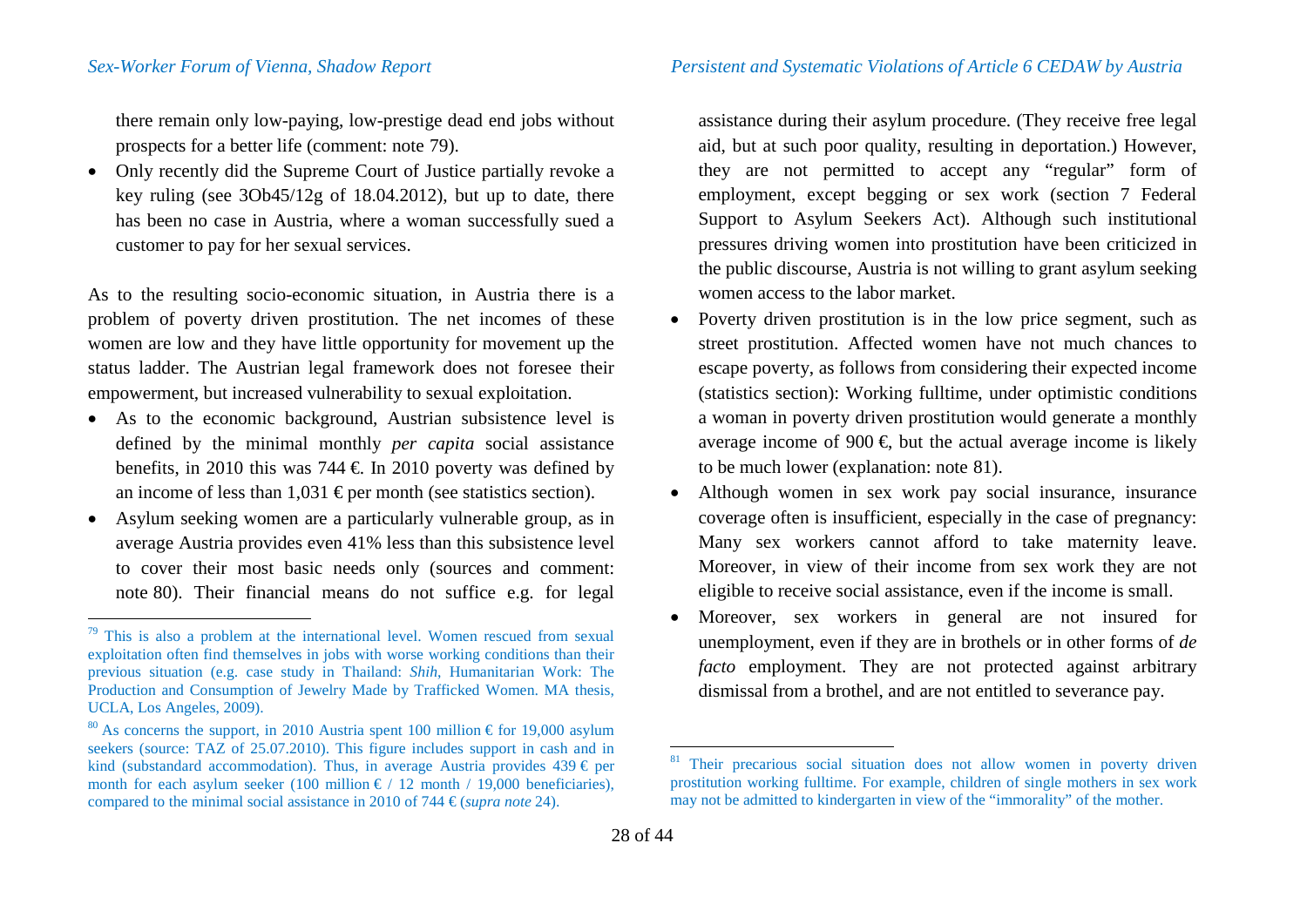# **PART 3: CONCLUSION AND RECOMMENDATIONS**

### **3.1. Conclusion**

This submission relates to Article 6 of the Convention and reports about the human rights situation of women in sex work. Austrian

policies cause the social and economic marginalization of women in sex work (section 2.4). Thereby, Austria created a special stigma by forcing women in sex work to register as prostitutes and undergo mandatory vaginal inspections (section 2.2). As a consequence, if women in sex work become victims of sexual exploitation by pimps and sexual violence (section 2.1), or police harassment (section 2.3), Austria does not effectively investigate these crimes, resulting in *de facto*

*"Sex workers are often targeted for harassment and violence because they are considered immoral and deserving of punishment. Criminalization legitimizes violence and discrimination against sex workers (particularly from law enforcement authorities and health care providers). Criminalization makes sex workers reluctant to report abuses and makes authorities reluctant to offer protection or support to sex workers."*

*UNDP, Sex Work and the Law, 2012*

<span id="page-28-0"></span>*Paradoxically, in Austrian a dense web of laws regulates sex work, but it leaves women in sex work without the protection of the law*.

The causes for this human rights disaster may be summarized as follows:

> • *Policies towards sex work generate a vicious circle of stigmatization of women in sex work.* Provinces and municipalities inhibit sex work through repressive administrative regulations, which may make women in sex work dependent on pimps (for a working place in a brothel, for protection in unsafe areas outside the cities). Such regulations obviously meet resistance and police intensifies law enforcement, using more intimidating methods. The political

impunity for the perpetrators. Moreover, Austria pays insufficient attention to international human rights instruments, including this Convention, as the provisions of these instruments are not applied by domestic courts (case law and comment: note [82\)](#page-28-0).

 $\overline{a}$ Political Rights) and *Belgium v Senegal* of 20.07.2012 (case concerning the obligation to prosecute or extradite *Hissène Habré* for the crime of torture). This obligation to fulfill would apply also to Austria with respect to this Convention. However, Austria does not honor this obligation, since the Constitutional Court ruled e.g. in 1975 (VfSlg 7.608) that international law does not establish individual rights at the national level; also Article 9 Austrian Constitutional Law could not be interpreted in this way. Austria is thus one of those countries, whose ratification of manifold human rights instruments is not correlated with the intent to improve the actual human rights situation (*Neumayer*, J Conflict Resolution, 49/2005, pp 925 ff; *Hathaway*, Yale Law J, 111/2002, pp 1935 ff).

<sup>&</sup>lt;sup>82</sup> Recent judgments by the International Court of Justice oblige states to fulfill all of their international human rights obligations, see: *Guinea v DR Congo* of 30.11.2010 (case of *Ahmadou Sadio Diallo*, a victim of violations of the Covenant on Civil and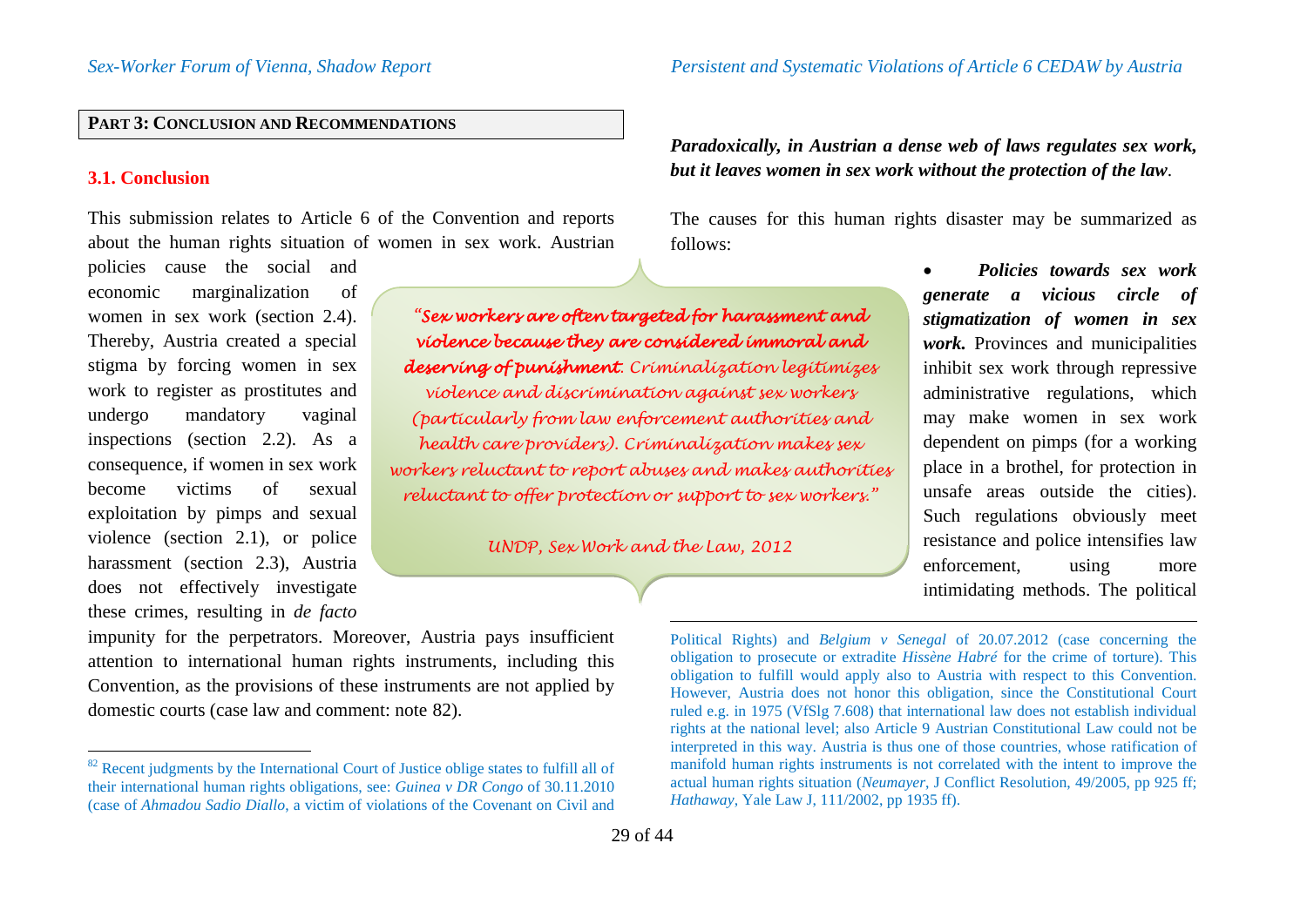discourse supports this by promoting myths equating voluntary sex work with oppression and conflating voluntary sex work with trafficking; sex work becomes thus criminalized. This in turn makes women in sex work appear as outcasts to the general public and reinforces policies to banish sex work from the communities (references: note [83](#page-29-0)).

- *These policies resulted in manifold discriminations against women*: Austria makes women responsible for public health, for public moral, and for public order, but tolerates irresponsible behavior of men. As women in sex work are perceived as inherently immoral, legislation and jurisprudence diminished them to the status of pariahs without effective access to the law. As a consequence, police does not hesitate to enforce administrative regulations by excessive means, even by torturous practices.
- These serious deficits in human rights protection did not remain confined to sex workers, only. *Austrian prostitution policies have chilling effects on women, who wish to explore unconventional lifestyles*. Even women not in sex work did face discrimination in everyday life, as their sexual life style did not accord to role stereotypes, and several experienced police harassment.
- *Trafficked and sexually exploited women can barely discern who does more harm to them, their criminal masters or Austrian police*, considering on the one hand a perplexing lenience towards pimps, on the other a culture of police harassment of women in sex work and rape of sexually exploited women by police officers. If Austria does not fundamentally change the societal attitudes

<span id="page-29-2"></span><span id="page-29-1"></span><span id="page-29-0"></span>against women in voluntary sex work, who are perceived and dehumanized as "commodity", it is unlikely that the evil of trafficking and sexual exploitation can be successfully eradicated, as under the current approach trafficked women would be perceived as just another "commodity".

### **3.2. Recommendations**

Austrian policies towards voluntary sex work should change in agreement with the international consensus that sex workers and other marginalized populations should not be denied the protection of the law (references: note [84](#page-29-1)). Thereby, Austria needs to break the above described vicious circle that causes stigmatization of women in sex work. *The author therefore recommends that Austria uses the United Nations Human Rights Based Approach* (comment: note [85](#page-29-2)) and revises at all levels the legal regulations related to sex work accordingly. *Respect for the human rights of women in sex work needs to become a founding principle of Austrian prostitution policies.* In detail, Austria needs to address twelve provisions:

(1) All laws need to be repealed that criminalize sex work, implicate its immorality or in any other way do not respect the sexual autonomy of women. In particular the obligation to register as a

 <sup>83</sup> At the international level: *Cusick et al*, Critical Social Policy, 29/2009, pp 703 ff; *Weitzer*, Sexual Reseach & Social Policy, 7/2010, pp 15ff.

<sup>&</sup>lt;sup>84</sup> UNAIDS, International Guidelines on HIV/AIDS and Human Rights, Geneva, 2006: UNAIDS, Guidance Note on HIV and Sex Work, Geneva, 2009.

 $85$  New Zealand applied this approach with Prostitution Reform Act 2003/28. As requested by this Committee (CEDAW/C/NZL/CO/6 of 10.08.2007), the law was positively reviewed in 2008 (Report of the Prostitution Law Review Committee on the Operation of the Prostitution Reform Act 2003, Ministry of Justice, Wellington, 2008). *UNDP*, *supra note* [11,](#page-6-2) commended the positive development.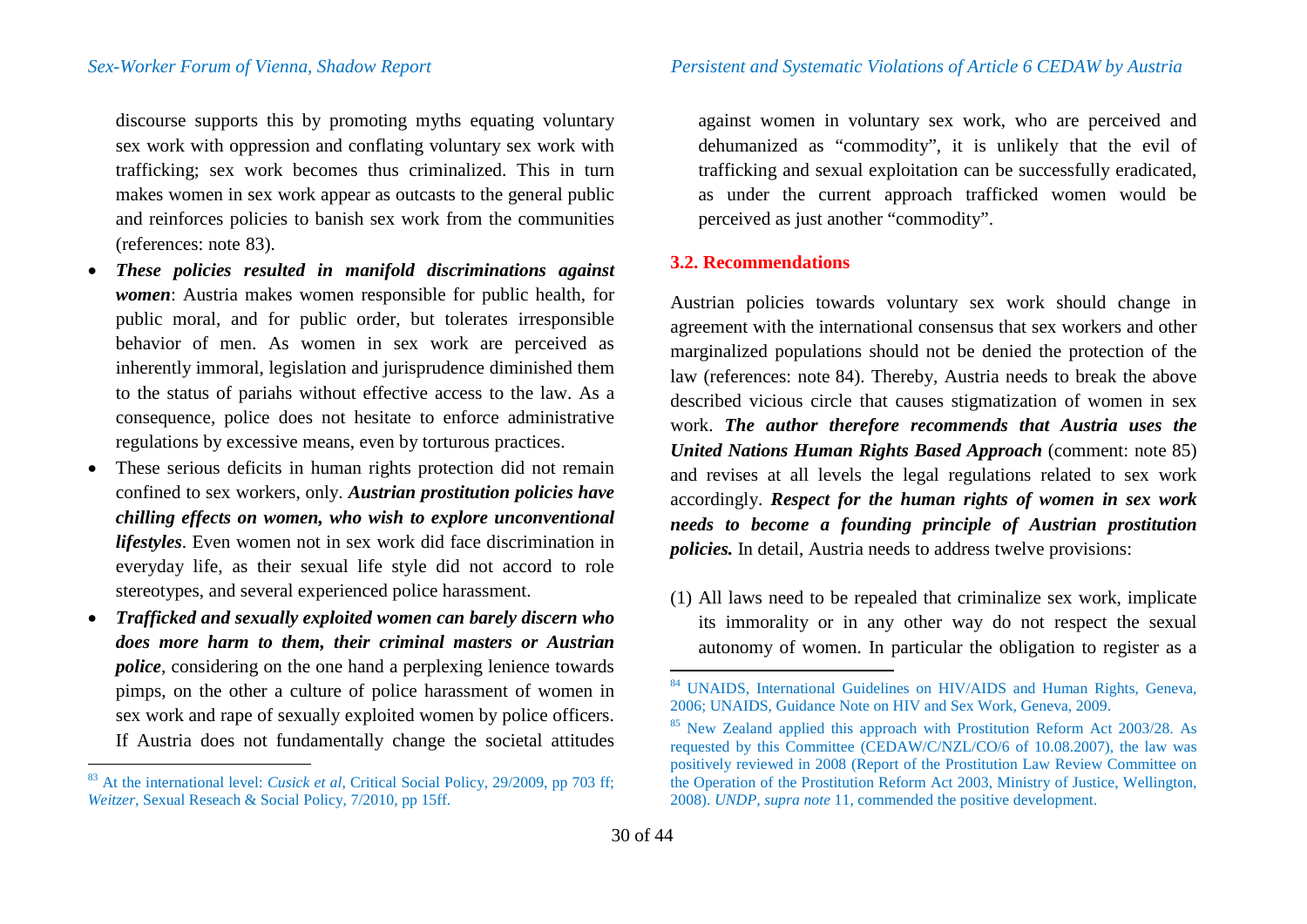prostitute and undergo regular health checks *per se* violates the dignity of women and needs to be revoked.

- (2) Sex work that is invisible to the public (e.g. an independent escort visiting clients, or a single sex worker in her own apartment) should be respected as private life. Where sex work is visible to the public, it might be regulated, but not through policing that leads to criminalization. Rather, Austria needs to empower women in sex work and reduce their vulnerabilities.
- (3) The law enforcement capacities and resources that are thereby set free from currently excessive prostitution control should be redirected for fighting criminal exploitation of women.
- (4) In order to better protect women (not only those in sex work) against rape and other forms of sexual violence, Austria should criminalize severe violations of the sexual integrity against the will of the victim, in particular interferences without the genuine consent of the victim, be it sex by deception or sex by the application of date-rape drugs. In particular, Austria should take immediate penal action against police officers for accepting offers by pimps of free sex with victims of sexual exploitation.
- (5) Moreover, Austria ought to incorporate into criminal law the crime of torture, as required under the International Covenant on Civil and Political Rights. Further, Austria needs to accept the international consensus that sexual violence is torture (which the current drafts of section 312a Penal Code does not consider).
- <span id="page-30-0"></span>(6) Austria ought to set up a mechanism to protect women in sex work against criminal acts of state actors, to implement measures preventing *de facto* impunity for all forms of sexual violence against these women, to educate police, public prosecutors and judges about the need of protecting the rights of women in sex work, and to remove from office all state actors, who do not obey.
- (7) In order to ensure that police misconduct is effectively investigated, Austria should adopt as legally binding the recommendations of the United Nations Manual on Effective Investigation and Documentation of Torture and Other Cruel, Inhuman or Degrading Treatment or Punishment (*Istanbul Protocol*, UN document HR/P/PT/8/Rev.1 of 2004).
- (8) In particular, in view of the evidence of widespread private life violations and even of torturous acts, an objective and impartial investigation of all cases since 2004 is needed, where police filed charges against women for illegal prostitution (comment: note [86](#page-30-0)). Following the recommendation of § 85 Istanbul Protocol, a high level commission of inquiry needs to be established for this task.
- (9) The State Party should offer victims of such torturous acts by police full reparation and redress, including fair and adequate

<sup>&</sup>lt;sup>86</sup> The relevant data are stored by police and by district administrative offices and therefore investigators can and should interview these women about police conduct.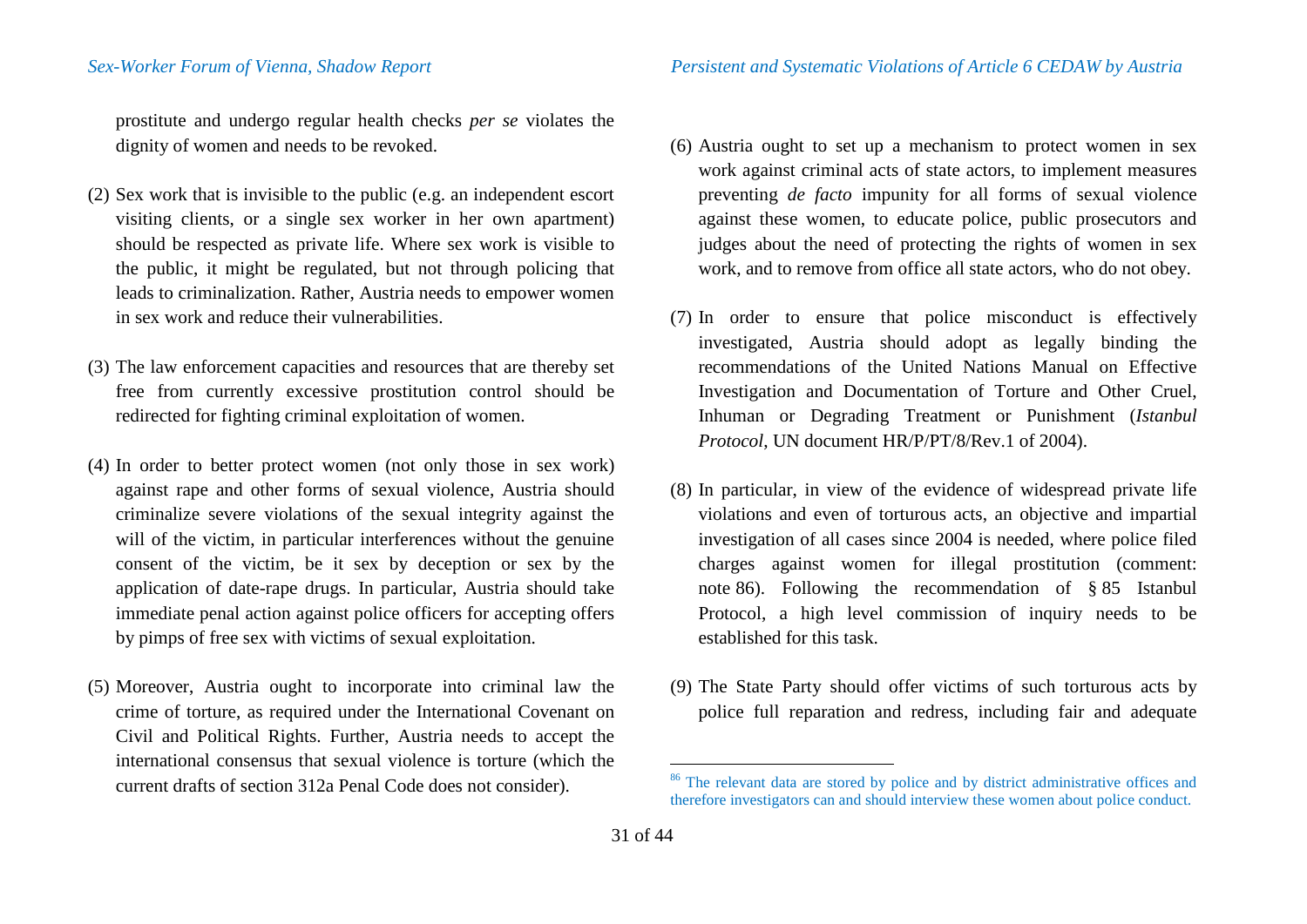financial compensation and provision of the means for medical care and rehabilitation.

- (10) For the implementation, Austria should reconsider the current interpretation of Article 9 Austrian Constitutional Law and allow that all ratified international human rights agreements become part of the domestic legislation (including this Convention), and that individuals may directly invoke the provisions of these agreements before national courts.
- (11) Victims of sexual exploitation should receive a fair compensation from the perpetrators, for which Austria should always provide advance payment (widening the scope of currently ineffective section 373a Code of Criminal Procedures). Moreover, as redress for the failure to protect them, Austria should give victims of trafficking permanent residency status and working permits instead of deporting them to countries, where they may face retaliation by perpetrators and stigmatization.
- (12) Thereby, Austria should offer trafficked and sexually exploited women (including those with academic background) realistic options for their integration into society. To this end, Austria should ratify the International Convention on the Protection of the Rights of All Migrant Workers and Members of Their Families and the UNESCO Convention against Discrimination in Education.

### *Approved by Sex-Worker Forum of Vienna*

*Aoife Nic Seáin O'Neill*, public relations officer, Sex-Worker Forum, admina\_aoife@sexworker.at

*Christian Knappik*, executive manager, Sex-Worker Forum Verein: Sexworker Forum, ZVR-Zahl 699583522, Pannaschgasse 5- 7/14, A-1050 Wien, Austria



**© Sexworker Forum, Wien** 2012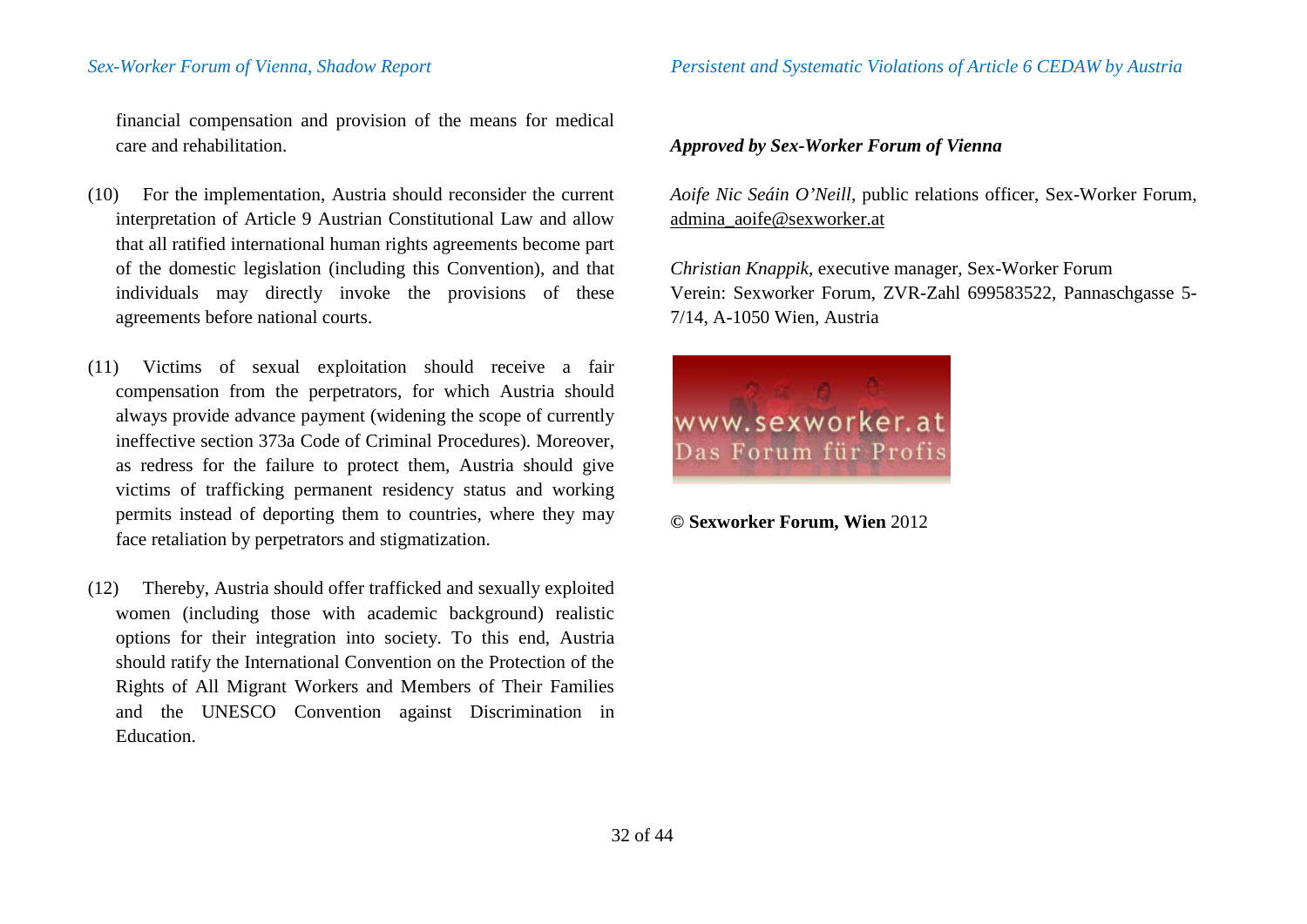# **PART 4: APPENDIX (24 CASE STUDIES)**

# **4.1. Registration and Mandatory Vaginal Inspections**

The following five cases (comment: note [87\)](#page-32-0) concern the legal obligation to register as a prostitute and undergo weekly health checks. Their implementation varies for the provinces.

• **Case 01**: In 2010, the United Nations Committee against Torture was concerned about the implementation of the compulsory health checks for sex workers at the Vienna Communal Health Office. In Vienna sex workers must visit that office and there is no alternative: If they consult doctors on their own, this is not acknowledged. The mandatory vaginal inspections were characterized by a "lack of privacy and humiliating circumstances amounting to degrading treatment during medical examinations". Subsequently, journalists visited the office and confirmed the criticism (sources: note [88\)](#page-32-1): Health Office is only accessible for 20 hours a week, and grossly understaffed with three to four <span id="page-32-3"></span><span id="page-32-2"></span><span id="page-32-1"></span><span id="page-32-0"></span>doctors on duty, who have to handle each gynecological examination in about 1 to 2 minutes (source and explanation: note [89\)](#page-32-2). As a result, journalists reported about lacking hygiene, use of non sterile instruments, and they interviewed sex workers, who suffered from physical injuries and pain as a result of the medical inspection. Of course, under such working conditions STIs may not be recognized, either (e.g. there seems to be no inspection for *condyloma*). There is thus the concern that Health Office does not respect the dignity of women, who abide to a legal obligation. Up to now, the only improvement was the provision of multilingual brochures of sex-worker-support organizations. However, these are not intended to inform properly about the medical interventions. For instance, a woman developed late stage of cervical cancer, as she was not warned that the health checks do not replace regular cancer screenings.

• **Case 02**: The situation of health checks is not better at other Austrian cities (sources: note [90](#page-32-3)). For instance, the public health officer of Klagenfurt, Carinthia, requests sex workers to undress and line up in a row of 40 women, so that he can complete the "health check" in an hour or less. In Salzburg, a certain health

 $87$  Links to media sources are referred to in note [3.](#page-4-3) As to the identification of village names: In the legal information system, these were abbreviated by initials, but the relevant authorities were not. The author selected village names that fit best to both the initial and the authority.

<sup>88</sup> **Case 01**, gynecological checks in Vienna, is an ongoing concern for this author: The reference to the Committee against Torture is CAT/C/AUT/CO/4-5 of 20.05.2010 at § 22. The Austrian Parliament inquired Austrian government about measures to stop this degrading treatment (interpellation by *Schwentner et al*. to the Federal Minister of Women's Affairs, 5874/J XXIV. GP of 24.06.2010), but government declared no interest. Information is from "Kurier" of 20.05.2010 and "Falter" of 09.06.2010.

<sup>&</sup>lt;sup>89</sup> The opening hours are from the homepage of the Health Office (20 hours per week, namely Monday to Friday between  $\overline{8}$  am and  $12$  am). According to  $\overline{R}$  Die Presse" of 01.06.2010 and of 11.07.2010, in 2010 between 2,200 and 2,500 women in sex work regularly consulted the Vienna Health Office, whereby of seven doctors only three to four were on duty per day. This means that in average doctors spent between 1.5 minutes  $(=3$  doctors times 20 hours times 60 minutes / 2,500 sex workers) to 2.2 minutes (=4 times 20 times 60 / 2,200) per gynecological check.

<sup>90</sup> **Case 02** summarizes information from the author's homepage. The deficiencies of this system have also been discussed by the Working Group on Prostitution (see supra note [1\)](#page-4-4), but not resolved.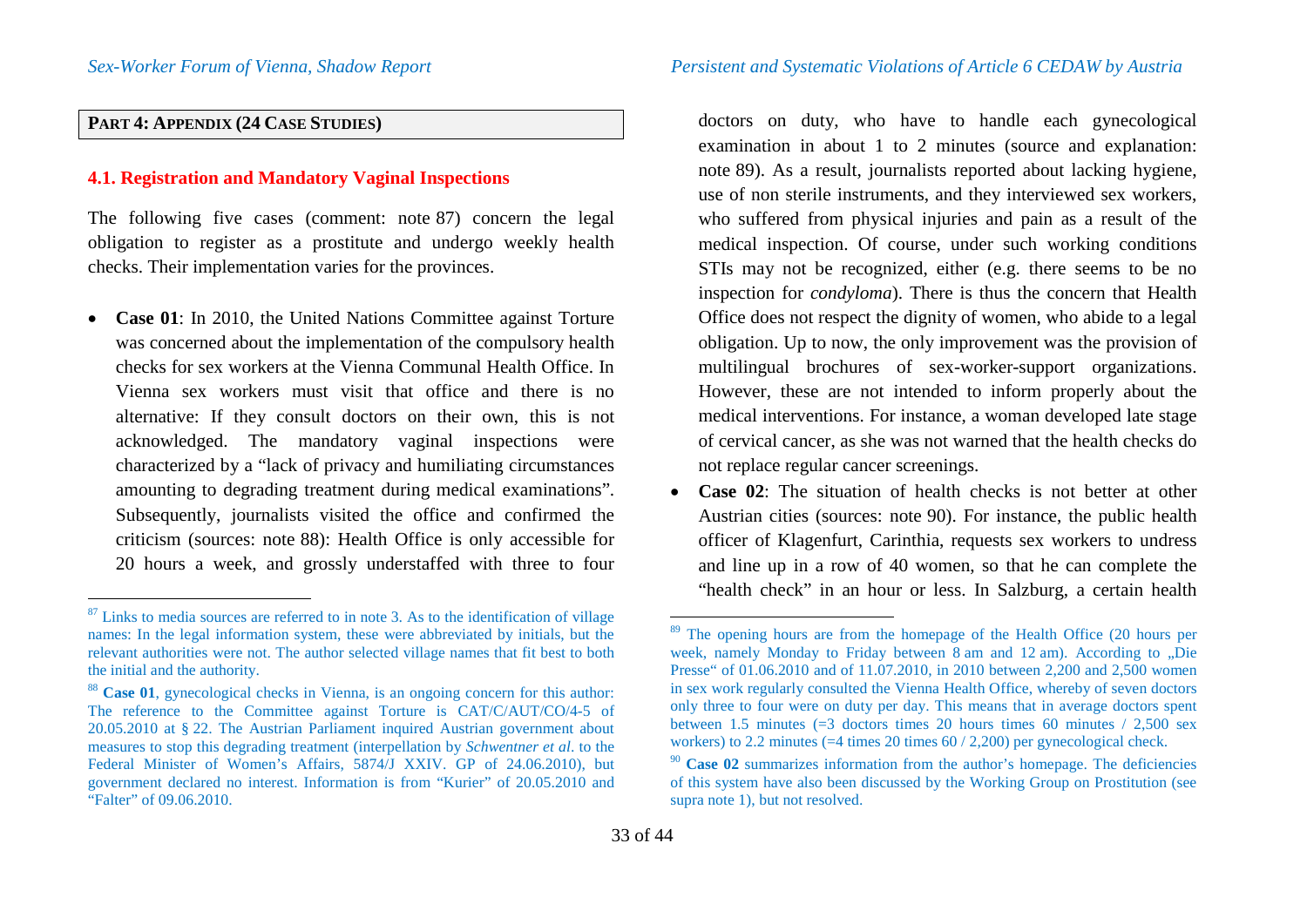officer injures the vagina of sex workers checked by her, but the office ignores complaints. Further, in Salzburg sex workers need a brothel as intermediary (comment: note [91\)](#page-33-0), which may lead to the dependency of sex workers on brothel owners and to exploitation by pimps. (The brothel owner also gains access to the sensible personal data that go with the control card.) Further, sex workers have to pay the costs of health checks, although this would be an obligation of the authority (reference: note [92\)](#page-33-1). Cost sharing would only be reasonable, where sex workers may consult specialists of their own choice.

• **Case 03**: As journalists observed, there are involuntary examinations at the Vienna Communal Health Office, where police accompanied handcuffed women to gynecological examinations against their will and even watched these examinations. International jurisprudence qualifies involuntary gynecological examinations as torturous acts reaching the level of degrading treatment (source and case law: note [93](#page-33-2)). There are also reports that all over Austria asylum-seeking adolescent girls below age 15 routinely have to undergo such embarrassing forced gynecological examinations in order to supplement carpal X-ray <span id="page-33-5"></span><span id="page-33-4"></span><span id="page-33-3"></span><span id="page-33-2"></span><span id="page-33-1"></span><span id="page-33-0"></span>exams and establish their age. Victims of such acts have no effective remedy (explanation: note [94](#page-33-3)).

- **Case 04**: Migrant women in sex work risk deportation, if they do not register as prostitutes, whereas registration would put them under the risk of the above described torturous treatment and xenophobic humiliations. This concern is illustrated by a ruling of the Administrative Court in April 2010 confirming the deportation of a woman to Nigeria due to illegal prostitution (source: note [95](#page-33-4)). *De facto* punishment of illegal prostitution by deportation may amount to racial discrimination, as without a working permit the woman had no legal means to secure her livelihood in dignity (reference: note [96](#page-33-5)); she did not receive sufficient other support, either.
- **Case 05**: In 2006 from one moment to the next, Austria turned migrant sex workers from outside the European Union from legal residents to illegal immigrants, who had to leave the country. This had the same effect as a collective expulsion of women in sex work would have had. For, although migrant sex workers in theory could apply for visa of type C or D to work for three to six

 $91$  This regulation of Salzburg is clearly incompatible with self employed sex work.

 $92$  As health check is an obligation that was introduced to protect society against sex workers, sex workers should not bear the costs, as the Office of the Federal Chancellor confirmed already in 1981 (*supra note* [39\)](#page-12-6).

<sup>93</sup> As to **case 03**, information is from "Kurier" of 20.05.2010 and "Falter" of 09.06.2010. The European Court of Human Rights qualified forced medical investigations of the intimate sphere as degrading treatment (*Yazgül Ilmaz v Turkey* of 01.02.2011, *Duval v France* of 26.05.2011), and as violation of the private life (*Y.F. v Turkey* of 22.10.2003, *Juhnke v Turkey* of 13.05.2008).

 $94$  In view of the media reports, public prosecutor had enough information to begin *ex officio* criminal investigations against health officials. This was not done, which indicates that instead victims complaining would risk defamation charges.

<sup>95</sup> The source for the deportation **case 04** is Administrative Court, VwGH 2007/18/0610 of 30.04.2010. The court did not consider that the women was in the danger of suffering from degrading treatment at the health checks, although sections 41 and 32 of the Law about the Functioning of the Administrative Court would have

 $96$  The concern about racial discrimination is based on General Comment No 31 of 17.08.2005 of the United Nations Committee against Racial Discrimination.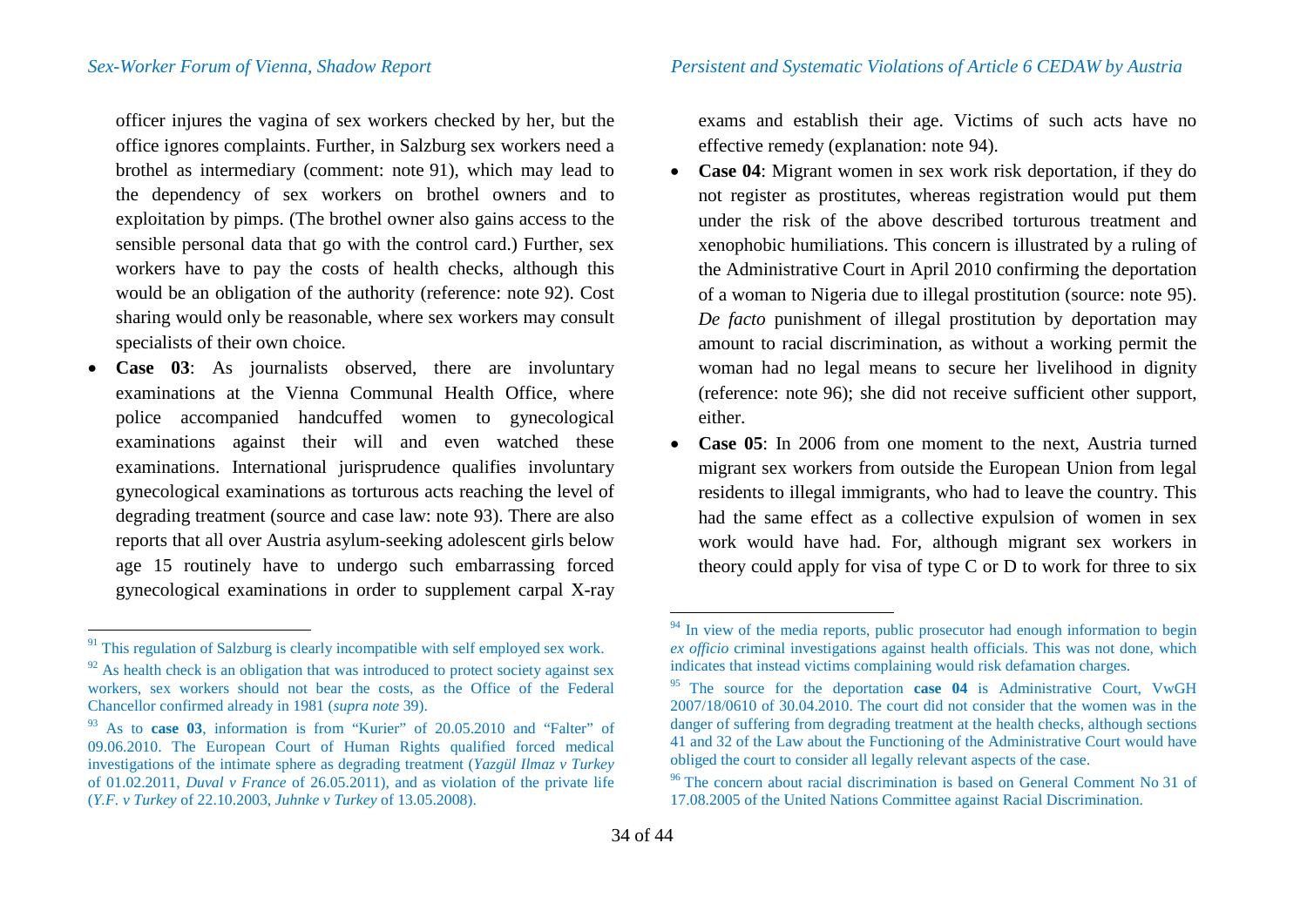months as registered sex workers, it is practically impossible to obtain such visa. This is illustrated by the following case: In September 2006, a sex worker from Russia applied at the Austrian embassy in Moscow for visa to work in a brothel in Salzburg. Authorities denied visa, claiming that sex work in a brothel cannot be self employed, whence an employment permit would be needed. However, such a permit cannot be issued for sex work, as it is self employed. In 2011 the Administrative Court confirmed this, referring to established case law (sources: note [97\)](#page-34-0). Moreover, authorities did not consider the personal ties to Austria that these women developed and thus did not protect private life. As a consequence, many women re-entered with tourism visa, whereby they became illegal prostitutes (illegal immigrants cannot register as prostitutes) and illegal immigrants against their will.

## **4.2. Lacking Protection by the Law**

Of the following ten cases, three illustrate the lacking protection of sex workers under civil law. In particular, there is a stigmatization of women registering as prostitutes. This stigmatization extends to all aspects of private life and it spills over to women with unconventional sex life. Reducing stigma and discrimination against sex workers would also make it easier for women, who wish to leave sex work, to

<span id="page-34-1"></span><span id="page-34-0"></span>actually do so. Seven cases illustrate the lacking protection of sex workers under criminal law. Whatever their legal status, sex workers deserve as much safety against physical and sexual assault as any other persons, but in Austria sex workers are often not recognized as victims, resulting in deficiencies in the protection of sex workers against sexual exploitation, rape and murder.

• **Case 06**: Austria prohibits social contacts of civil servants to sex workers by law. This makes the social status of sex workers even worse than the status of pariahs. For instance, in 2006, Vienna police fired a police apprentice, who socialized with women in sex work, "for being in contact with the red-light scene". This decision was based on section 10 Law on the Conduct of Civil Servants (BDRG). However, the Administrative Court quashed the decision in 2007, as the apprentice did not know of the sex work of his later wife, who also left sex work. Still, this very reasoning does confirm the concern that sex workers are seriously restricted in their social contacts: The apprentice would have lost the job, if his wife would not have left sex work (source and comment: note [98](#page-34-1)). While it is reasonable that police officers should not socialize with pimps, who are criminals, and that they should not force trafficked women to sex, as this would be rape, it is less reasonable that they should not meet sex workers, who are not criminals, but potential victims of crime.

<sup>&</sup>lt;sup>97</sup> The information about **case 05** concerning Schengen Visa is from Administrative Court, VwGH 2008/21/0515 of 30.08.2011. Concern about the sudden change of residency status of women in sex work was also voiced internationally (*Sukthankar*, Sex Work, HIV and the Law, Working paper prepared for the Third Meeting of the Technical Advisory Group Global Commission on HIV and Law, 2011, p 15). The urgency of such concern is due to the illegal nature of collective expulsions (Article 4 Protocol 4 European Human Rights Convention).

 <sup>98</sup> **Case 06** about the finally not fired apprentice is taken from the Administrative Court ruling VwGH  $2006/12/0169$  of  $14.06.2007$ . As to the comparison with pariahs, social contacts with pariahs can be offset easily through ceremonial purgation, but in view of this jurisprudence, social contacts with sex workers cannot.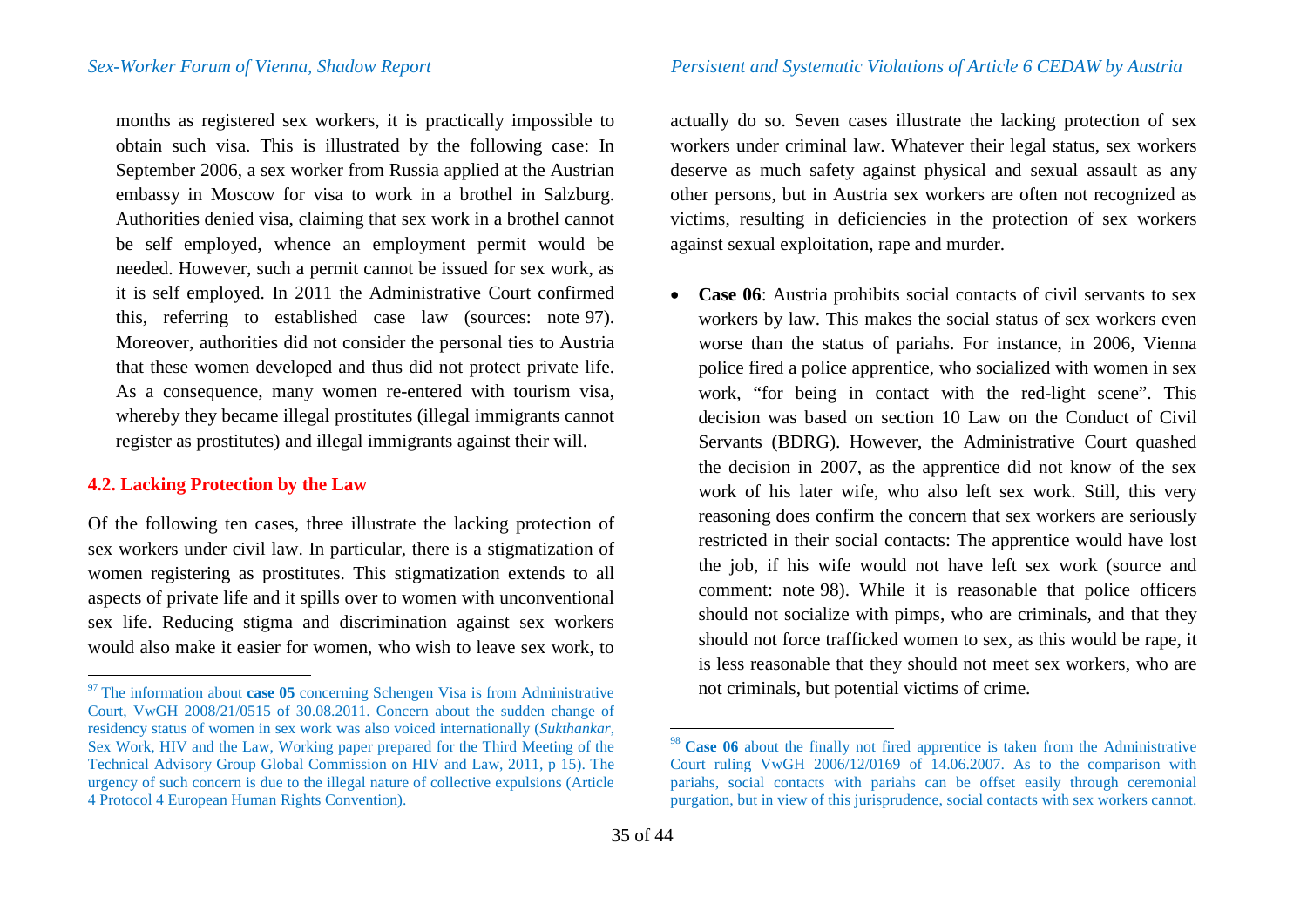- **Case 07**: The stigmatization of sex work affects women in general. Women exploring their sexual self easily risk gossip about their alleged prostitution. Landlords could then evict these women from their apartment for immoral conduct. This is illustrated by the following case from 2010: The city of Vienna asked a female tenant to prove conclusively that (unproven) allegations about her prostitution were false, as otherwise the city would terminate the rental agreement and she would become homeless. As it is impossible to prove, not to be a clandestine sex worker, the woman could only retain her apartment, as her case stirred a public controversy. A registered sex worker in her situation would have lost the apartment (sources: note [99](#page-35-0)).
- **Case 08:** Financial exclusion is a related risk for women with an unconventional life style. This is illustrated by the experiences of the author. From 2010 till present, this author wished to open a bank account for purposes of charity, but all banks refused, as they disapproved of the name "Sex-Worker Forum", which they associated with immorality. Neither was it helpful to explain to them that the forum is a human rights defender, as now banks feared negative repercussions for their business with public bodies. This case gives rise to the concern that in Austria there are no regulations that would hinder a financial institution to exclude anybody at any time from financial services for whatever reasons. It suffices that a bank managers disapproves of the sexual conduct of a woman to close her bank account and warn other banks about her alleged immorality. As a consequence, the woman may lose a

*Sex-Worker Forum of Vienna, Shadow Report Persistent and Systematic Violations of Article 6 CEDAW by Austria*

<span id="page-35-2"></span><span id="page-35-1"></span><span id="page-35-0"></span>decent job, because "without a bank account, it is virtually impossible to access employment […] as one of the pre-conditions for signing an employment contract for the future employee is having a bank account number" (sources: note [100\)](#page-35-1).

• **Case 09**: While the author acknowledges that the state party pays lip service to a better treatment of victims of trafficking and sexual exploitation, there remains the concern that too often victims of crimes are not recognized. For instance, in January 2011, another woman was deported to Nigeria. She allegedly was a victim of trafficking and sexually exploited by pimps in Vienna. She witnessed against the traffickers and pimps, but her complaints about her situation had no consequences, except for putting the woman under considerable risk of retaliation by pimps. However, Austrian authorities did not protect her as a possible victim of an international crime, but treated her as an illegal immigrant and prostitute (source and comment: note [101](#page-35-2)).

 <sup>99</sup> Sources for the Vienna tenant **case 07** are "Kurier" of 03.08.2010 and "Der Standard" of 03.08.2010.

<sup>&</sup>lt;sup>100</sup> **Case 08** about financial exclusion concerns the author. The citation is from: European Commission consultation document. Financial Inclusion: Ensuring Access to Basic Bank Account, MARKT/H3/MI D of 06.02.2009.

<sup>&</sup>lt;sup>101</sup> The source of **case 09** about the deportation of a trafficked woman is from "News" of 20.01.2012. The following circular pattern for such trafficking cases was observed (*Sibylle Hamann* in "Die Presse" of 31.10.2012): In the first step, traffickers promise women a better life in Austria. Next, women accept debt servitude to cover the travel costs, or their relatives pay. Upon arrival in Austria, the job market is closed for them and in order to remit travel costs they work in illegal prostitution. When they have earned travel costs, police discovers them (e.g. hint by the trafficker) and they are sent back to Nigeria. This is beneficial for traffickers, as after deportation victims are not available to testify against the traffickers, and their places are taken by the next group of trafficked women.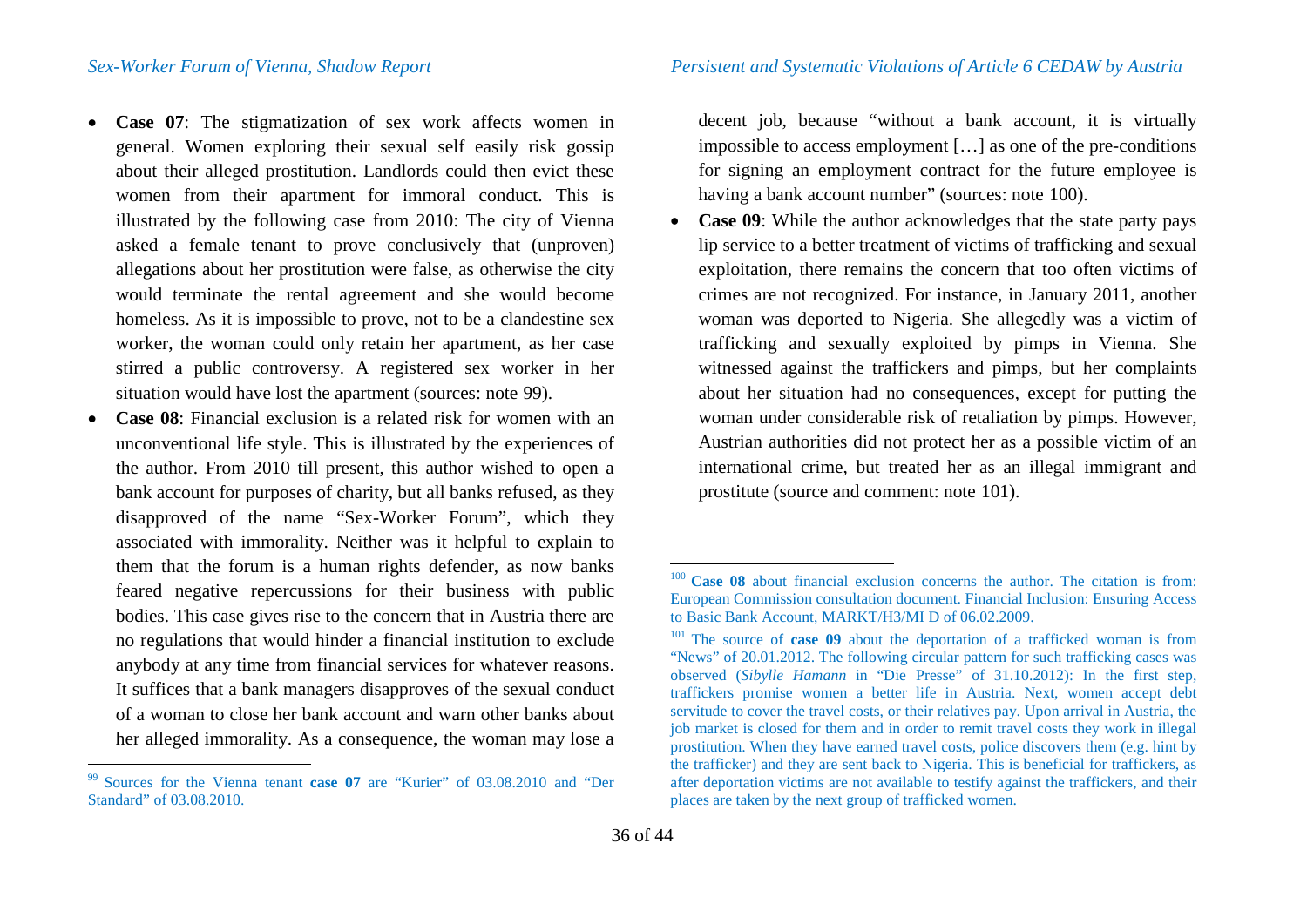- **Case 10**: In 2007, journalists visited the office for the registration of prostitutes in Graz, Styria. A 19 year old woman from Rumania showed signs of anxiety, whence there arose the suspicion that a pimp forced her to register as a prostitute. The officer noted this but did not take appropriate action, as for the officer only the registration mattered (source: note [102](#page-36-0)); compare also case 24. Obviously, at least in this case, authority was not interested in protecting a woman against sexual exploitation.
- **Case 11**: For her shocking text "About Animals", *Elfriede Jelinek* (Nobel Prize in Literature, 2004) used authentic information about a Vienna based criminal organization that for many years kept women in sexual slavery. However, in 2010 Hungarian police discovered a much more brutal gang of Vienna based pimps (source: note [103](#page-36-1)). For over a decade the gang kidnapped women in Hungary and tortured them. When their resistance was broken, they were trafficked to Austria, where the gang operated several official brothels in Vienna. Police considered these brothels as excellent, as all women registered as prostitutes and regularly attended the health checks. Finally, in 2010 a 19 year old woman managed to escape. She fled from Austria and informed Hungarian police about this crime; subsequently 13 more women were freed from brothels in Vienna. In view of this case there is the concern that more vigilance is needed in protecting women

<span id="page-36-2"></span><span id="page-36-1"></span><span id="page-36-0"></span>against criminal exploitation, in particular those, who did register as prostitutes, as in this case. For they are known to police and so there is no reason to deny them such protection, even if they may be too terrorized to ask police for help. Moreover, there is the concern that these women in sexual slavery may have had good reasons not to trust Austrian police that regularly inspects all official brothels.

- **Case 12**: In January 2005, a rapist developed the defense that the protection of the Penal Code against rape does not apply to his victim, as she was a registered sex worker. The public prosecutor in charge of the case at Vienna Regional Court supported this. He asked the court to consider that prostitutes, unlike virgins, would not suffer much from rape. The rapist received a lenient sentence (source: note [104](#page-36-0)). However, this case was insofar exceptional, as a journalist with a track record as human rights defender reported about it. The resulting public debate led to the intervention of the Minister of Justice, who reprimanded the public prosecutor.
- **Case 13**: In another case of Mai 2005, it was the judge, who considered that a sex worker cannot be raped (source: note [105](#page-36-2)). A woman from Cameroon was raped in Traiskirchen refugee camp, Lower Austria, by a security guard. She reported the case to police and the case went to court. There, the guard alleged falsely, that the woman had been a sex worker in Cameroon, which led to

 <sup>102</sup> The source of **case 10** about the practice of registration in Graz is "Falter" of 27.06.2007. This case illustrates lacking training of law enforcement officials in issues of trafficking (CEDAW/C/AUT/Q/7-8 of 03.08.2012 at  $\S$  11).

<sup>&</sup>lt;sup> $103$ </sup> The account of **case 11** about the 2010 discovered Vienna based gang of pimps and traffickers is based on information from "News" of 20.11.2010.

<sup>104</sup> The source of the Vienna rape **case 12** is "Wiener Zeitung" of 06.07.2005. 105 The source of the Traiskirchen rape **case 13** is the doctoral thesis *Altinisik*,

Zivilrechtliche Aspekte der Flüchtlingsbetreuung, Univ. Innsbruck, 2010. According to this thesis, for women in refugee camps rape by security guards, police and other officers is a permanent threat and perpetrators enjoy impunity.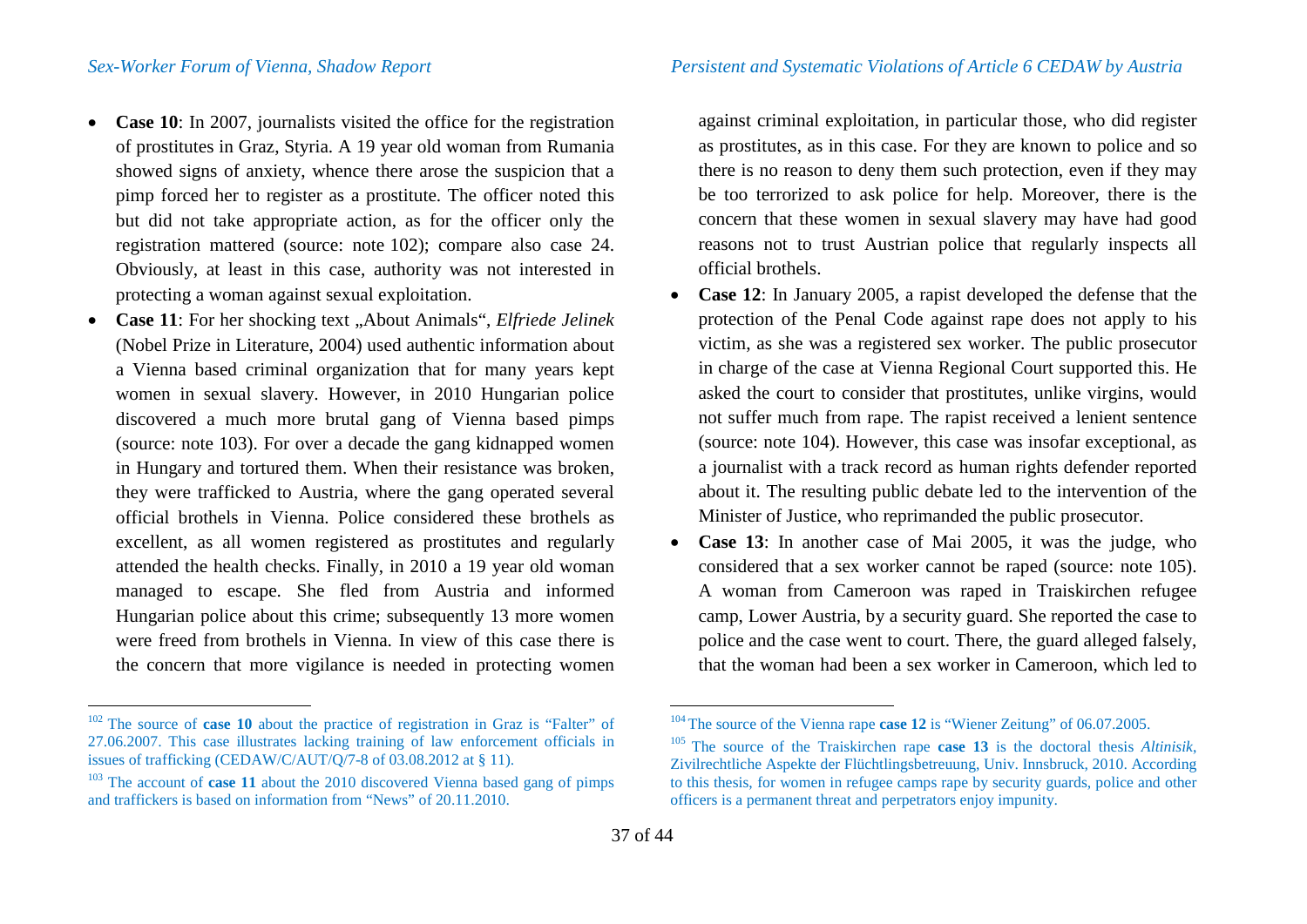*Sex-Worker Forum of Vienna, Shadow Report Persistent and Systematic Violations of Article 6 CEDAW by Austria*

the acquittal of the guard. Subsequently, the woman was prosecuted for defamation, but in the meantime the case stirred a public debate and the prosecutor withdrew the defamation charges. However, the judge successfully sued a critical journalist and his print medium (comment: note [106\)](#page-37-0). Here, the main concern (as in case 12) is the fact that the State Party tolerates that the judiciary distinguishes between "immoral" sex workers and "respectable" women, where only the latter group is somewhat protected against rape. This is a discrimination against women, even though the discrimination concerns only a small group (case law: note [107\)](#page-37-1). For, actually this differentiation weakens the legal protection of all women, because it is the decisive factor, why 99% of rapists enjoy impunity (see this section 2.1).

• **Case 14**: In February 2012, the Eisenstadt Regional Court, Burgenland, sentenced a police officer for abuse of office and sexual coercion of women in sex work (source: note [108\)](#page-37-2). The officer asked at least six sex workers of brothels for sexual services and money, threatening them with administrative penalties for alleged flaws of their registration as prostitutes. This case confirms the concern that the obligation to register as a prostitute makes women vulnerable to crime. This case was <span id="page-37-3"></span><span id="page-37-2"></span><span id="page-37-1"></span><span id="page-37-0"></span>insofar exceptional, as the misconduct was done over a long period of time and always in the presence of independent witnesses, who confirmed the incidents. (Austrian courts do not trust witness reports by sex workers.) Nevertheless, the perpetrator received a lenient sentence.

• **Case 15**: In May 2010, a sex worker from Rumania was almost burned to death in public. Although she repeatedly complained about threats by the perpetrators, police and public prosecutor remained inactive (sources: note [109\)](#page-37-3). After the attack, the perpetrators absconded, but public interest in this outrageous case forced police to start an international search. Finally in 2011 the main perpetrator was sentenced to a prison term for attempted murder. There is the concern in this case, that police does not effectively protect women in sex work against pimps. Rather police considers complaints as conflicts that the "red-light milieu" ought to resolve "internally". Women in sex work might be sacrificed for the sake of good police relations to pimps.

## **4.3. Police Harassment**

The following sample of nine case studies (starting from 2004), comprised of more than 730 incidents, relates to the enforcement of the obligation to register as a prostitute. In Austria, sex workers are routinely insulted, harassed and assaulted by police officers who know that they will enjoy impunity and backing by their superiors. Moreover, as the case studies show, too often Austrian police

<sup>&</sup>lt;sup>106</sup> Another issue in this case concerns the protection of the freedom of press against the judiciary, whereby in this case the European Court of Human Rights considered that it was in the public interest to discuss an alleged error of the judge, but the claim that this error was the deliberate result of racist bias by the judge was excessive (*Falter v Austria* of 18.09.2012).

<sup>&</sup>lt;sup>107</sup> The legal assessment cites a Nepal Supreme Court judgment, 56/2058, 2059.1.19 **B.S.** of 02.05.2002, which repealed the "*Muluk Ain*" rule.

<sup>&</sup>lt;sup>108</sup> The source of the Eisenstadt **case 14** of 2012 is "Der Standard" of 20.02.2012.

 <sup>109</sup> Information about the 2010 **case 15** of the burning of a sex worker is in "Der Standard" of 05.08.2011.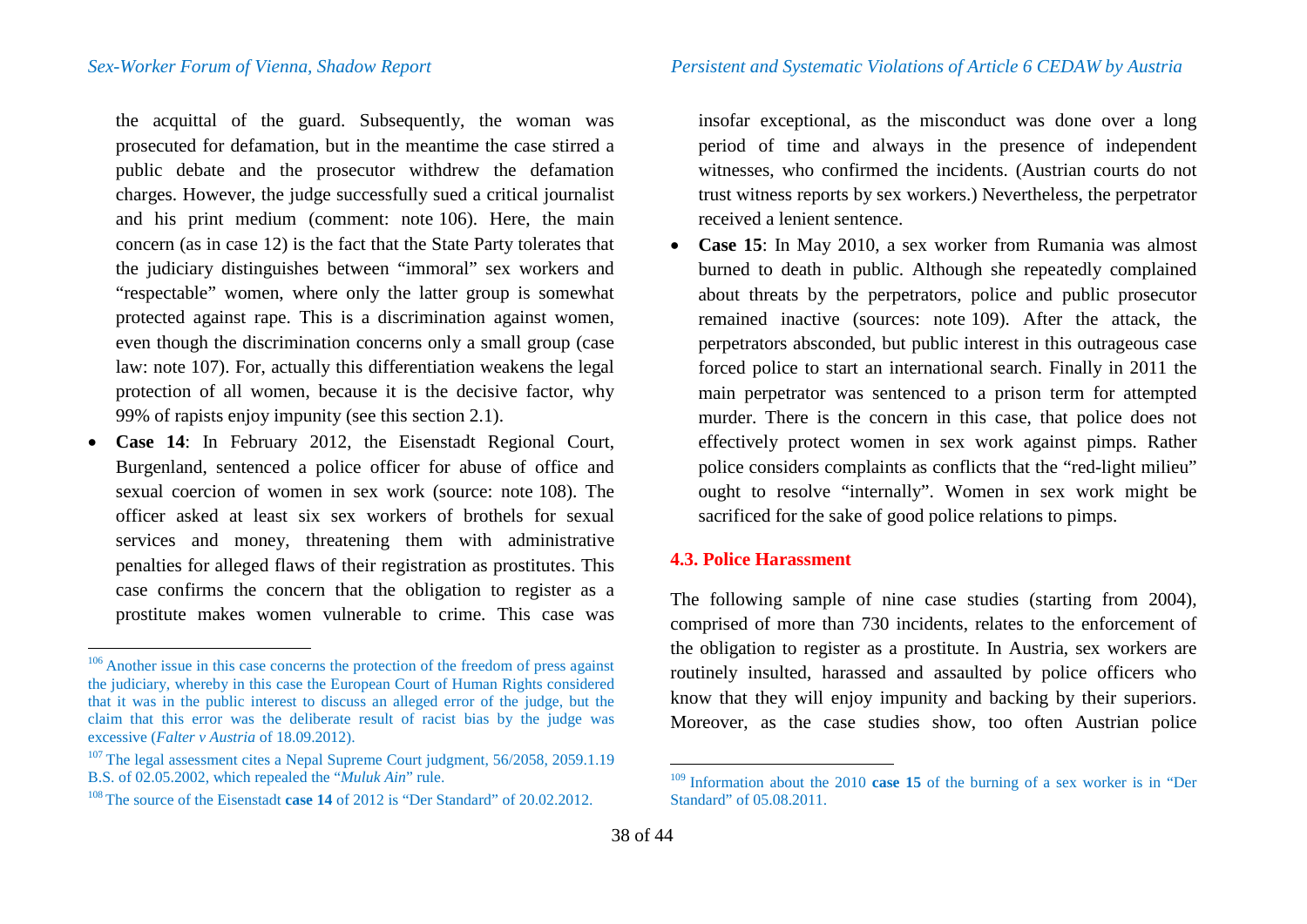pretended to investigate trafficking, but in the end an immigrant women was deported for illegal prostitution, while police did not even attempt to identify a pimp or a trafficker.

- **Case 16**: In February 2004 an undercover officer of Vienna Police Department contacted a young woman under the false pretense to be a customer for pay sex and was invited to an apartment. After his visit, the police officer filed administrative charges for illegal prostitution against the woman, whereby he offered as evidence for prostitution, that the deceived woman had a sexually explicit conversation about her sexual services (other alleged sex workers were present). The woman was fined. In 2008 the Administrative Court annulled the fine, as police could only prove that the woman was willing to offer sex for money, but not, that she was in commercial sex work. For this case there is the additional concern of privacy protection, namely the manifest police intrusion into the apartment, which the Administrative Court did not address (sources: note [110](#page-38-0)).
- **Case 17**: In March 2004 an undercover officer of Upper Austria Criminal Police Department contacted a sex worker in Linz under the false pretense to be a customer for pay sex and was invited to her apartment. After his visit, the police officer filed administrative charges for illegal prostitution against the woman, whereby he offered the following evidence for prostitution: During his visit the deceived woman was almost naked, namely in transparent lingerie, had a sexually explicit conversation and

<span id="page-38-2"></span><span id="page-38-1"></span><span id="page-38-0"></span>finally arrived with him at her sleeping room. The woman was fined and in 2006 the Administrative Court confirmed the fine (source: note [111\)](#page-38-1). For this case there are concerns about the evident violation of a private home, the sexual humiliation of the woman through nudity, and the worry that the officer might have engaged in sexual acts to prove prostitution. (The woman could not allege such acts, as she then would have faced defamation charges.) Despite this concern that torturous acts (degrading treatment) may have been used to obtain evidence, Austrian authorities did not consider these aspects of the police conduct (comment: note [112](#page-38-2)).

• **Case 18**: In December 2004, an undercover officer of Innsbruck Police Department contacted a sex worker under the false pretense to be a customer for pay sex and was invited to her apartment. There, he used his cell phone as a device to let his colleagues intercept his sex talk with the woman, as he wished to use this as a proof for illegal prostitution. Moreover, he allowed his colleagues to enter the apartment against the will of the woman. She complained at the Administrative Panel of Tyrol about the illegal

<sup>&</sup>lt;sup>110</sup> The source of the Vienna **case 16** is Administrative Court, VwGH 2004/09/0219 of 20.11.2008.

<sup>&</sup>lt;sup>111</sup> The source of the Linz **case 17** is Administrative Court, VwGH 2005/09/0033 of 29.05.2006.

<sup>&</sup>lt;sup>112</sup> The prohibition of torture would have obliged the State Party to carry out a thorough investigation and not use the evidence against the woman (Article 15 Convention against Torture); this prohibition applies to evidence obtained from degrading treatment as well (Committee against Torture, General Comment 2 of 23.11.2007 at § 6; Human Rights Committee, General Comment 7 of 30.05.1982 at § 1, General Comment 20 of 03.04.1992 at § 12; European Court of Human Rights, *Jalloh v Germany* of 11.07.2006, and *Iordan Petrov v Bulgaria* of 24.01.2012). Thereby, sections 41 and 32 Law about the Functioning of the Administrative Court would have obliged the court to consider all legally relevant aspects of the case.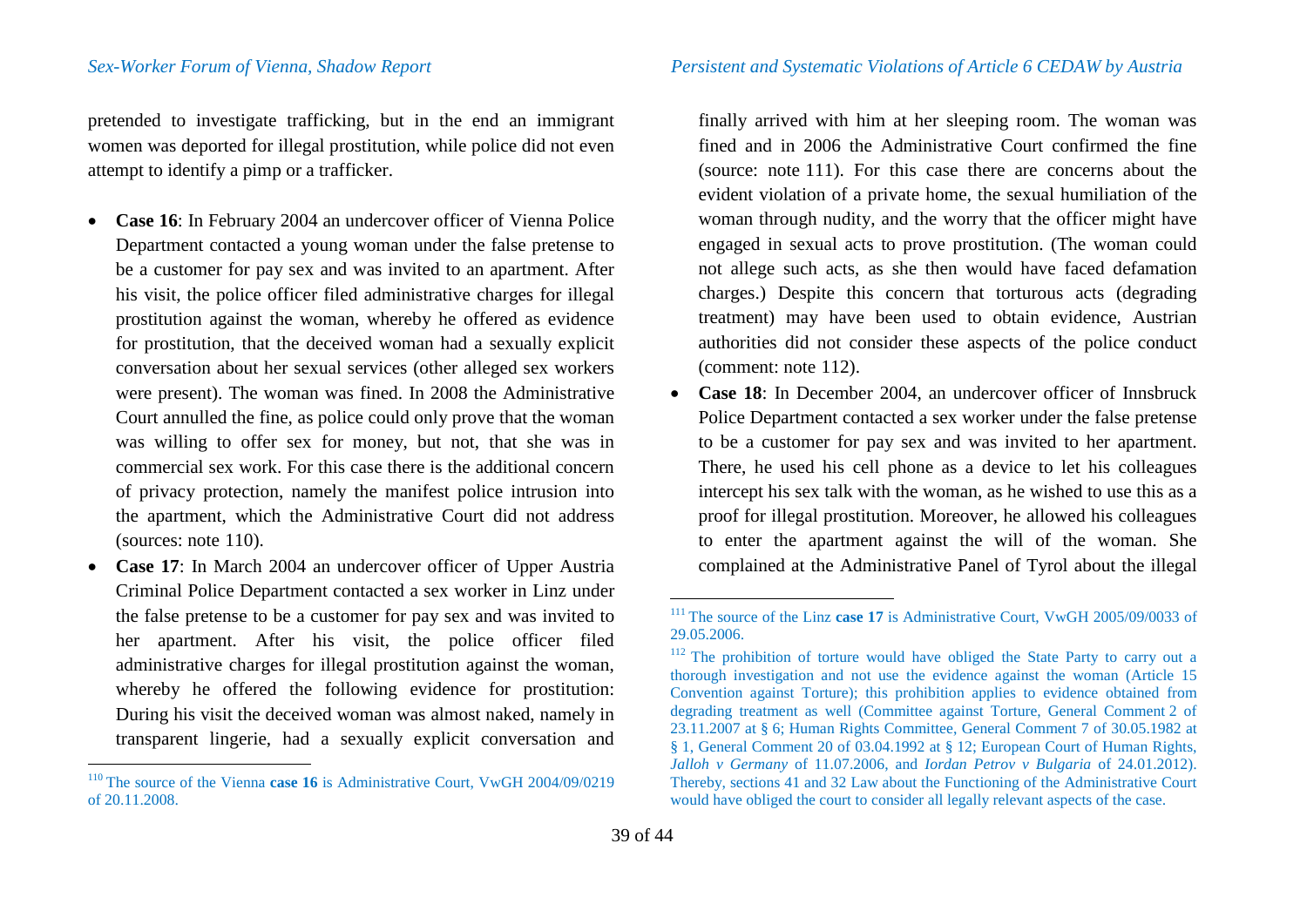intrusion of police into her private home and about the illegal interception of a private conservation. In 2007 the Administrative Court confirmed the decision by the Panel that the interception of the conversation was illegal. Moreover, the court confirmed that the law about security police does not authorize police to conduct investigations about administrative offenses, such as illegal prostitution. Police referred to this law, as it is the only legislation that could authorize undercover methods and interceptions, but only in the context of criminal law (sources: note [113](#page-39-0)).

• **Case 19**: In March 2005, an undercover officer of Innsbruck Police Department contacted a woman under the false pretense of being interested in sex. He was invited to her apartment and thereafter filed administrative charges against the woman; she was fined for illegal prostitution. In 2007 the Administrative Court annulled the fine, as police could not even prove that the woman asked for money in exchange for sex. In particular (as the court repeated in later rulings), a conversation in the woman's home was private and therefore could not be used as a proof of "public prostitution" (source: note [114\)](#page-39-1). Apparently the woman rather had a swingers' lifestyle. For this case there are concerns about excessive violations of private homes, where police and <span id="page-39-1"></span><span id="page-39-0"></span>administrative authorities at the lower levels penalize all forms of unconventional sex life as "illegal prostitution".

- **Case 20**: In May 2005, an undercover officer of Innsbruck police contacted a sex worker, *Monika A.*, under the false pretense to be a customer for pay sex and was invited to her home. He subsequently used force to stay. The violence escalated, leaving Ms. *A.* handcuffed, with bare breasts, and bruised. These facts were confirmed by witness reports. There are obvious concerns about rape, but Ms. *A.* could not allege this, as otherwise she would have faced defamation charges. Instead, she complained to the Administrative Panel of Tyrol about the illegal intrusion of police into her private home and about degrading treatment. The Panel confirmed that the intrusion of the undercover officer was illegal, but for formal reasons the Panel did not investigate the complaint about degrading treatment. Moreover, the panel published her name (which this report does not disclose). Ms. *A.* remained seriously traumatized and she deceased on 07.07.2010, age 48, under suspicious circumstances (sources: note [115\)](#page-39-1). In this case, there is the concern of possible rape and of privacy violations (private home, data protection).
- **Case 21**: In 2007 yet another officer intruded into the home of a woman of Tulln, Lower Austria, to investigate her alleged illegal prostitution. Later on the woman complained about "blatantly

 <sup>113</sup> The source of the Innsbruck **case 18** is Administrative Court, VwGH 2005/01/0039 of 26.03.2007, concerning the case 2004/23/228-5 of 17.01.2005 at the Administrative Panel of Tyrol.

<sup>114</sup> The source of the Innsbruck **case 19** is Administrative Court, VwGH 2005/09/0181 of 22.11.2007 concerning the case 2005/29/2476-1 of 12.10.2005 at Administrative Panel of Tyrol. In 2008 the court referred again to this case: VwGH 2006/09/0044 and 2006/09/0045 of 15.05.2008, concerning cases 2005/23/2382-2 of 13.12.2005 and 2005/14/3469-1 of 03.01.2006 at the Administrative Panel Tyrol.

 <sup>115</sup> The source of the Innsbruck **case 20** is Administrative Panel of Tyrol, case number 2005/22/1335-23 of 29.12.2005. As the panel violated the privacy of the woman and published her name, local press could observe her suspicious death and in an obituary acknowledged her as a human rights defender. There were also allegations about murder of Ms *A* by a police officer; see "News" of 29.03.2012.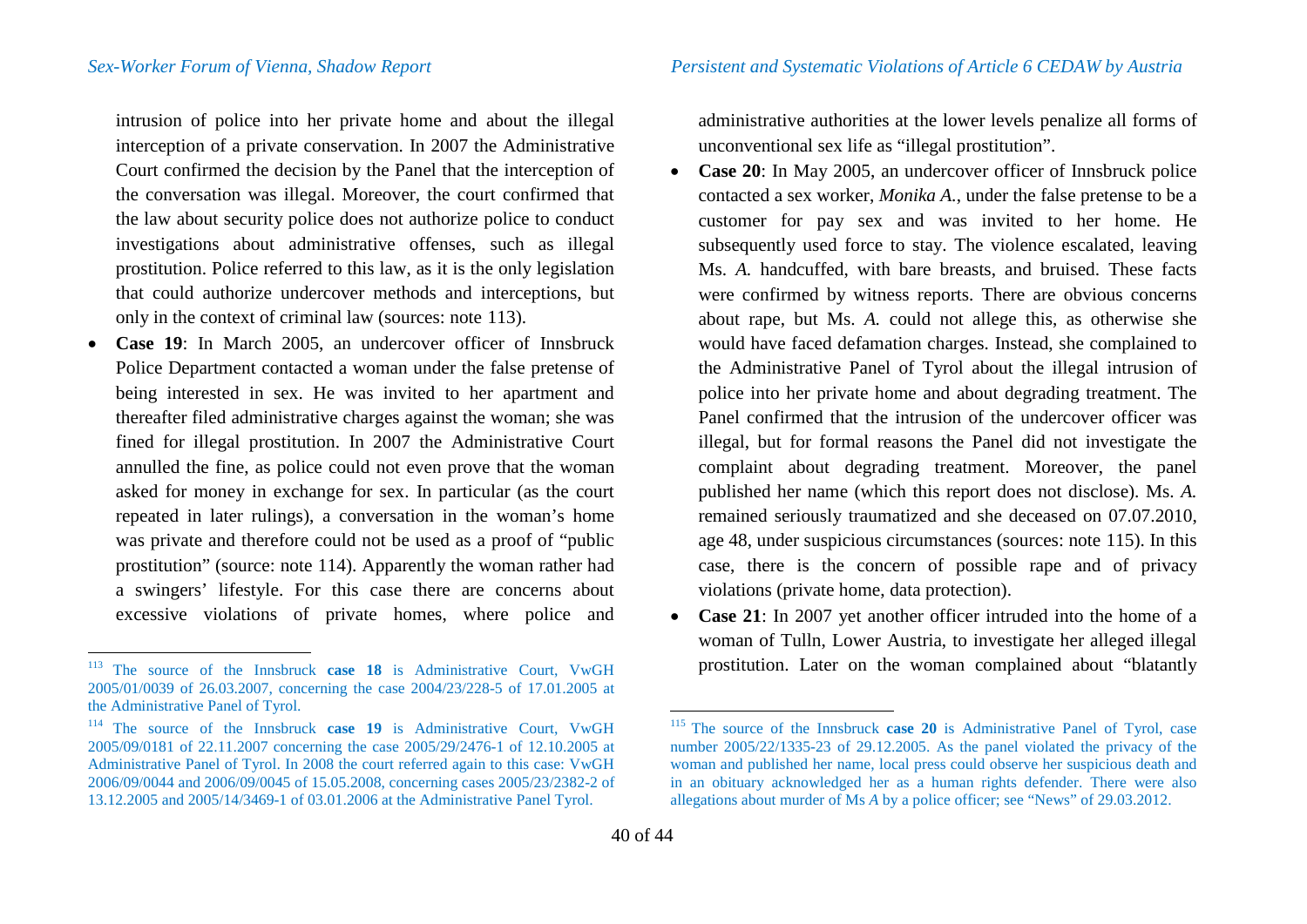*Sex-Worker Forum of Vienna, Shadow Report Persistent and Systematic Violations of Article 6 CEDAW by Austria*

illegal" methods to obtain information from her (source: note [116\)](#page-40-0). In 2012, the Administrative Court confirmed a ruling of the Vienna Fiscal Panel of 2008, that the unconventional sex life of this woman was private life, although she occasionally offered sex for money (her "income" from sex was not subject to income tax). For formal reasons, however, the court did not decide about her allegations of maltreatment. In this case there are concerns about evidently illegitimate privacy violations: Authorities spied out the undoubtedly private sex life of a woman and to this purpose also violated her private home. In addition, there are concerns about other serious police misconduct that the court did not investigate.

- **Case 22**: Media reports about intrusions of undercover officers in private homes confirm that the above cases are just the tip of an iceberg (sources: note [117\)](#page-40-1). The following summarizes several reports:
	- In an interview of April 2007, the Director of Public Security for Vorarlberg (responsible for the application of the Law

<span id="page-40-2"></span><span id="page-40-1"></span><span id="page-40-0"></span>about Security Police) confirmed that in Vorarlberg police systematically investigates, if women offer pay-sex in their private homes.

- In November 2008, police of Graz, Styria, filed administrative charges against 12 women for illegal prostitution in their homes. Journalists reported about "undercover operations".
- In October 2009, Vienna police filed administrative charges against 135 sex workers within just three days in merely two districts. (There is no information about the police method, whence these women are not included in the count of 730 instances of police harassment of this report. However, this case illustrates an emerging problem that police may hinder democratic control by not informing the press about its methods.)
- In 2010, police reported about administrative charges against women in Klagenfurt, Carinthia, who offered illegal prostitution in 12 apartments; subsequent prostitution-related investigations would focus on 150 more apartments.
- In the first six month of 2011, Innsbruck police, Tyrol, filed administrative charges against 700 women for illegal prostitution in their homes or business premises. This seems like a massive violation of private homes in a relatively small city and Innsbruck police apparently over-performed (comment: note [118](#page-40-2)). In addition, since 2004 in Tyrol there

 <sup>116</sup> The source of the Tulln **case 21** is Administrative Court, VwGH 2009/13/0011 of 25.01.2012.

<sup>&</sup>lt;sup>117</sup> In **case 22**, the information about the situation in 2007 in Vorarlberg refers to the interview in "Echo" of 26.04.2007 with *Dr. Elmar Marent*, the information about the situation in 2008 in Graz is based on "Kleine Zeitung" of 13.11.2008, the information about Vienna in 2009 is from "Vienna Online" of 13.10.2009, the information about the situation in 2010 in Klagenfurt is "Österreichischer Rundfunk" of 15.02.2010, and the information about the situation in 2011 in Innsbruck is from "Kurier" of 31.07.2011. For complaints of women to the Administrative Panel Tyrol, where police intruded into private homes, see: 2005/22/1206-4 of 04.11.2005, 2006/20/0194-6 of 03.04.2006, 2008/12/1562-4 of 13.08.2008, 2008/30/3219-2 of 12.11.2008, and the cases 18 to 20 above.

<sup>&</sup>lt;sup>118</sup> Based on the estimate on the number of sex workers in the statistics section, amongst a population of Innsbruck of 120,000, there are approximately 450 women in sex work, which includes women with commercial and with unconventional private behavior. Thus, 700 alleged prostitutes is almost twice that estimate.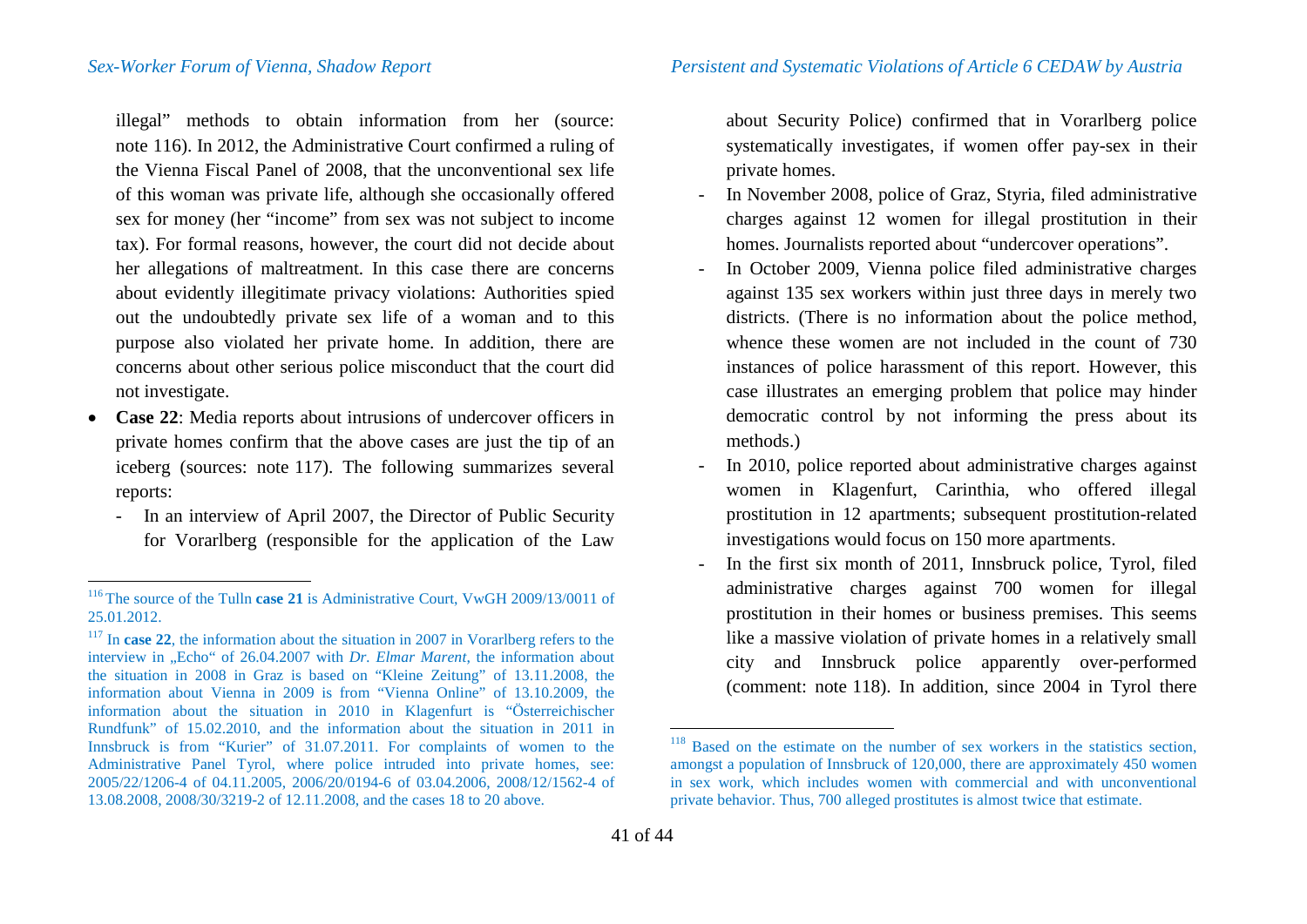were regular complaints of women about police misconduct (see cases above).

- For all reports there is the concern that police apparently used undercover methods, while at the same time the Federal Ministry of the Interior, which is in charge of their supervision, was completely unaware about them. It follows that police did not apply the foreseen legal mechanisms to protect private life. Such investigations therefore were illegitimate private life violations *ab initio* (source and case law: note [119\)](#page-41-0).
- **Case 23**: Another typical form of police harassment was reported by the Austrian Ombudsman Office. In 2004, Vienna police regularly intimidated a mother and her eight years old daughter by nightly visits that were caused by a false suspicion of the woman's illegal prostitution; the suspicion in turn was the result of careless investigations in another case. The police conduct traumatized the child. This was a violation of private life (source: note [120\)](#page-41-1).

<span id="page-41-3"></span><span id="page-41-2"></span><span id="page-41-1"></span><span id="page-41-0"></span>Instead of introducing safeguards against such intrusions, Vienna Prostitution Law of 2011 authorizes police to forcefully enter the private home of any woman; it suffices that police suspects that the woman might wear sexy lingerie (source and comment: note [121\)](#page-41-2).

• **Case 24**: In September 2011, members of the National Human Rights Advisory Board (Menschenrechtsbeirat) observed police measures against illegal street prostitution in Vienna (source: note [122\)](#page-41-3). The board was appalled by the degrading treatment of the women, and by their discrimination: Women were fined for illegal prostitution, but their customers were not, or the fines were substantially lower. Further, the board observed violations of the due process of law, as the women did not even understand the

 $\overline{a}$ 

<sup>&</sup>lt;sup>119</sup> Undercover methods are reserved for the investigation of serious crimes (Section 54 Law about Security Police) and police is obliged to activate in each case the independent surveillance at the Ministry of the Interior. (This implements jurisprudence by the European Court of Human Rights: *Klass v Germany* of 06.09.1978, and *Liberty v United Kingdom* of 01.07.2008.) That nevertheless the responsible Ministry of the Interior was not aware of this large number of undercover investigations, is documented by an interview in *Planitzer/Sax*, Chapter 1: Austria, in *Rijken*, Combating Trafficking in Human Being for Labor Exploitation, Tilburg 2011, p 30, footnote 201. There the Ministry denies that there would be a substantial number of undercover investigations against sex workers.

 $^{120}$  Intimidating nightly visits by police are a regular concern. The source of **case 23** is: Austrian Ombudsman Board (Volksanwaltschaft), Bericht an den Wiener Landtag, Vienna 2005, p 31 (VA W/666-POL/04, BPDion P92/f/05). A related case

is Constitutional Court, VfSlg 18.302 of 05.12.2007 (violation of the private life of a Chinese woman by a nightly visit).

<sup>&</sup>lt;sup>121</sup> Section 15, point 4, Vienna Prostitution Law, authorizes the use of force to enter a private home. It suffices that police suspects a woman in this home is dressed "like a prostitute" (section 2, point 5, Vienna Prostitution Law). The woman is then obliged to prove that her home is not a brothel (section 2, point 5, Vienna Prostitution Law). In view of European Court of Human Rights, *Buck v Germany* of 28.04.2005, such violations of private homes to merely enforce administrative provincial regulations are unreasonable private life interferences.

<sup>122</sup> The source of **case 24** is National Human Rights Advisory Board, Bericht des Menschenrechtsbeirates zu Identifizierung und Schutz von Opfern des Menschenhandels, Vienna, 2012. On p 27, the report summarizes (translation by the author): "The observed interaction between the officers and the sex workers is not only an example of the degrading treatment of sex workers. It illustrates as well a lack of awareness on the part of officials in dealing with potential victims of trafficking [...] In this situation, the privacy of women was violated by the circumstances and nature of the questioning. Therefore, there is little opportunity that victims of trafficking would identify themselves as such."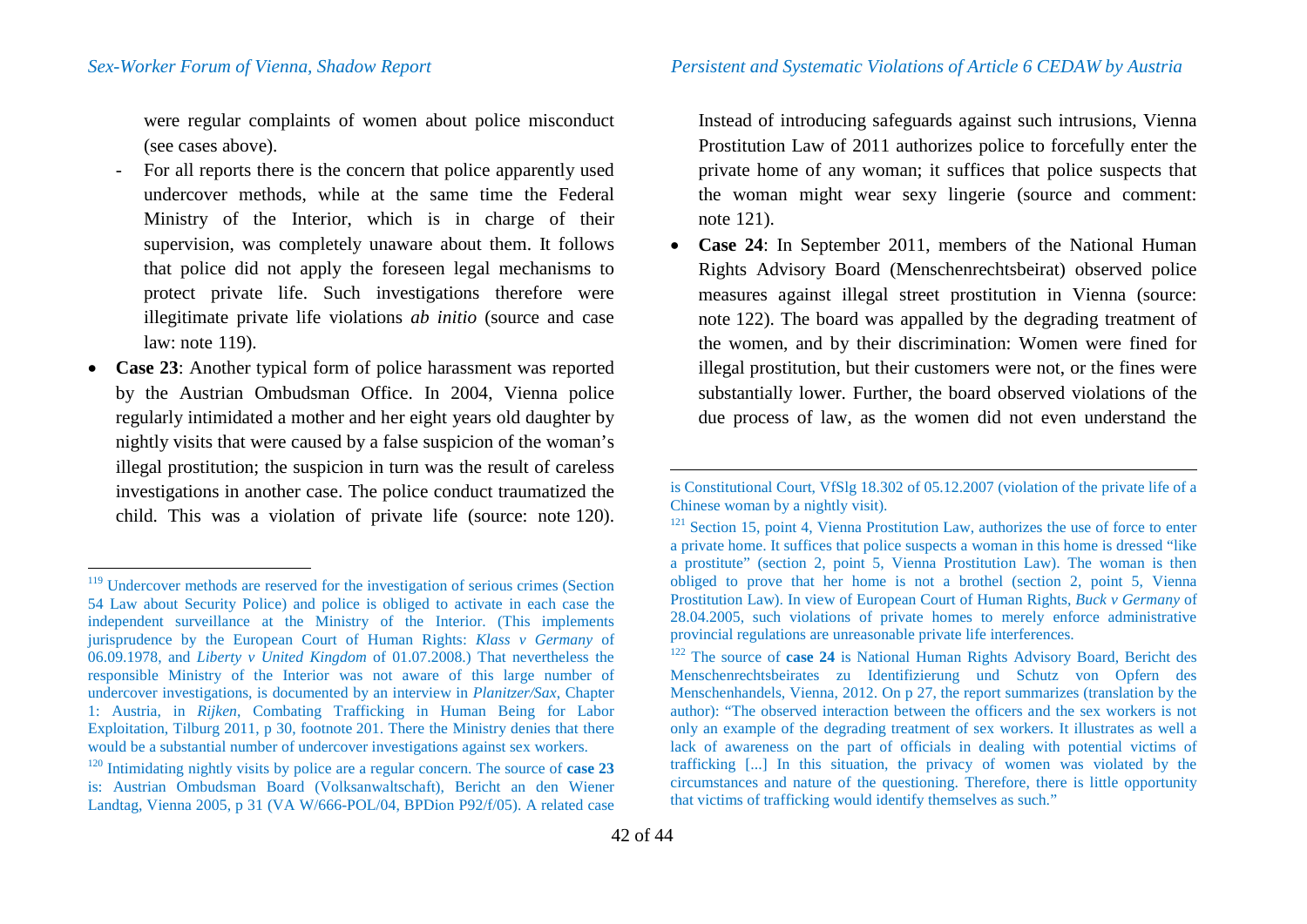accusations against them (there were no interpretation services) and violations of data protection.

## **4.4. Supplement: Legal Terms**

A key concern of this report is the obligation of the State Party under Articles 2, 5, 11, 12 and 16 of the Convention to protect women against violence of any kind. Police harassment against women in sex work is a manifest violation of this obligation. Thereby, this submission focuses on sexual violence, as torturous acts against women typically involve a sexual component.

- By *torturous acts* this report means acts or omissions that may violate the international prohibition of torture or cruel or inhuman or degrading treatment or punishment, whereby the considered acts are manifest private life intrusions, at least (clarification: note [123\)](#page-42-0).
- By *sexual violence* this report means torturous acts in the context of sexual life, such as rape and forced nudity. Thereby, these are defined through international law, namely the relevant clauses of the Elements of Crimes under the Statute of Rome of the International Criminal Court (definitions: note [124\)](#page-42-1).

<span id="page-42-2"></span><span id="page-42-1"></span><span id="page-42-0"></span>• The key features of sexual violence are violations of the sexual integrity of the victim and absence of her *genuine consent*, by which this report means consent through an "agreement by choice" when having the freedom and capacity to make that choice" (sources: note [125\)](#page-42-2). Consistently with this definition, footnote 20 of the Elements of Crimes explains that "genuine consent" does not include consent obtained through deception.

The importance of identifying gendered forms of torture is generally accepted, as lacking awareness for gender issues may systematically weaken women's rights for protection against maltreatment

perpetrator with a sexual organ, or of the anal or genital opening of the victim with any object or any other part of the body. The invasion was committed by force, or by threat of force or coercion, such as that caused by fear of violence, duress, detention, psychological oppression or abuse of power, against such person or another person, or by taking advantage of a coercive environment, or the invasion was committed against a person incapable of giving genuine consent.

- Other **sexual violence**: The perpetrator committed an act of a sexual nature against one or more persons or caused such person or persons to engage in an act of a sexual nature by force, or by threat of force or coercion, such as that caused by fear of violence, duress, detention, psychological oppression or abuse of power, against such person or persons or another person, or by taking advantage of a coercive environment or such person's or persons' incapacity to give genuine consent.
- **Forced nudity** is a particular instance of sexual violence, where the said act is nudity, i.e. being naked or dressed in underwear or lingerie in the presence of a

 $\frac{125}{125}$  This definition of consent is from Parliamentary Assembly of the Council of Europe, document 12013 of 14.09.2009 at § 5.2.2. Other relevant authorities are Committee of Ministers of the Council of Europe, document Rec/2002/5, appendix at § 35, and Parliamentary Assembly of the Council of Europe, recommendation 1777/2007 at § 6.2.6, and recommendation 1887/2009.

 $\overline{a}$ 

<sup>&</sup>lt;sup>123</sup> This refers to the International Convention against Torture, to Article 7 of the International Covenant on Civil and Political Rights, to Article 3 of the European Human Rights Convention, and with respect to evidently unlawful or unreasonable private life violations to Article 17 International Covenant on Civil and Political Rights, and to Article 8 European Human Rights Convention.

 $124$  The definitions of rape and sexual violence are from Document ICC-ASP/1/3 of 09.09.2002 at the International Criminal Court, The Hague.

<sup>•</sup> **Rape**: The perpetrator invaded the body of a person by conduct resulting in penetration, however slight, of any part of the body of the victim or of the